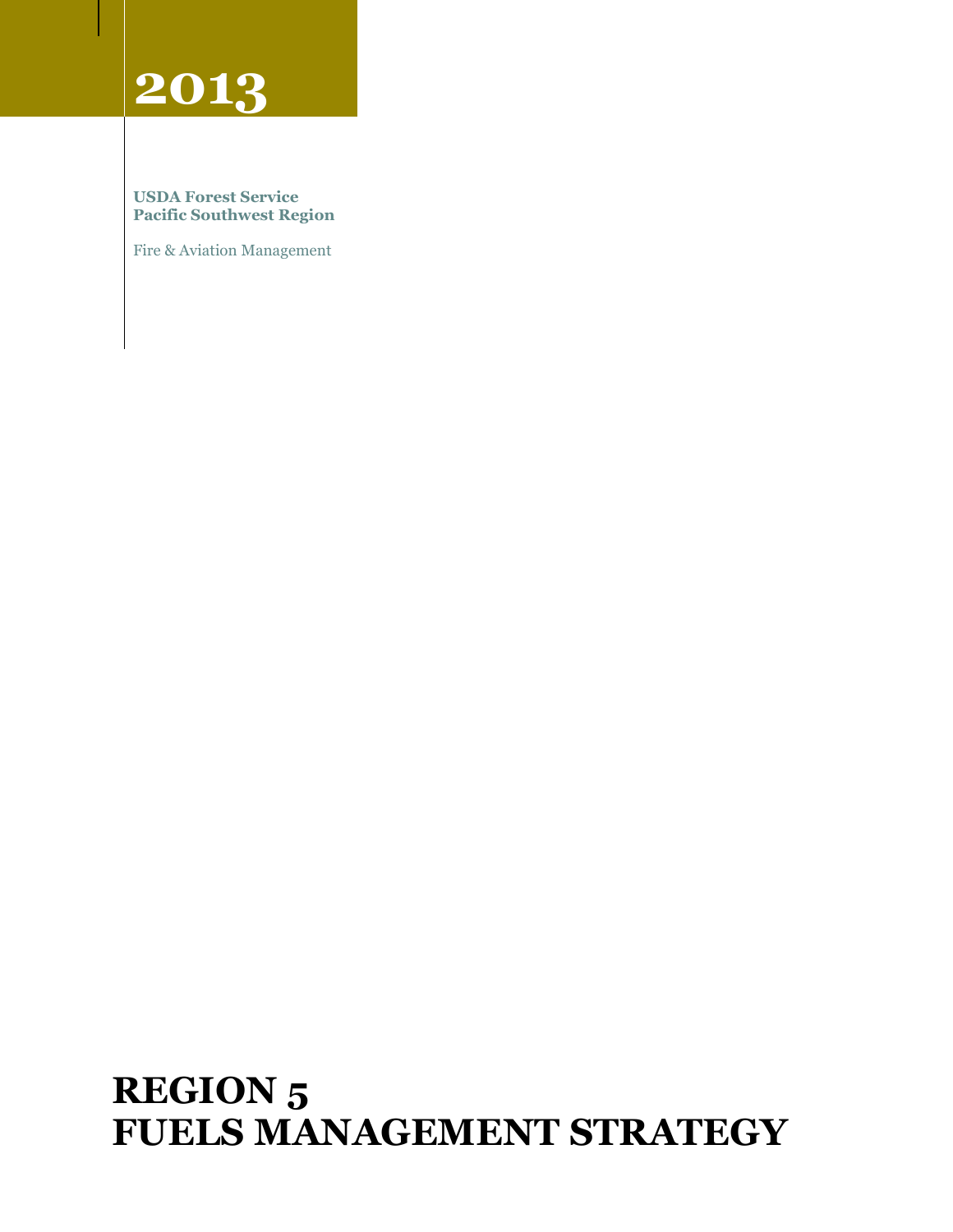# TABLE OF CONTENTS

| Goal 1: Produce implementable fuels management plans that deliver timely results on the ground.  5                                                                                                          |
|-------------------------------------------------------------------------------------------------------------------------------------------------------------------------------------------------------------|
| Goal 2: Use collaboration to achieve fuels management and ecological restoration objectives on a                                                                                                            |
| Goal 3: Promote the use of natural-ignition wildfires and prescribed fires by taking advantage of all<br>opportunities to strategically meet forest plan objectives in the landscape when conditionally and |
| Goal 4: Develop and support fuels professionals trained in wildland fire and natural resource<br>management, collaboration and communication, that is adaptable to change and committed to                  |
| Goal 5: Communicate efficiently and effectively within and outside the organization.  12                                                                                                                    |
| Goal 6: Utilize current science and research to inform policy, planning, and implementation of the fuels                                                                                                    |
| Goal 7: Ensure the efficiency and effectiveness of the fuels program through the use of best public<br>administration practices, ensuring the appropriate and prudent use of public funds  14               |
|                                                                                                                                                                                                             |
|                                                                                                                                                                                                             |
|                                                                                                                                                                                                             |
|                                                                                                                                                                                                             |
|                                                                                                                                                                                                             |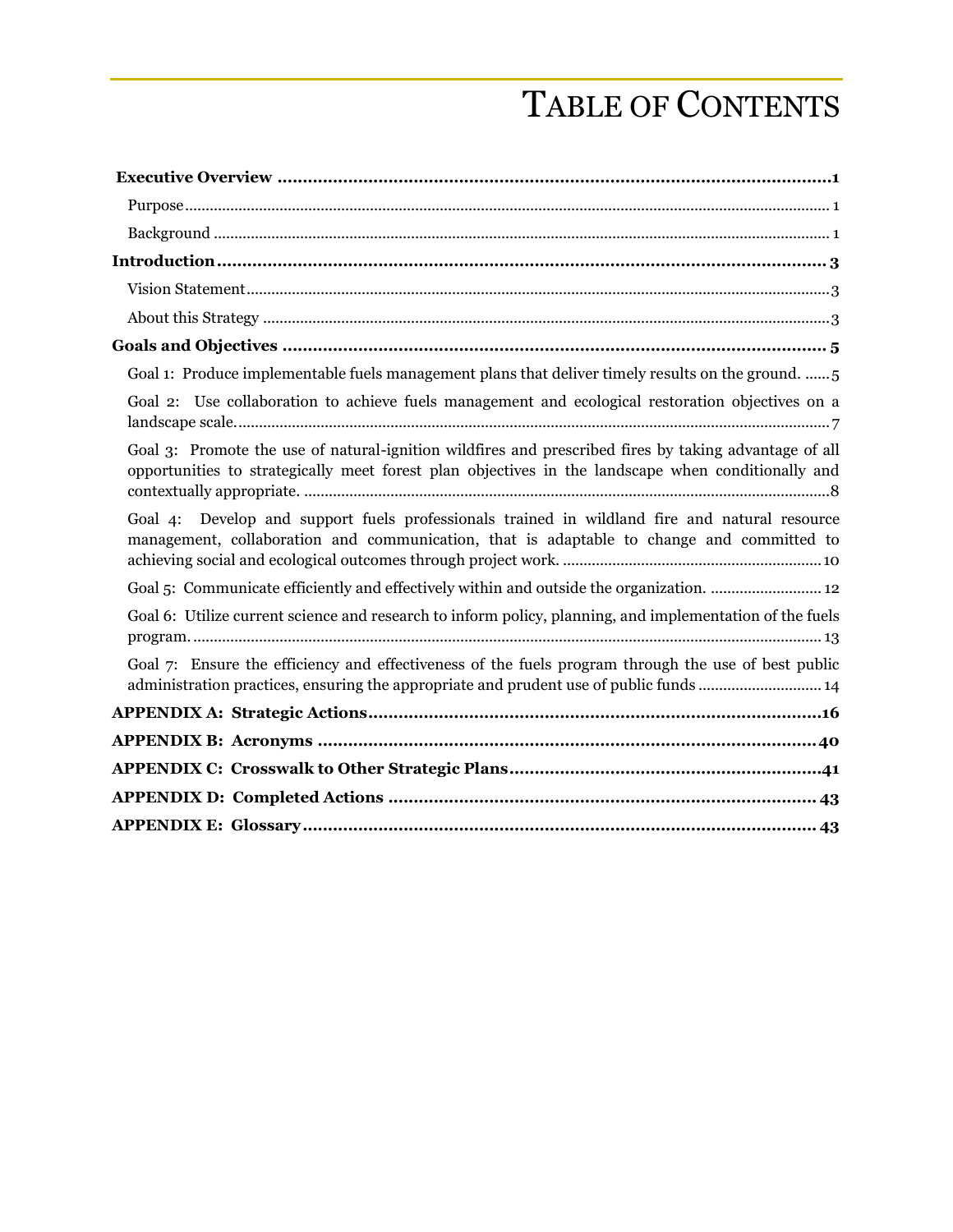# <span id="page-2-0"></span>**REGION 5 FUELS MANAGEMENT STRATEGY** EXECUTIVE OVERVIEW

#### <span id="page-2-1"></span>**PURPOSE**

The Forest Service Pacific Southwest Region (R5) Fuels Program is a high accomplishment producing program, meeting or exceeding targets for hazardous fuel reduction annually across the region. Despite this, R5 has not been able to fully meet the broader objective for which the program exists: effecting ecological restoration and community wildfire protection, on a scale expansive enough to have a net positive effect in changing the overall hazardous fuel loading situation while integrating the ecologically appropriate role of fire across the entire Region. Even with several years of surges in funding and related accomplishment, the region has not been able to adequately expand efforts to meet the pace and scale needed to bring about the intended effect. Changing this dynamic consistent with the Region 5 Leadership Intent for Ecological Restoration is a primary goal of the Fuels Management Strategy.

This Fuels Management Strategy is intended to identify goals and objectives, along with providing a set of strategies and processes, for continuous improvement of the R5 Fuels Program so as to bring about the intended change. It is intended to provide broad strategies which will position the program for success within the context of existing laws, national and regional policy and strategic direction, and the bounding within the agency, rather than simply just providing a check list of action items. To accomplish this, the Strategy needs to be agile and dynamic enough to address emerging opportunities and needs, and therefore will be reviewed and updated on a periodic basis. The identification of strategies draws upon the best ideas of agency employees at all levels and was developed in collaboration with other agencies and a wide range of external partners with varied interests.

# <span id="page-2-2"></span>**BACKGROUND**

National Forests play a critical role in the lives of Californians; R5's National Forest System represents 20 million acres or approximately one-fifth of California's landscape. In addition to providing abundant wildlife habitat, these forests sustain communities and families by supporting a wide array of ecosystem services. For example, the many facets of the National Forests play a large role in California's economy, including providing safe, clean water (which helps to support the agricultural economy, various industries, and electricity generation). The annual value of water and timber resources and recreational use on National Forests in California add up to approximately \$27.5 billion for which R5 receives approximately \$200 million per year in congressionally appropriated dollars to manage.

The single biggest threat to the ecological and socioeconomic benefits of the National Forests in California is undesired high severity wildfire. Over the last decade, an average of over 400,000 acres burned annually in California. The Forest Service spends about \$200 million per year to suppress 98% of these fires and up to \$1 billion to suppress the other 2% of fires that escape initial attack and become large fires.

Region 5 estimates that six to nine million acres of National Forest System Lands in California need treatment to increase resilience to the impacts of disturbances such as wildfire, climate change, invasive species and human population growth. Currently the Region is treating approximately 200,000 acres per year. Even at this aggressive rate of treatment, it will take 30 to 45 years to treat the number of acres needed to make the difference in restoration of National Forests. In an ecosystem characteristic of presettlement conditions, fire returned on a regular basis. When fire is excluded, as is the case for 70% of the Region, the resulting fuel buildup can increase the risk of large high severity wildfires burning the forest before those acres can be treated either with mechanical thinning or prescribed fire.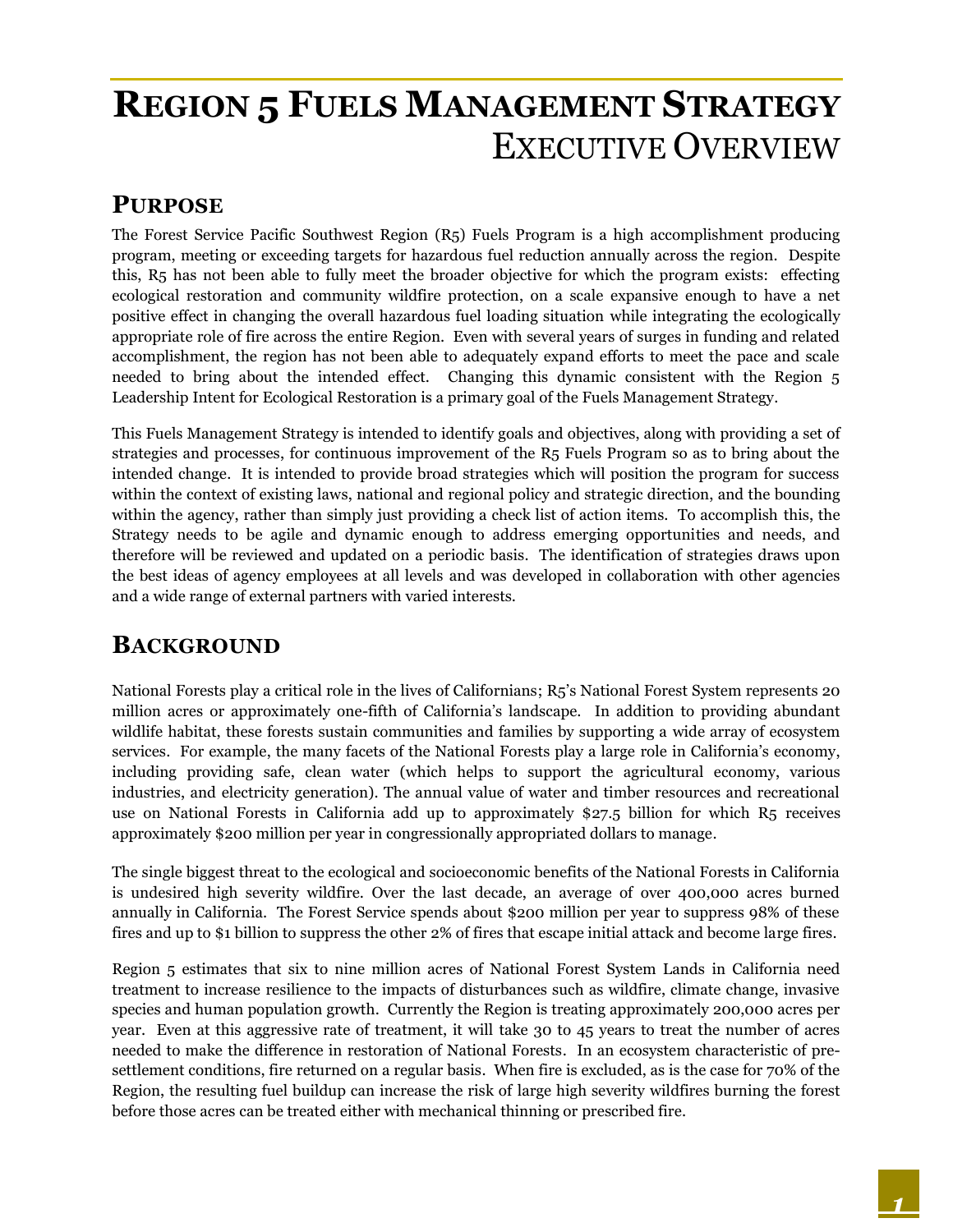In order to achieve its Ecological Restoration goals, the Region will need to increase the amount of acres restored from 200,000 acres a year to approximately 500,000 acres per year. At current unit costs, this would require an increase of at least \$300 million a year of investment to accomplish the goal, but the additional investment potentially saves \$800 million annually in direct cost avoidance in suppressing fires. The value of resources protected, including water, property and wildlife habitat, would be in the billions.

Meeting comprehensive ecological restoration goals requires broad integration of regional programs. The Region's guiding document *Leadership Intent for Ecological Restoration -- Implementation Plan* (2013) is intended to provide that comprehensive integration. It was developed to provide detailed descriptions, at both the Regional and individual National Forest level, of integrated approaches spanning vegetation management, timber, fuels, watershed, wildlife, recreation, range, and other resource areas. Region 5's Fuels Program will play a large role in meeting Ecological Restoration goals.

This Fuels Strategy is designed to support, complement, and align with the *Leadership Intent for Ecological Restoration -- Implementation Plan* and to provide more specific information unique to the fuels program. In order to contribute as much as possible to meeting ecological restoration goals, the Fuels Program capitalizes on and build upon existing strengths, while simultaneously addressing areas for improvement. The following Vision, Goals and Objectives, developed in collaboration with partners and interested stakeholders, maintains alignment with national and regional policy, direction and priorities and seeks to strategically plan for the Fuels Program's short- and long-term contributions to the Region's Ecological Restoration goals.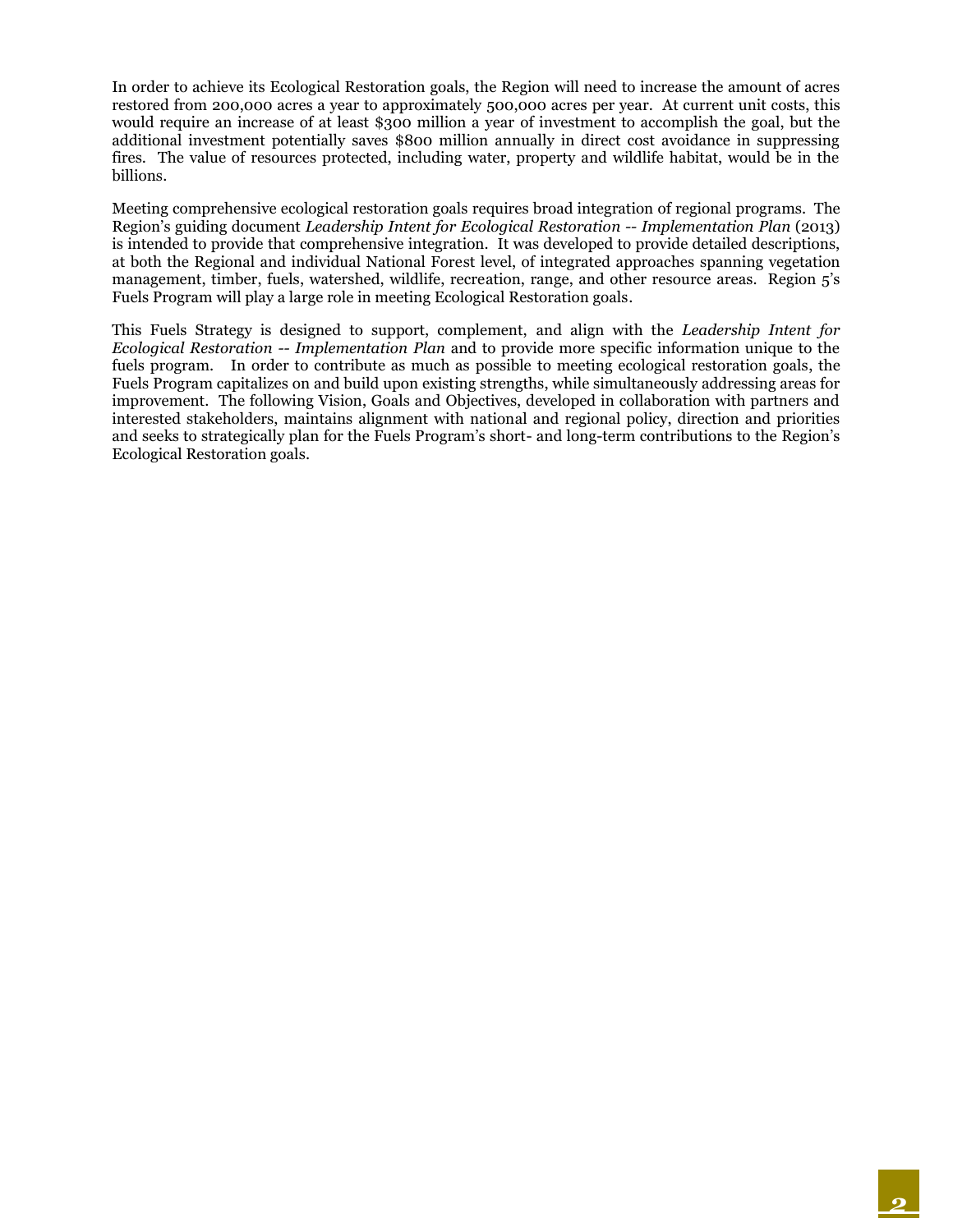# INTRODUCTION

# <span id="page-4-1"></span><span id="page-4-0"></span>**VISION STATEMENT**

Our professional, highly trained workforce practices a collaborative, integrated, and adaptive approach to fuels management, using modern and ecologically sensitive techniques to create and sustain landscapes that are resilient to ecosystem stressors such as fire and climate change, that provide key ecosystem services, and that are responsive to the values and needs of human beings.

## <span id="page-4-2"></span>**ABOUT THIS STRATEGY**

The Vision Statement and the following Goals and Objectives, along with potential Strategic Actions (Appendix A), were developed collaboratively during two brainstorming sessions with approximately 40 meeting attendants combined. Approximately half of the contributors are Forest Service employees (from various staffs and units), while the other half were from external stakeholders that include partner federal and state agencies, environmental organizations, local Fire Safe Councils, etc. Region-wide goals for the Fuels Program were drafted, and objectives and potential strategic actions were identified. After continued collaboration and revisions, the finalized overarching goals and corresponding objectives are:

#### **Goal 1: Produce implementable fuels management plans that deliver timely results on the ground. (aligned with National Cohesive Strategy (NCS) Goal " Restoring and Maintaining Resilient Landscapes")**

Objective 1.1: Develop Congruency Between Planning Process and Timeline of Action Objective 1.2: Plans Should Account for Landscape-Level Considerations Through Scientifically- and Socially-Based Collaboration, and be Developed in a Manner that Provides for Flexibility and Adaptation to Change.

- Objective 1.3: Complete the NEPA Process in a Manner that Diminishes Susceptibility to Challenges and Litigation
- Objective 1.4: Develop and Maintain Professional and Technical Capacity of Fuels Planners
- **Goal 2: Use collaboration to achieve fuels management and ecological restoration objectives on a landscape scale. (Aligned with NCS Goal "Creating Fire Adapted Communities" NCS Western Region Phase II Document "collaboration and communication are the keys to success" (page 2)).**

Objective 2.1: Increase our Understanding and Capacity to Collaboratively Engage. Objective 2.2: Provide Motivation to use Collaboration.

Objective 2.3: Incorporate Local/Traditional/Interagency Knowledge and Techniques.

**Goal 3: Promote the use of natural-ignition wildfires and prescribed fires by taking advantage of all opportunities to strategically meet forest plan objectives in the landscape when conditionally and contextually appropriate. (Aligned with NCS Goal "Restoring and Maintaining Resilient Landscapes" and Western Region Phase II Document "use a variety of vegetation management tools … such as prescribed fire …" (page 3)).**

Objective 3.1: Develop and Communicate Expectations Objective 3.2: Take Advantage of All Opportunities from Natural Ignitions when Appropriate.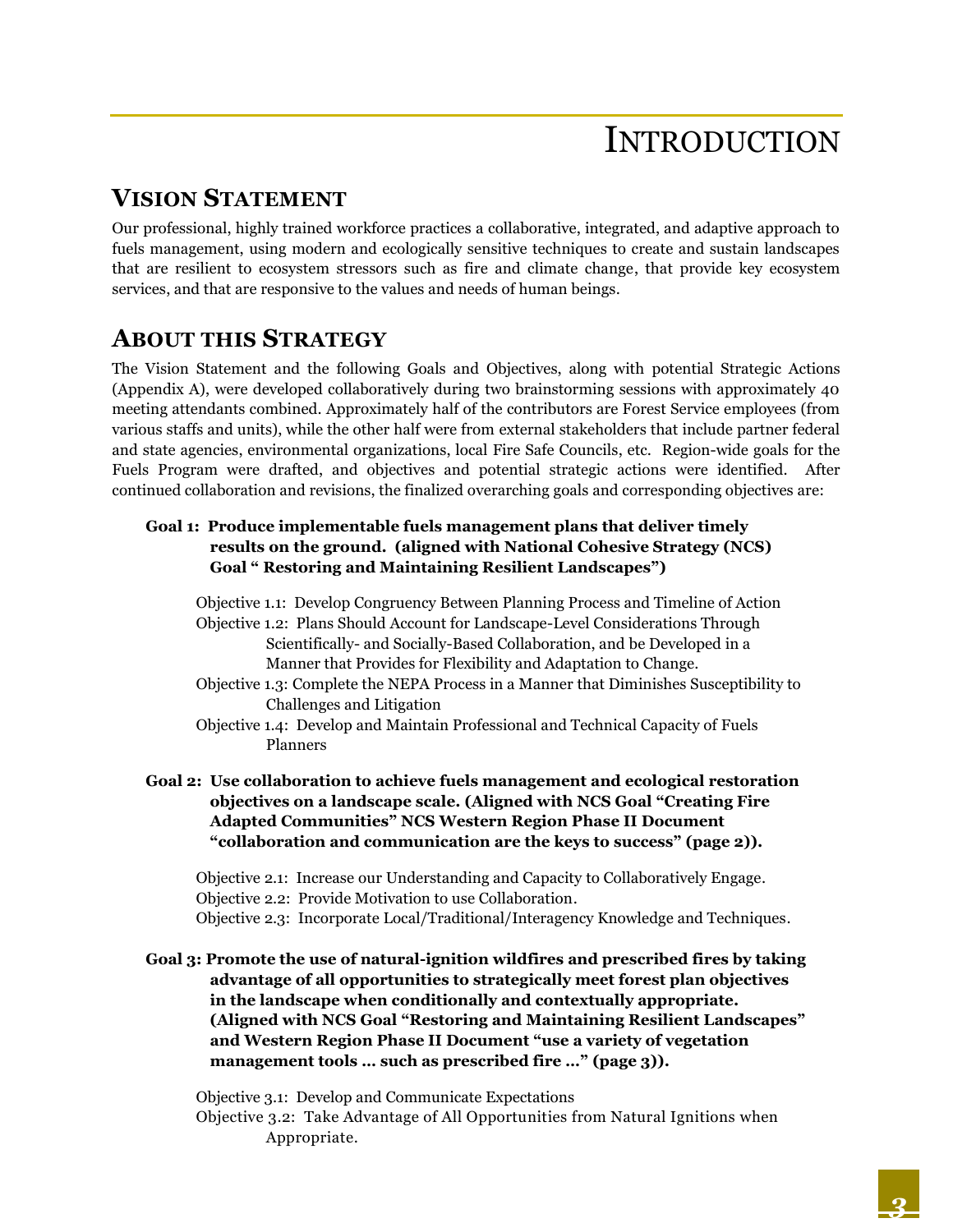Objective 3.3: Increase Prescribed Fire Acres Objective 3.4: Capitalize on Modeling/Computer Database Capabilities

#### **Goal 4: Develop and support a workforce trained in wildland fire and natural resource management, collaboration and communication, that is adaptable to change, and committed to achieving social and ecological outcomes through project work. (Aligned with NCS Goal "Responding to Wildfires")**

Objective 4.1: Develop a Professional Fuels Staff Within the Forest Service

- Objective 4.2: Capture and Learn from Experience
- Objective 4.3: Support a Sustainable Local and Interagency Workforce to Build Long-Term Capacity

#### **Goal 5: Communicate efficiently and effectively within and outside the organization (Aligned with NCS Goal "Create Fire Adapted Communities")**

Objective 5.1: Develop and Provide Consistent, Holistic Messaging to External Groups and the Public

Objective 5.2: Coordinate Fuels Program Efforts Internally and Externally

Objective 5.3: Foster Two-Way Dialogs, Providing for Mutual Learning Opportunities

#### **Goal 6: Utilize current science and research to inform policy, planning, and implementation of the fuels program. (Aligned with NCS Goal "Responding to Wildfires")**

Objective 6.1: Stay Current Objective 6.2: Inform Planning and Implementation Objective 6.3: Inform Policy and Directives Objective 6.4: Institutionalize Monitoring

#### **Goal 7: Ensure the efficiency and effectiveness of the fuels program through the use of best public administration practices, ensuring the appropriate and prudent use of public (Aligned with NCS Goal "Restore and Maintain Fire Resistant Landscapes")**

Objective 7.1: Level Budget Allocations and Direction Objective 7.2: Maximize Use of Existing Interagency Agreements, cooperative Agreements and Authorities Objective 7.3: Utilize Appropriate Non-Fire Fuel treatments Effectively. Objective 7.4: Pool Available Resources

In the following document, the overarching issues described under each **Goal**, along with the underlying assumptions that serve as a basis for objective development. **Objectives** provide specific statements of action that, when completed, will move the Program toward the goal. **Strategic Actions** (Appendix A) are potential actionable items which may help meet these objectives. These are provided as a "menu", meant to capture ideas that either the Region or individual National Forests may choose to move forward with if, when, and where appropriate.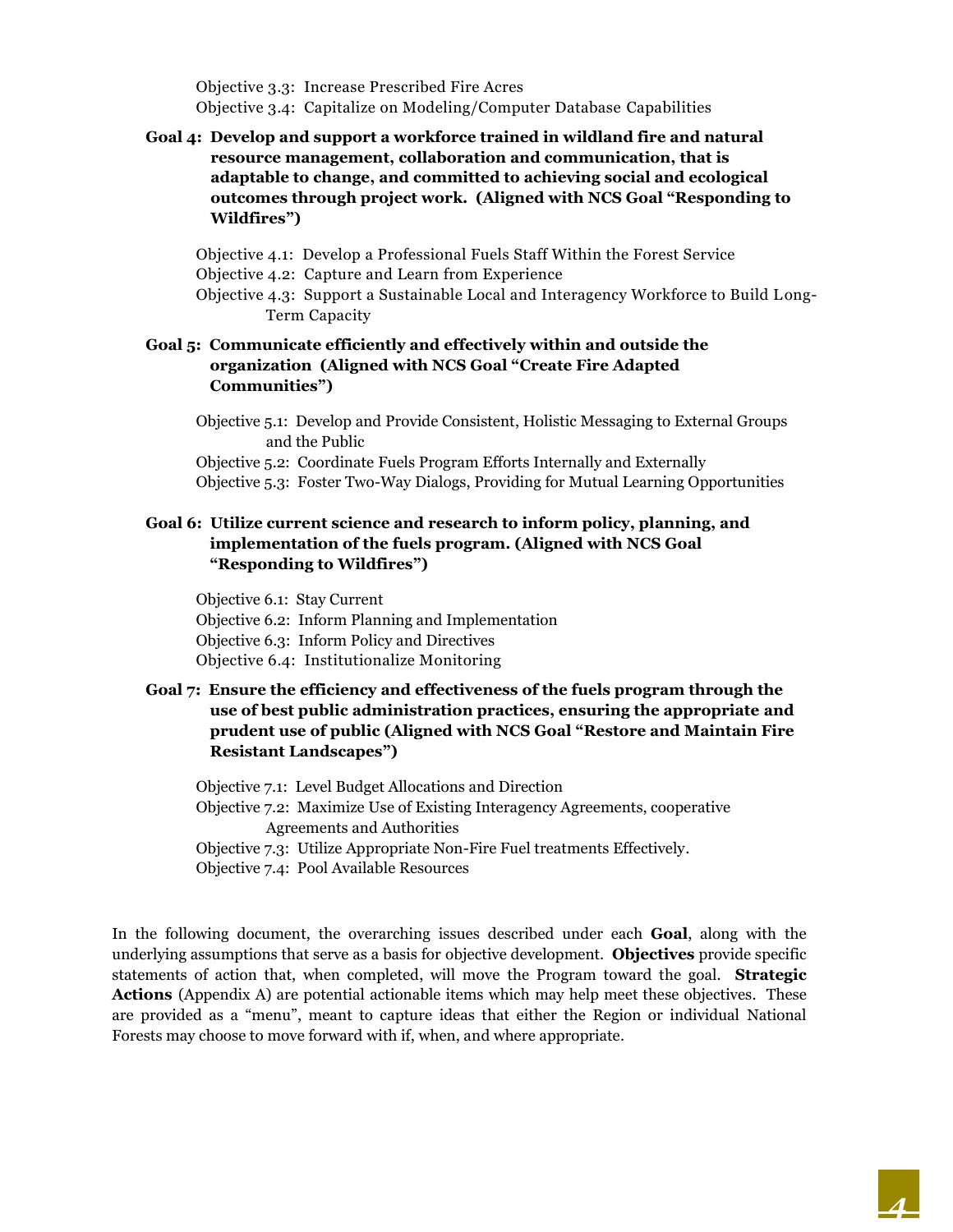# <span id="page-6-1"></span><span id="page-6-0"></span>**GOAL 1: PRODUCE IMPLEMENTABLE FUELS MANAGEMENT PLANS THAT DELIVER TIMELY RESULTS ON THE GROUND.**

Fuels management in Region 5 requires significant planning efforts at the Regional, Forest and District level, but roadblocks in the planning process can lead to less-than-optimal plans, delayed implementation, and frustration for both Forest Service staff and external stakeholders. In addition to delayed action, planning can have a high financial cost if projects are challenged or litigated. The lack of robust collaboration efforts has led to a history of litigation and has shaped the approach to planning. Given these pressures, the Region has often focused on developing fuels project plans with an eye to successfully navigating the process rather than achieving landscape-level, long term objectives of managing conditions on the ground. Despite these challenges, the planning process is still successfully navigated and actions are implemented in many cases; the fact still remains, however, that the Region is falling behind on fuels treatments. Addressing the roadblocks to producing timely, implementable plans is critical to the Region's fuels management program.

## **OBJECTIVE 1.1: DEVELOP CONGRUENCY BETWEEN PLANNING PROCESS AND TIMELINE OF ACTION (SHORTEN AND STREAMLINE THE PLANNING PROCESS)**

Complying with the National Environmental Policy Act (NEPA) process, necessary to insure proper consideration and management of our natural resources, has become long and complicated. This can hinder the agency's ability to get strategic work done at the pace and scale required to fulfill our public trust responsibility as land managers. Further complicating the process is the often incongruent timelines and steps needed to meet other federal and state agencies' regulations and processes. In addition to the time it takes to complete the planning process, Forests and Districts often lack adequate or consistent funding for planning, further lengthening the time it takes to complete project planning. Currently, fuels are reduced on more acres burned by wildfire than by planned treatments. However, when burned by wildfire, the post-fire condition is often not achieving or trending towards desired conditions. Thus, the Region needs to find ways to shorten and streamline the planning process to speed up implementation so that fuels can be modified prior to them burning in wildfires. This is especially critical for achieving strategic treatments across the landscape.

## **OBJECTIVE 1.2: PLANS SHOULD ACCOUNT FOR LANDSCAPE-LEVEL CONSIDERATIONS THROUGH SCIENTIFICALLY- AND SOCIALLY-BASED COLLABORATION, AND BE DEVELOPED IN A MANNER THAT PROVIDES FOR FLEXIBILITY AND ADAPTATION TO CHANGE.**

In order to achieve meaningful and effective landscape-level work, the Fuels Program must acknowledge that it can't address ecological restoration alone. While fuels management will play a large role in the overall footprint and activities of ecological restoration, collaboratively developing interrelated actions for ecosystem management with various other resource programs will be necessary. In addition to internal collaboration, projects and plans should be both scientifically based and informed by stakeholder interests. Upcoming Forest Plan revisions offer an opportunity to make upfront considerations for the role fire plays in the landscape, and exercise our responsibility as land managers to develop desired conditions that adequately acknowledge fire as a driver for change. The Region 5 Fuels Program will be instrumental in moving towards those desired conditions across the landscape consistent with the Region's Leadership Intent for Ecological Restoration.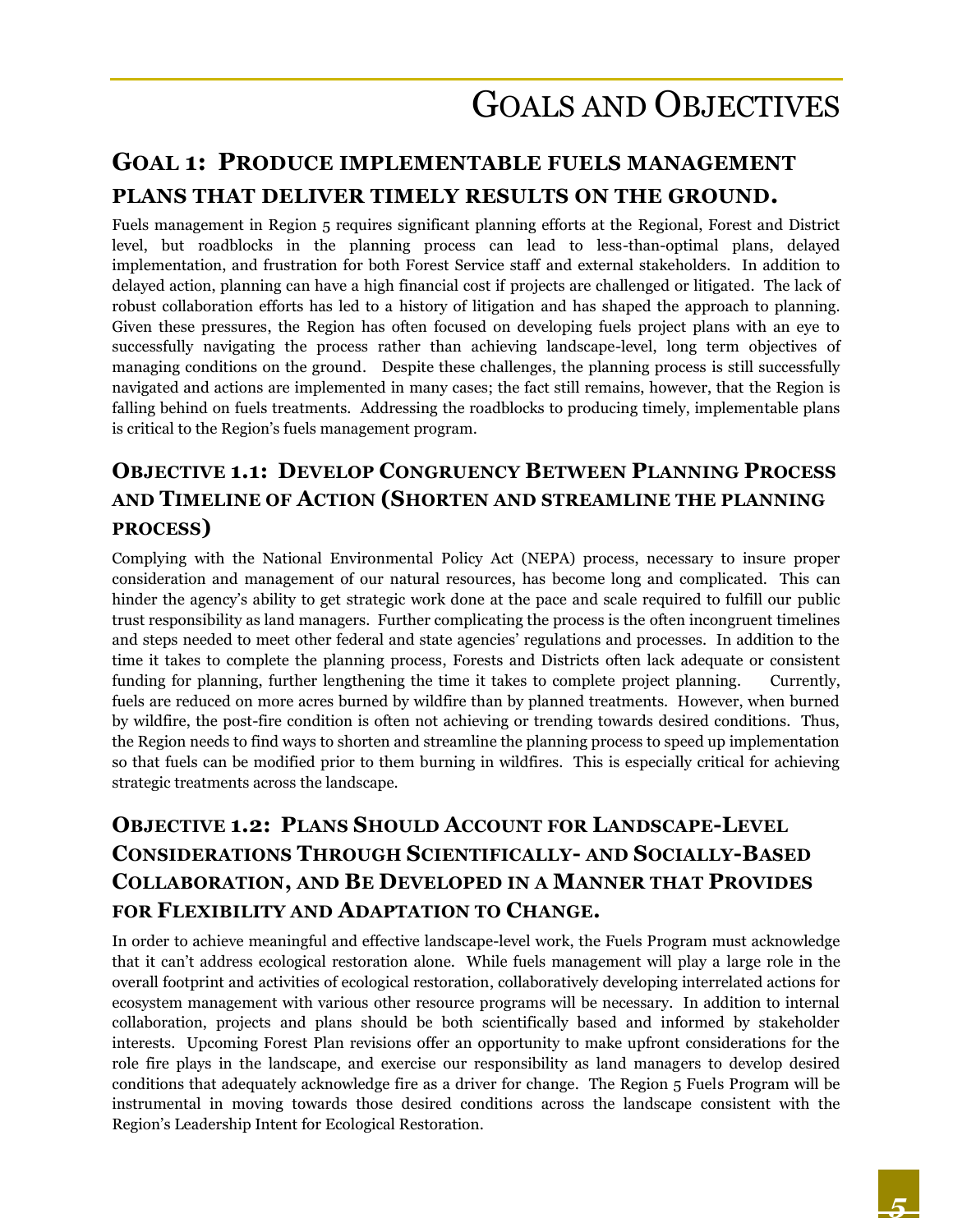## **OBJECTIVE 1.3: COMPLETE THE NEPA PROCESS IN A MANNER THAT DIMINISHES SUSCEPTIBILITY TO CHALLENGES AND LITIGATION**

When functioning properly, the NEPA disclosure process provides an opportunity to identify significant issues, explore alternatives to a proposed action, and identify the best way(s) to meet the purpose of, and need for, a project or action. Unfortunately, in many cases confusion or controversy surrounding a project results in it being challenged and/or litigated based upon claims of inadequate NEPA analysis and documentation, and/or failure to initiate deeper levels of collaboration. As an agency, the Forest Service may fail to develop alternatives collaboratively with external stakeholders, and hence miss opportunities for identifying more agreeable options that still meet the proposal's purpose and need. In some cases, external stakeholders, feeling cut out of the process of project development, may use challenges and litigation as a means to have their ideas and opinions heard. An alternative view from stakeholders is that the Forest Service has historically pre-determined project decisions and "backfilled" the NEPA process to support that decision. The implication of delay while addressing legal challenges is that no action is taken to treat or restore the land, leaving the forests at risk of unintended and undesired consequences if affected by wildfires or other disturbances. Given the complexities and inherent tradeoffs associated with managing the landscape for multiple uses and multiple resources, it must be acknowledged upfront that the Forest Service may choose to take actions that have ecological consequences in exchange for social benefits, or vice versa. In order to move toward desired conditions at the pace and scale required, the R5 Fuels Program needs to improve the acceptance and defensibility of its NEPA documents through use of the best available science and effective collaboration.

#### **OBJECTIVE 1.4: DEVELOP AND MAINTAIN PROFESSIONAL AND TECHNICAL CAPACITY OF FUELS PLANNERS**

Successful fuels planners have a diverse skill set that includes an understanding of project management, fire, team behavior, tactical and strategic fuel treatment implementation, as well as technical NEPA proficiency. Developing a planner with these capabilities depends on identifying the right individuals to fill the position, and then building on their capacity with proper training. Planning needs to be flexible, while continuing to develop proficient fuels planners; a new planner should be able to pick up an existing plan and work with it or engage an ongoing planning process, while they are building their level of familiarity with the project or landscape.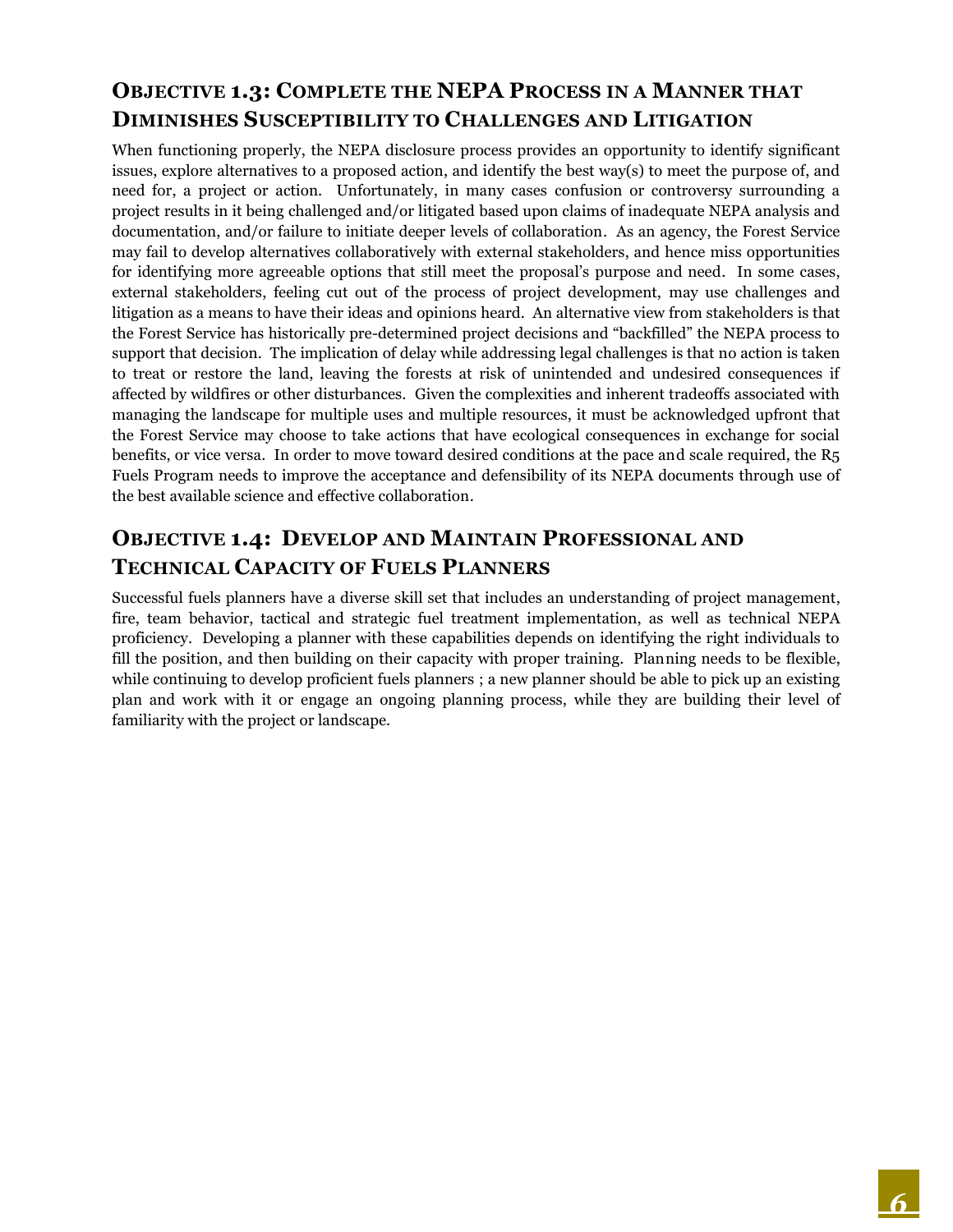# <span id="page-8-0"></span>**GOAL 2: USE COLLABORATION TO ACHIEVE FUELS MANAGEMENT AND ECOLOGICAL RESTORATION OBJECTIVES ON A LANDSCAPE SCALE. (ALIGNED WITH NCS (PG. 6) "A COLLABORATIVE APPROACH")**

To accomplish landscape-level ecological restoration, particularly with an all-lands approach that works beyond geographic and administrative boundaries, the Region 5 Fuels Program must collaborate both internally and externally to develop durable partnerships and implement the most successful integrated projects. Meeting Regional and national goals will require increased collaborative planning, building broader support for proposed activities which may include naturally ignited wildfire meeting stated Forest Plan objectives, fuels reduction, and fire for biodiversity enhancement.

For collaboration to be lasting, it must be a continual process independent of any individual project, even though it is often initiated focused on a specific project. Building long-term relationships with internal and external partners will foster trust and understanding. Taking a collaborative approach requires recognition that land and resource management is a mutual responsibility. For the Region 5 Fuels program, collaborative efforts will help ensure the Region is getting the right work done and making a difference on the landscape, not just accomplishing acres.

Collaborative efforts will vary in geographic space, time and complexity; there isn't one "right" way to collaborate. There are, however, collaboration techniques and tools that are grounded in scientific literature, established practice, and local knowledge. For collaboration to be effective, the effort must be inclusive and transparent; participants must have shared expectations, be committed to joint learning, adaptive to new knowledge, and committed to a long-term venture that may at times be challenging and frustrating.

## **OBJECTIVE 2.1: INCREASE OUR UNDERSTANDING AND CAPACITY TO COLLABORATIVELY ENGAGE**

In order to recognize opportunities for collaborative efforts and be successful in the implementation of a collaborative process, there needs to be an understanding of what "collaboration" is, and how to make it work. The Region should consider strategies and tactics that foster understanding and build capacity.

#### **OBJECTIVE 2.2: PROVIDE MOTIVATION TO USE COLLABORATION**

Collaborative planning may need to be incentivized initially, especially when it is a new way of doing business at a forest or district. Hesitation to engage in a collaborative effort may be the result of distrust, pressure from deadlines, or failure to recognize the potential benefits of collaboration. The goal is for collaborative planning to become the "business as usual" practice.

## **OBJECTIVE 2.3: INCORPORATE LOCAL/TRADITIONAL/INTERAGENCY KNOWLEDGE AND TECHNIQUES**

In order to take advantage of the vast array of expertise that exists collectively internally and among external partners, efforts should be made to share knowledge and techniques. Doing so not only fosters open dialogue and relationship-building, but also facilitates the potential to expand project work, share resources, and improve local resource management across boundaries.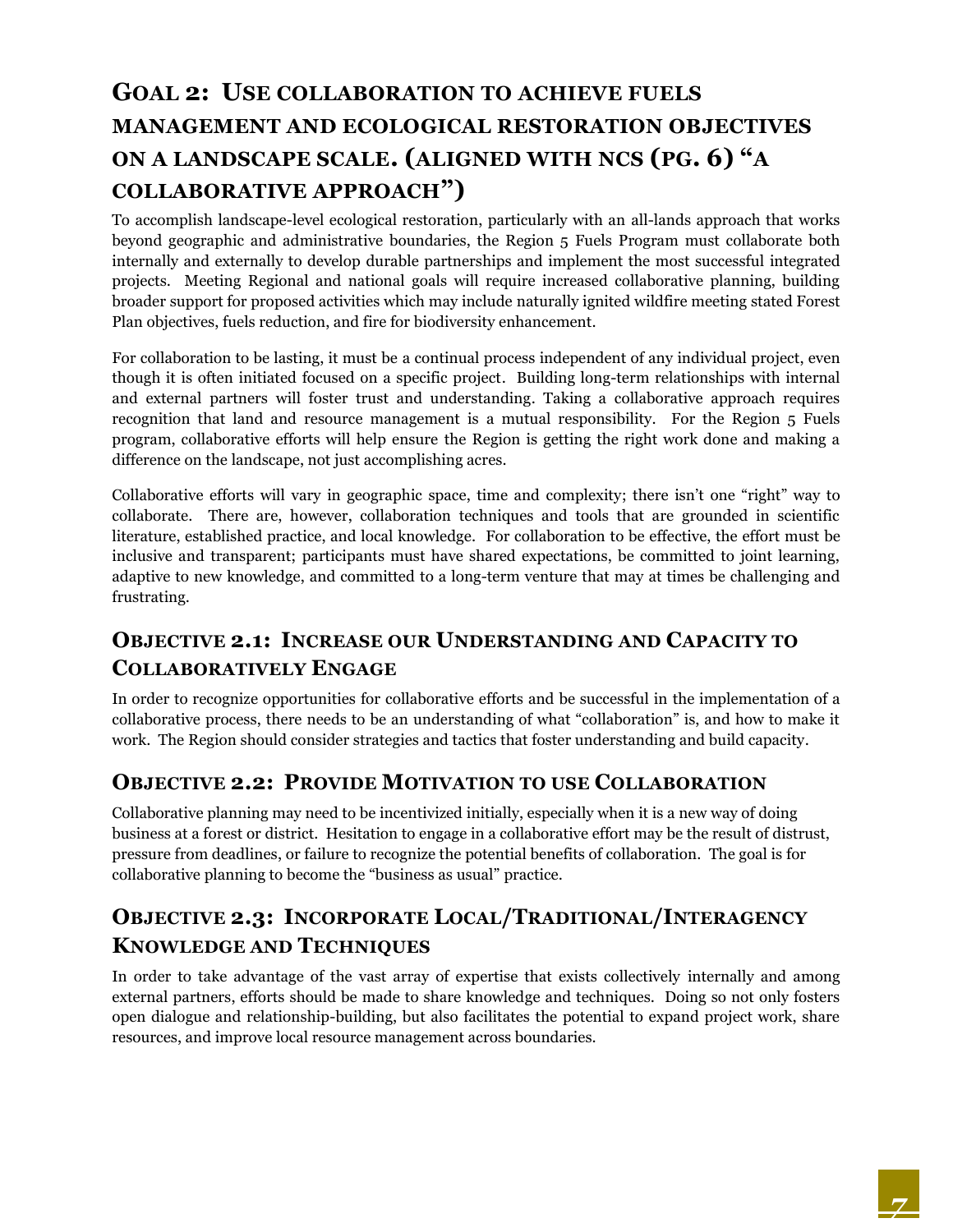# <span id="page-9-0"></span>**GOAL 3: PROMOTE THE USE OF NATURAL-IGNITION WILDFIRES AND PRESCRIBED FIRES BY TAKING ADVANTAGE OF ALL OPPORTUNITIES TO STRATEGICALLY MEET FOREST PLAN OBJECTIVES IN THE LANDSCAPE WHEN CONDITIONALLY AND CONTEXTUALLY APPROPRIATE. (ALIGNED WITH NCS CORE VALUES (PG. 6)).**

Through landscape-level fire management, the Region 5 Fuels Program will play a tremendous role in reaching the Region's goal of increasing the pace and scale of ecological restoration. Both natural ignition wildfires and prescribed fires have the potential to significantly affect positive change that is both ecologically and economically beneficial. As the R5 Leadership Intent for Ecological Restoration states, "Nearly a century of fire exclusion in California, coupled with other management decisions on both private and public land, has resulted in forests that are at an increasing risk of loss due to large scale disturbances. There is an additional crisis taking place in our Southern California Forests as an unprecedented number of human-caused fires have increased fire frequency to the extent that fireadapted chaparral can no longer survive and is being replaced with non-native annual grasses at an alarming rate."<sup>1</sup> There is a need for the Region 5 Fuels Program to help lead the Region by returning fire to its role in the landscape, allowing for a more natural range of fire frequency and fire effects, and providing a diverse range of habitats that are resilient to fire, climate change, and other ecosystem stressors. This goal should be met by increasing the use of fire in the landscape when conditionally and contextually appropriate as determined by Forest Plans, ecosystem-specific considerations, and firefighter/public safety.

While internal and external partners agree the Region has the responsibility to consider fire's natural role as an ecological process on the landscape when making management decisions, several barriers exist to achieving this goal. These barriers include an organizational culture that supports fire suppression objective over Forest Plan objectives, risk adversity by Line Officers and the public, limited pre-planning efforts, insufficient decision tools during fire incidents, social barriers, legal liability for damages from fires, regulatory limitations particularly related to smoke and air quality, and a lack of clarity and direction from the Regional and the Washington Offices. In order to reach the R5 Fuels Program's potential as it pertains to ecological restoration, in conjunction with hazardous fuels reduction objectives, these barriers need to be addressed.

Some terminology, while no longer in common use based on current National Fire Policy Implementation guidance, still exists in some Forest Plans in R5. Antiquated terms such as "managed fire", "wildland fire use", and "fire for resource benefit" are being replaced as Forest Plans are revised with clearly stated descriptions and objectives for the myriad of resources associated with specific geographic and social locales, and the associated role of fire and management response to fire. While each and every wildfire will still have protection objectives, wildfires may also have other Forest Plan stated objectives involved in management response to wildfire.

#### **OBJECTIVE 3.1: DEVELOP AND COMMUNICATE EXPECTATIONS**

 $\overline{a}$ 

The management decision to utilize naturally ignited wildfire to meet Forest Plan objectives on the landscape comes with a level of risk to the Line Officer. There is a need to share risk-taking upfront, rather than scrutinizing responsibility in after-the-fact reviews. The Regional and Washington Offices need to actively and visibly support reasonable and thoughtful fire management decisions both prior to and during events. The public also needs to share in the responsibility of utilizing fire to meet Forest Plan

<sup>1</sup> U.S. Forest Service, Pacific Southwest Region. *Region 5 Ecological Restoration: Leadership Intent.*  R5-MR-048, March 2011.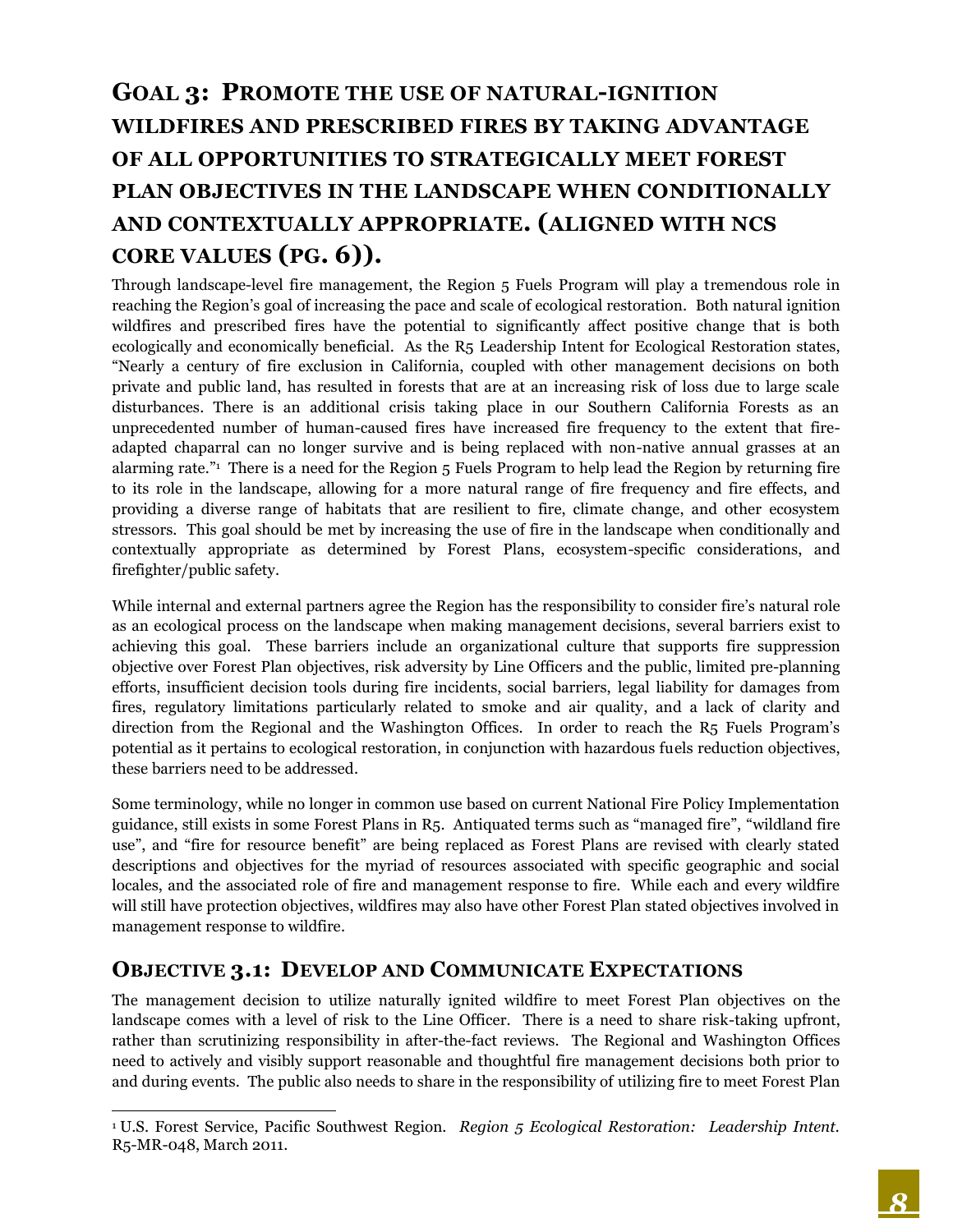objectives; if fuels are not reduced with fire, then public support is needed for other means of treatment. Without public support for management decisions, the public needs to be willing to accept potential abnormally severe wildfire outcomes, including threats to communities, infrastructure, and natural resources.

# **OBJECTIVE 3.2: TAKE ADVANTAGE OF ALL OPPORTUNITIES FROM NATURAL IGNITIONS WHEN APPROPRIATE (ALIGNED WITH NCS CORE VALUE (PG. 6))**

Natural ignition wildfires offer the greatest potential for landscape-level fuels reduction, yet the Region does not take advantage of most of these cost-effective, ecologically appropriate opportunities. This is despite the fact that many of these opportunities align with Forest Plans, address ecosystem-specific considerations, and do not pose greater risk to firefighter or public safety. Much of this could be explained by the lack of clearly communicated expectations mentioned above, however other factors play in to these missed opportunities. The Incident Command System and tools such as the Wildland Fire Decision Support System (WFDSS) are currently focused on fire suppression intelligence. Additionally, our partner fire fighter agencies have different missions and objectives, based on type and location of land, when responding to fire incidents.

We often lack comprehensive pre-planning documents that include maps depicting desired fire objectives and responses, and the immediacy required for decision-making during an incident may inhibit our ability to develop strategic fire management objectives aligned with Forest Plan objectives "on the fly". California also has over 15 million acres of designated Wilderness, with approximately 5.5 million of these acres falling within the National Forest System. In many cases, the Wilderness character of these areas, along with some portions of Recommended Wilderness Areas, would benefit from natural ignition. However, real or perceived restrictions on wildfire activities within these Wilderness areas, as well as in designated Inventoried Roadless Areas, may be causing false limitations on the Region's opportunities to meet Forest Plan and Wilderness objectives with naturally ignited wildfire within boundaries if not wellunderstood, communicated, or analyzed for flexibility. Some plans may need modification to support fire as a tool to meet Forest Plan stated objectives.

#### **OBJECTIVE 3.3: INCREASE PRESCRIBED FIRE ACRES**

Region 5 is averaging only 40,000 acres of prescribed burning a year; given a 20 million acre footprint, and in the context of ecological restoration objectives, this annual average should be increased. In addition to the ecological benefits of prescribed fire, it is also an important tool for hazardous fuels reduction. The prescribed fire projects we are executing tend to be small-scale, which could be better leveraged to take advantage of the cost-saving opportunities of large-scale treatments, especially where an all lands approach can be used. Some barriers to increased use of prescribed fire include regulation of smoke, Limited Operating Periods for wildlife considerations, insufficient funding or qualified staffing, and variable public acceptance, in addition to many other potential factors.

### **OBJECTIVE 3.4: CAPITALIZE ON MODELING/COMPUTER DATABASE CAPABILITIES**

A number of high-quality models exist and are continually being refined. The in-development Interagency Fuels Treatment Decision Support System (IFT-DSS) platform, for example, is being designed to provide multi-model accessibility to field practitioners. By integrating these models it can help increase the number of burn days, for instance, by making it easier to consider potential fire behavior and smoke production/transport. Accessibility, however, will be moot without proper training at the field level, or without clear understanding of capabilities and without understanding how to use models to evaluate and communicate the different consequences of different choices.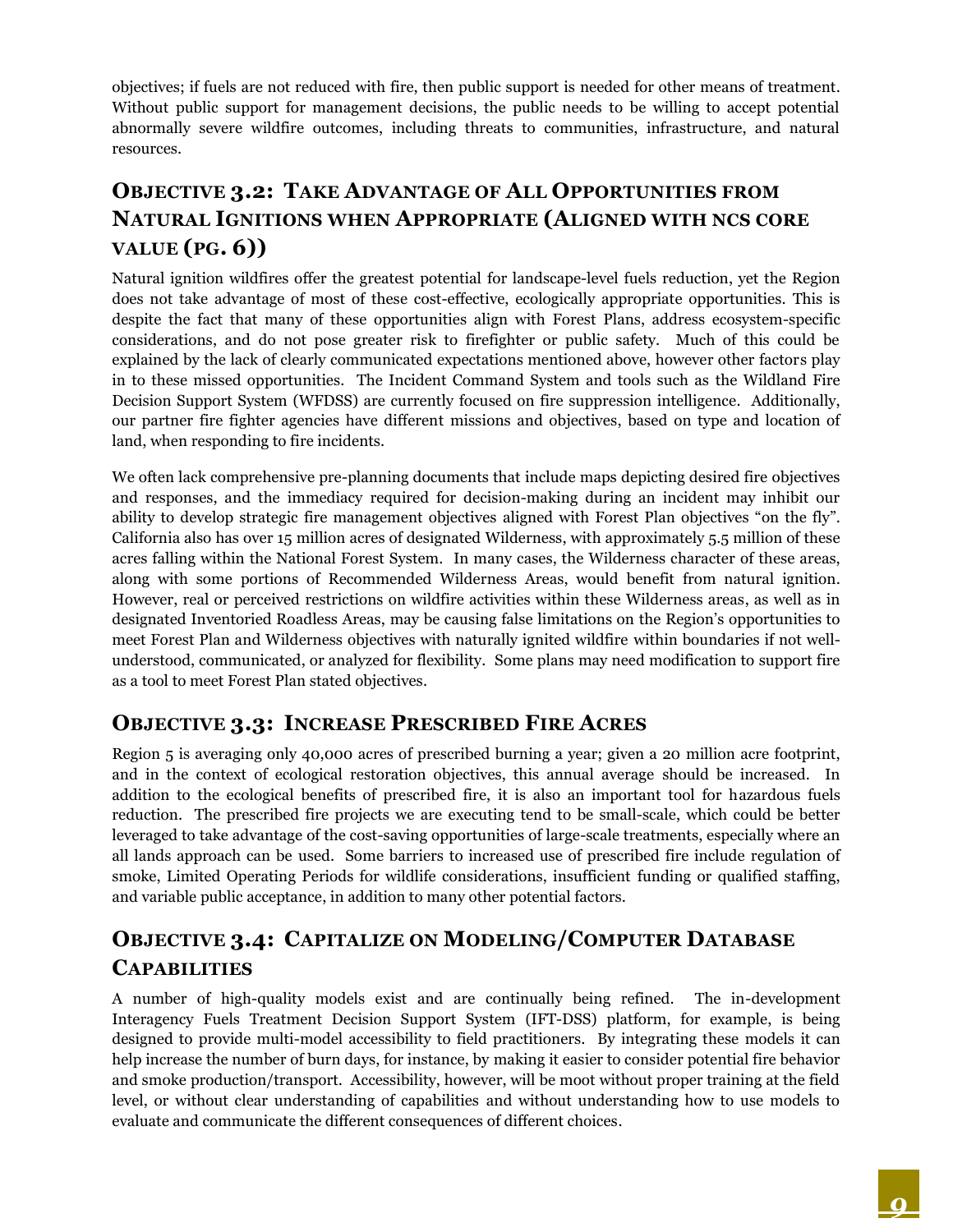[Additionally, there is a need to focus on refinement of existing models rather than continually developing similar models.

# <span id="page-11-0"></span>**GOAL 4: DEVELOP AND SUPPORT A FUELS WORKFORCE TRAINED IN WILDLAND FIRE AND NATURAL RESOURCE MANAGEMENT, COLLABORATION AND COMMUNICATION, THAT IS ADAPTABLE TO CHANGE AND COMMITTED TO ACHIEVING SOCIAL AND ECOLOGICAL OUTCOMES THROUGH PROJECT WORK. (ALIGNED WITH NCS CORE VALUE "BEST AVAILABLE SCIENCE AND KNOWLEDGE" (PG. 6)).**

The fuels staff relied upon to plan and complete the program of work is the backbone of the R5 Fuels Program. Despite this, no clear "career ladder" for a fuels professional or technician has been developed that adequately capitalizes on existing skill sets, builds on personal and professional interest, and develops the diversity of skills and experience needed to have the most holistic capabilities available. This holds true for both Forest Service staff as well as the local workforce often relied on. Aside from basic firefighter training and technical skills needed for fuels treatment application, the Region should instill an ecologically-based training approach in developing its workforce.

### **OBJECTIVE 4.1: DEVELOP A PROFESSIONAL FUELS STAFF WITHIN THE FOREST SERVICE (ALIGNED NCS EFFORTS DISCUSSED ON PG. 46).**

The Region 5 Fuels program staff is, for the most part, comprised of wildland fire fighters who have shifted from suppression-oriented work to pre-suppression planning and implementation. While this may be an appropriate and necessary transition, the workforce capacity may be lacking a diversity of skills that will help guide their understanding of fire and forest/chaparral ecology as well as the NEPA process.

### **OBJECTIVE 4.2: CAPTURE AND LEARN FROM EXPERIENCE (ALIGNED NCS EFFORTS DISCUSSED ON PG. 46).**

One 0f the most important tools the Region has is experiential knowledge. At all levels of the organization, lessons can be learned, new strategies can be developed, and past work can be built upon to improve future outcomes. In order to fully exploit this knowledge, the Fuels Program should institutionalize an effective process for doing so. Processes and databases need to be tailored to the user, so information is accessible at the spatial and temporal scale most appropriate to their needs, and in a timeframe which is most useful for decision-making.

# **OBJECTIVE 4.3: SUPPORT A SUSTAINABLE LOCAL AND INTERAGENCY WORKFORCE TO BUILD LONG-TERM CAPACITY (ALIGNED WITH NCS CORE VALUES (PG. 6))**

Given the organizational culture of the Forest Service, in which employees frequently move between Districts, Forests, and Regions, maintaining a local knowledge base can be difficult. Taking full advantage of a less transient non-Forest Service local workforce may provide consistency and a mechanism for capturing local knowledge. A local workforce may also provide new knowledge about the landscape, historical treatment locations and methods, etc. Utilizing external fuels program support may also help bolster the local economy by providing jobs. In addition to a local workforce, an all-lands approach to fuels management should also incorporate interagency fuels staffs. Crossing jurisdictional boundaries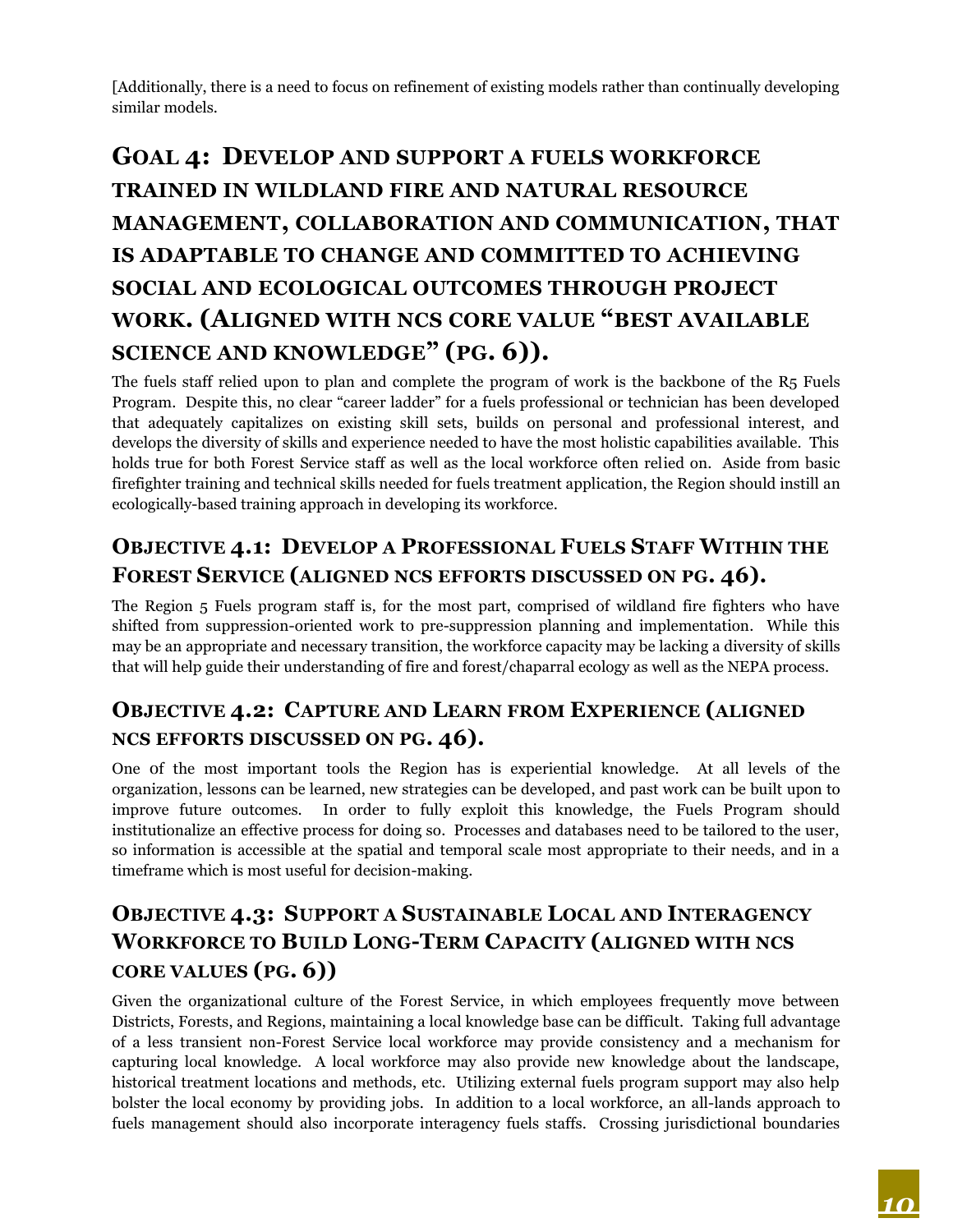and planning for the most effective landscape-level fuels work by working cooperatively with local and interagency partners will greatly improve collective capacity to get work done.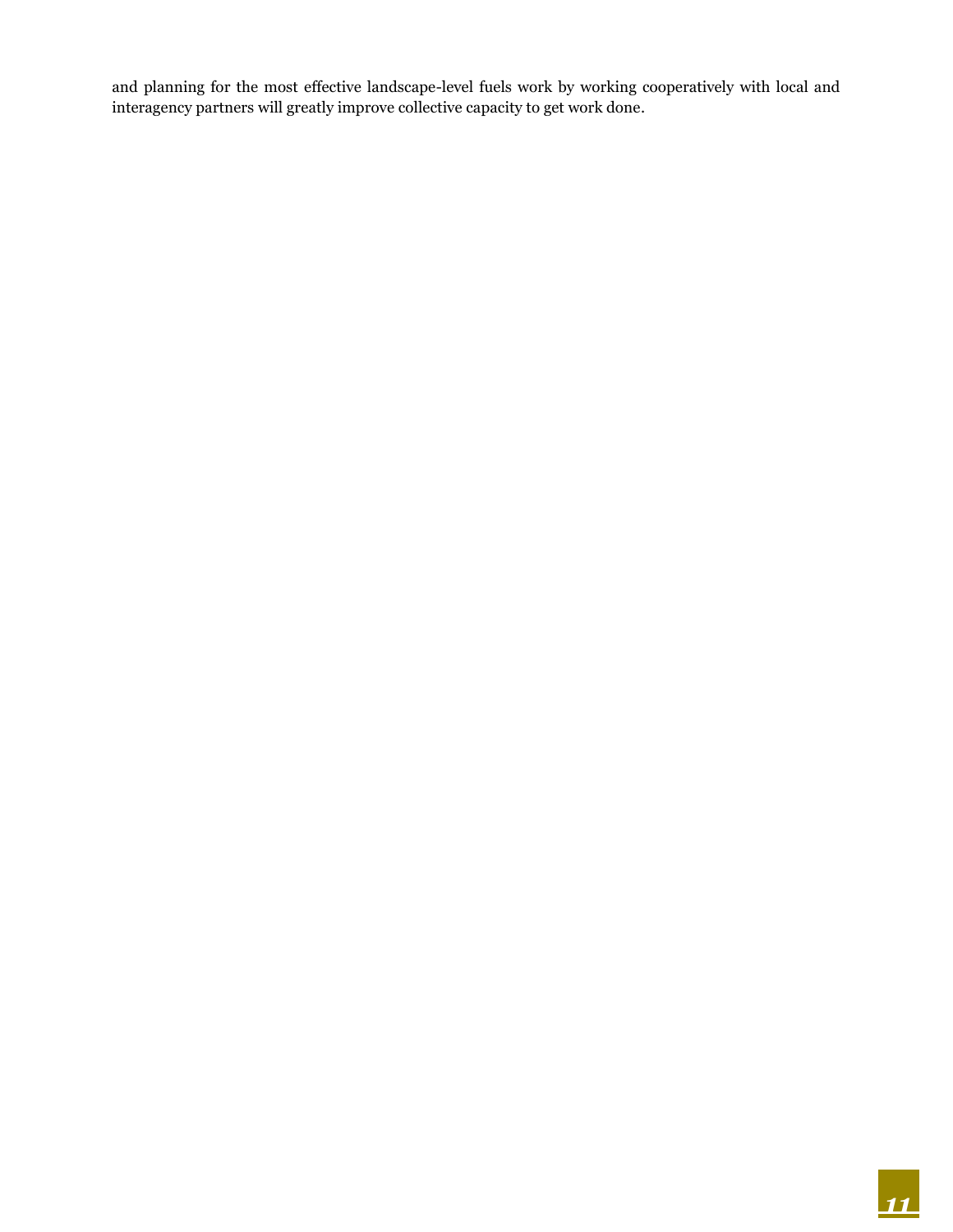# <span id="page-13-0"></span>**GOAL 5: COMMUNICATE EFFICIENTLY AND EFFECTIVELY WITHIN AND OUTSIDE THE ORGANIZATION. (ALIGNED WITH NCS "CORE VALUES")**

One of the most important challenges the Forest Service faces as a large, multi-faceted agency is communication, both internally and externally. The complexity of issues, decentralized organizational structure, and limited resources are just some of the barriers to effectively and efficiently communicating with colleagues, partners, and interested parties. Creating and maintaining meaningful dialogues are essential to help build support for the work the Region does and to provide it with a more comprehensive understanding of relevant issues. Regardless of how much time, energy, and commitment are dedicated to fuels management in the Region, poor communication can be detrimental to the ability to reach desired conditions in a timely, cost-effective, and ecologically sound manner.

### **OBJECTIVE 5.1: DEVELOP AND PROVIDE CONSISTENT, HOLISTIC MESSAGING TO EXTERNAL GROUPS AND THE PUBLIC**

Region 5 puts significant energy into communicating with external groups and the public about the interrelated topics of fire, fuels management, public safety, and ecological restoration. Unfortunately, messaging and language among the efforts are not necessarily consistent or explicitly linked to each other. This may be explained in large part by the decentralized nature of the Forest Service, but that should not preclude the Region's ability to develop a communication strategy that elevates the Fuels Program messages and helps garner support for its work. Doing so will require strategic actions, collaboration with partners, and the ability to get beyond administrative and jurisdictional boundaries. The appropriate staff members need to be identified to deliver these messages to the public based on situation and topic; these staff members, however, must be capable of fostering a dialogue with the public that allows for mutual learning, rather than just acting as figure heads.

# **OBJECTIVE 5.2: COORDINATE FUELS PROGRAM EFFORTS INTERNALLY AND EXTERNALLY**

To achieve landscape-level fuels program objectives, the Fuels Program needs to be coordinating shortterm project work and long-term planning both internally and externally. Without this coordination, the Fuels Program runs the risk of creating avoidable problems that can result from poor communications, including smoke management issues resulting from multiple unrelated prescribed fire activities. Without this deliberate coordination, there may be missed opportunities to maximize effectiveness while minimizing cost, which can erode our credibility with the public. Coordination must occur across jurisdictional and administrative boundaries, and needs to be both bottom-up, top-down, and lateral.

# **OBJECTIVE 5.3: FOSTER TWO-WAY DIALOGS, PROVIDING FOR MUTUAL LEARNING OPPORTUNITIES**

Historically the Region has used public education strategies that amount to information dissemination in various formats. The best communication strategies for the R5 Fuels Program will be those that are process-oriented and allow for mutual learning. Not only will communication efforts with the public and partners be more successful if the Fuels Program engages in a two-way dialog with them, but its own understanding of the issues, opportunities, and new information/research will be expanded. The Program should also be capitalizing on "teachable moments", inviting the public to see its work. Additionally, the Fuels Program should seek out opportunities to engage in and learn from fuels work being accomplished by its partners. Mutual learning is optimized when information is shared between forests and between the forests and the Region.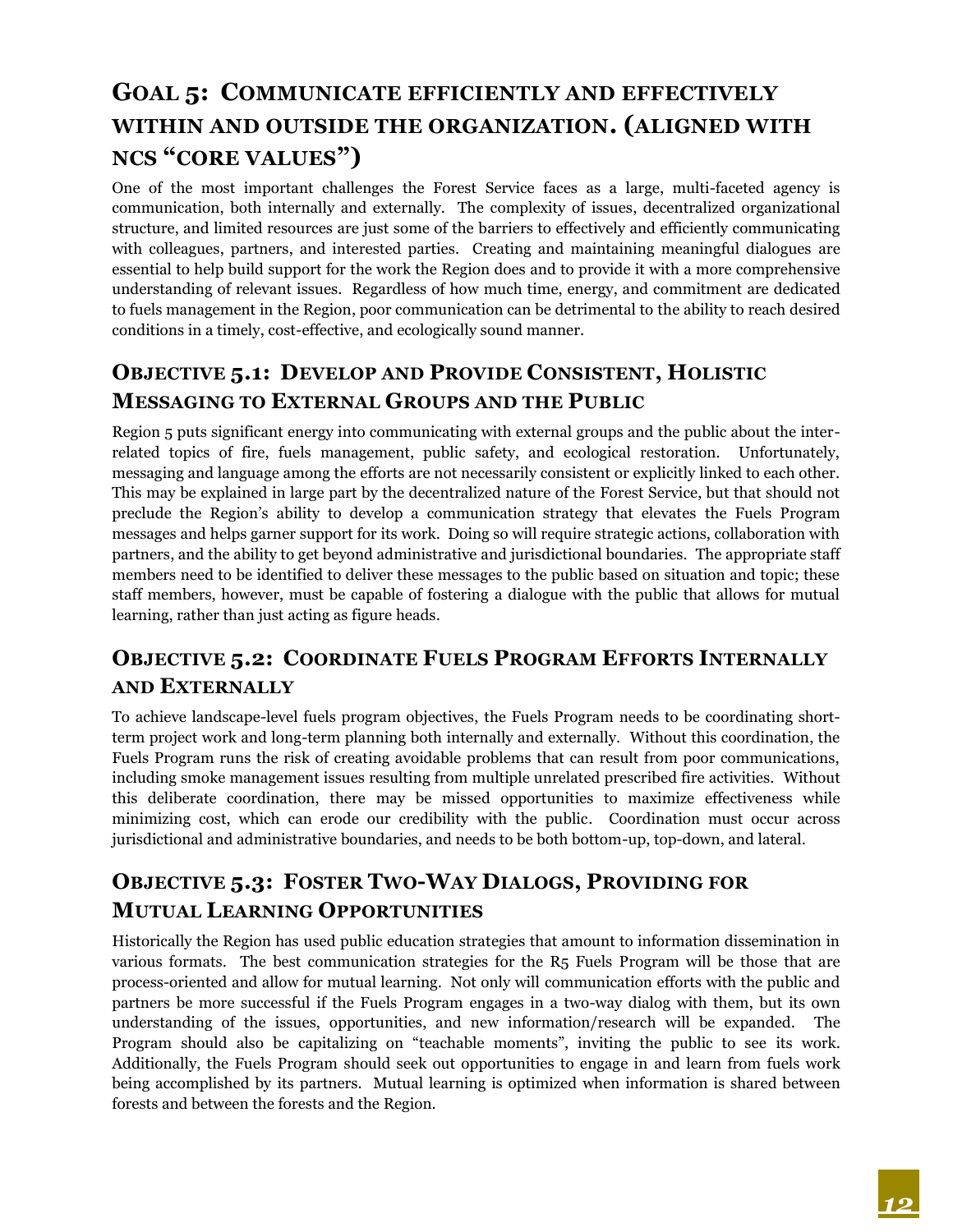# <span id="page-14-0"></span>**GOAL 6: UTILIZE CURRENT SCIENCE AND RESEARCH TO INFORM POLICY, PLANNING, AND IMPLEMENTATION OF THE FUELS PROGRAM. (ALIGNED WITH NCS "CORE VALUES" (PG. 6) AND NCS PG.** 46**).**

In order to insure the Fuels Program is making informed and appropriate management decisions that align with its best understanding of ecosystem dynamics, science and research must be an integral part of its development and adaptation processes. Science will be used to inform policy, NEPA analyses, and project proposals. The Fuels Program must utilize research, monitoring, and modeling to analyze short, intermediate, and long term implications of management strategies and activities on greenhouse gas, other emissions, ecosystem components and outcomes, including biomass utilization and renewable energy. Additionally, the Fuels Program should encourage the incorporation of social science, including topics such as valuing and incorporating traditional/local knowledge, analyzing and processing risk, etc.

#### **OBJECTIVE 6.1: STAY CURRENT**

The Region's fuels organization is good at doing fire research and modeling, but it should be continually improving information dissemination and teaching opportunities to arm field practitioners with the most up-to-date science for planning and implementation. It is essential to develop a workforce at the District and Forest level that is current in its field of study, including fire science, ecosystem science, and climate change adaptation and mitigation strategies. The Fuels Program will integrate more effectively with science dissemination entities like PSW Research Station, the Region 5 Ecology program, the California Fire Science Consortium, and the Southern Sierra Fire Management Working Group.

#### **OBJECTIVE 6.2: INFORM PLANNING AND IMPLEMENTATION**

The Fuels Program should utilize the most scientifically-based, ecologically appropriate treatments on the various landscapes and ecosystems in the Region. In the planning stage, collaborative development of actions and alternatives need to be firmly grounded in scientific research. Additionally, every opportunity should be taken to learn from treatments and make adjustments for optimal effectiveness through monitoring and adaptive management. Not only should the Fuels Program work directly with the scientific community to continually improve practices, but it should also proactively inform science and research by utilizing the implementation results for continued learning regionally.

#### **OBJECTIVE 6.3: INFORM POLICY AND DIRECTIVES**

While the role of public agencies is not to influence policy, the work the Forest Service does and the results seen should be included in dialogues about the direction of R5's Fuels Program. Research and science that reflect treatment effectiveness, climate change adaptation scenarios, fireshed management, etc. should be used to inform policy, though often times the reverse is true. In order for the results of the Program's work to complement independent research, it must have credibility and accountability. There also needs to be clarity and direction regarding how to process and utilize monitoring data.

#### **OBJECTIVE 6.4: INSTITUTIONALIZE MONITORING**

The application of adaptive management is dependent on implementation and effectiveness monitoring to allow for adjustments and restructuring of the practices being used. Failure to conduct effectiveness monitoring on restoration projects may lead to unintended long-term effects and uncorrected errant trajectories in the restoration process. Effectiveness monitoring, including both pre- and post- treatment data collection, needs to be incorporated into project planning/ design / funding. The monitoring program must have clear objectives, be of a sound statistical design, and retain quality control for data collection and management. If done correctly, monitoring will encourage the convergence of knowledge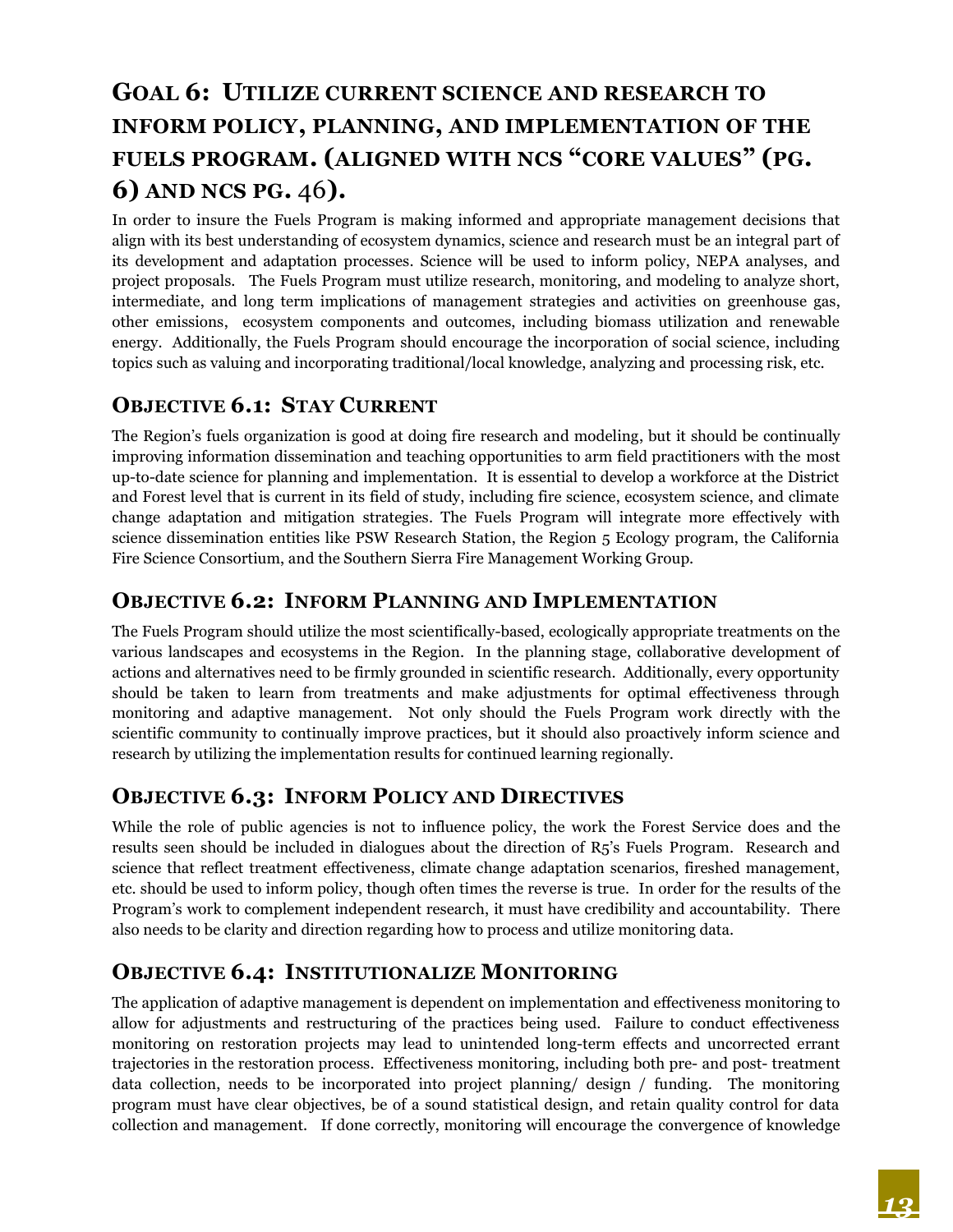and facilitate sharing of data. Externally, monitoring will promote credibility with collaborators and stakeholders.

# <span id="page-15-0"></span>**GOAL 7: ENSURE THE EFFICIENCY AND EFFECTIVENESS OF THE FUELS PROGRAM THROUGH THE USE OF BEST PUBLIC ADMINISTRATION PRACTICES, ENSURING THE APPROPRIATE AND PRUDENT USE OF PUBLIC FUNDS (ALIGNED WITH NCS "CORE VALUES" (PG 6))**

In comparison to the rest of the nation, R5 receives a high allocation of federal funds for fuels management work. However, fuels management costs in R5 tend to be higher based in part on the difficulty of treatments in proximity to urban areas, rugged terrain, and higher levels of project scrutiny and external regulation. Despite the complexities, the Region has an obligation to spend federal funds in a way that meets intended purposes, reduces hazardous fuels, and balances ecological restoration objectives with social concerns. It's important to keep in mind that often times projects require multiple treatment types/entries on the same spot of land to effect change, which means higher cost for a smaller footprint on the landscape. Despite the high cost and complexity of doing fuels management work in R5, it is critical that to spend money on strategically placed treatments, rather than finding the "cheapest and easiest" acres to meet targets.

#### **OBJECTIVE 7.1: LEVEL BUDGET ALLOCATIONS AND DIRECTION**

The Region, and more importantly Forests and Districts, are subject to inconsistent funding levels on a year-to-year basis. As a result, out-year planning is difficult and the Fuels Program needs to remain agile and flexible. Part of this may require upwards education, taking some ownership in the process by telling the fuels program story better. This includes demonstrating that fuels management investments could ultimately save taxpayer money by reducing the risk of high-cost fires as well as reducing suppression costs, given the appropriate scale and placement of treatments. The Fuels Program also needs to explain the benefits these treatments can have on ecosystem services. Aside from marketing the value of the Program, the Region needs to insure the allocation process is effective, and that it's investing in the most critical fuels treatments for meeting our objectives. Finally, accountability needs to be maintained to verify accomplishment of the reported work, and doing so in the most cost efficient and ecologically appropriate way.

## **OBJECTIVE 7.2: MAXIMIZE USE OF EXISTING INTERAGENCY AGREEMENTS, COOPERATIVE AGREEMENTS AND AUTHORITIES**

There is an opportunity to drastically increase the quantity and quality of strategic fuels treatments by taking advantage of grants, agreements, and other authorities. Identifying these opportunities may be one of the biggest barriers to maximizing them; often times they are sought out at the District Office level, but limited resources may prevent staff from spending the time needed to find and develop them. While the district staff may have the best understanding of the local community and potential partnerships, their time constraints limit their ability to consider them all. There also may be a lack of awareness about all the authorities the R5 Fuels Program has to work with. Addressing these roadblocks will help move the Region towards increasing the rate and pace of treatments in a faster and more cost-efficient way.

# **OBJECTIVE 7.3: UTILIZE APPROPRIATE NON-FIRE FUEL TREATMENTS EFFECTIVELY**

In many high-priority fuels management treatment areas, prescribed fire may not be appropriate (for first entry or any subsequent entries, depending on several variables). Given the limitations on prescribed fire,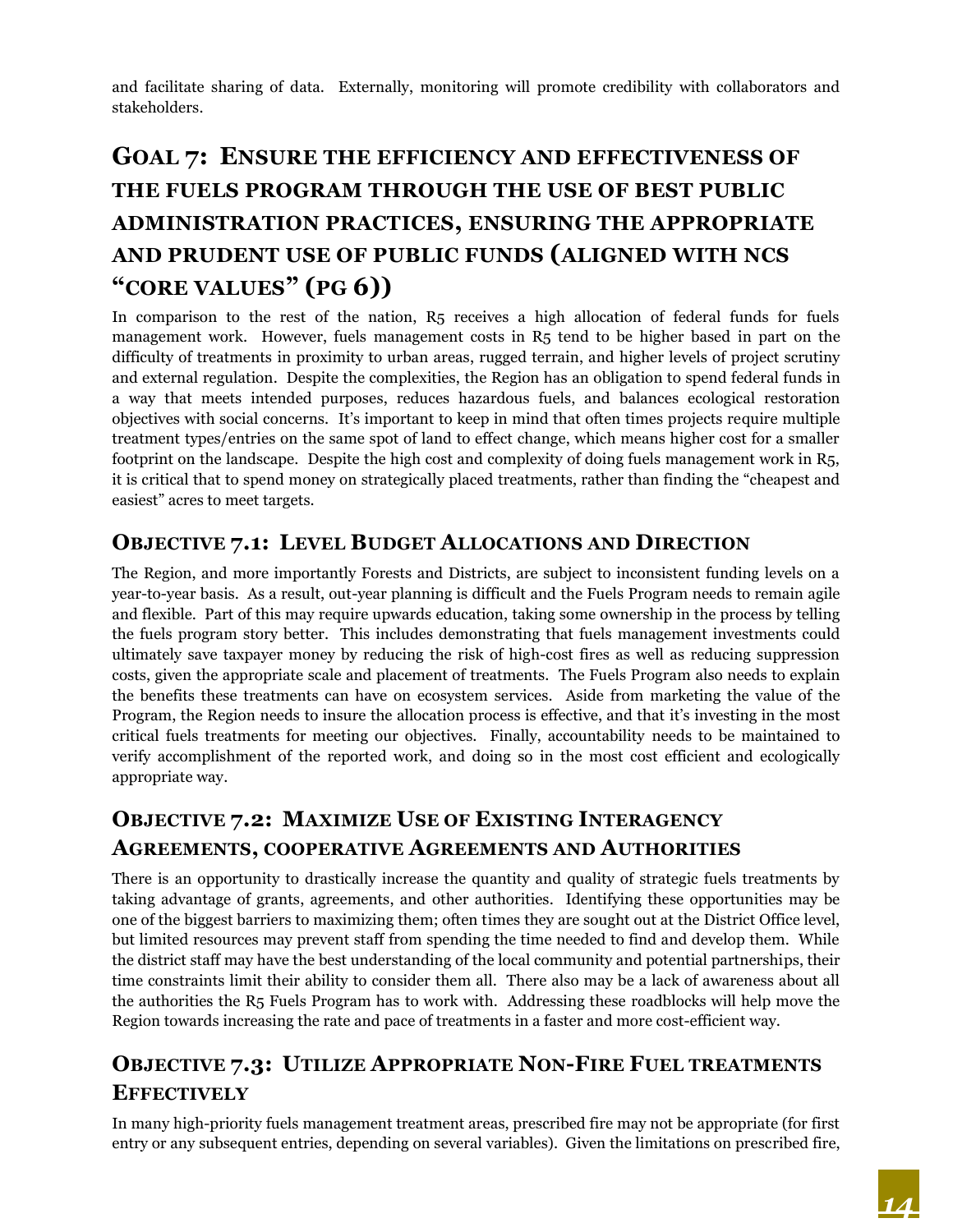the Region 5 Fuels Program should aim to identify the most effective and beneficial treatments with the most affordable initial and maintenance costs. Recognizing these treatments or pre-treatments offer opportunities to provide economic benefits to local communities while reducing the cost to the agency, the Program must work to develop agreements and consider creative partnerships.

#### **OBJECTIVE 7.4: POOL AVAILABLE RESOURCES**

The decentralized nature of the agency leads Forests and Districts to operate within their own administrative boundaries, utilizing dedicated resources for accomplishing work within their assigned geographic boundaries. This makes sense given the target-driven nature of how the agency accounts for spent dollars by unit. Funds are allocated unevenly, often as a result of congressional, national, or Regional priorities, or in response to Forest-reported capabilities. While these variables may be difficult to influence, there still needs to be more efficiency in use of funds by integrating funds and sharing resources when possible.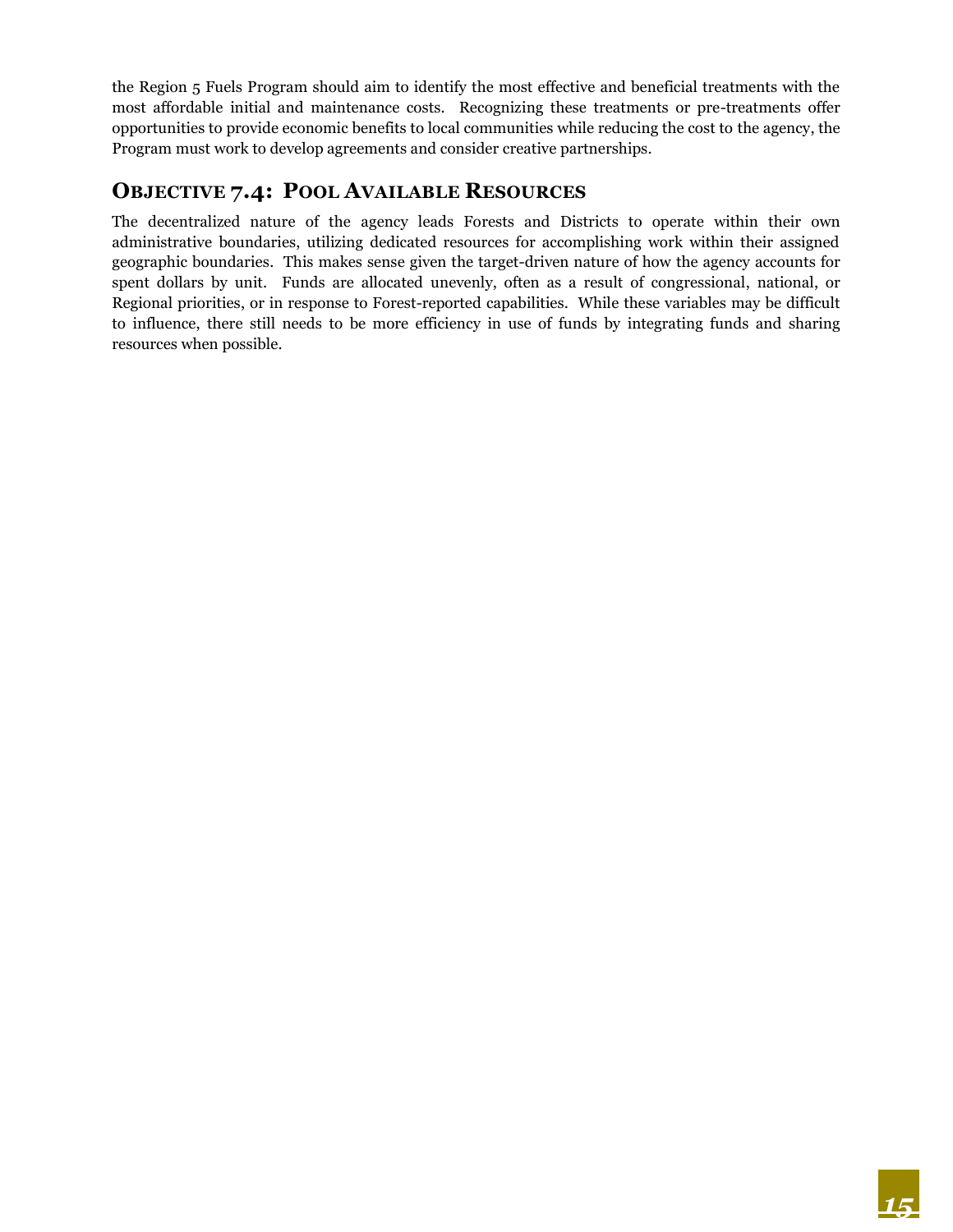# APPENDIX A: STRATEGIC ACTIONS

# <span id="page-17-0"></span>**GOAL 1: PRODUCE IMPLEMENTABLE FUELS MANAGEMENT PLANS THAT DELIVER TIMELY RESULTS ON THE GROUND.**

### **OBJECTIVE 1.1: DEVELOP CONGRUENCY BETWEEN PLANNING PROCESS AND TIMELINE OF ACTION**

#### **Strategic Actions ("R" indicates Regional level, "F" indicates "Forest level")**

Create a rotating-membership Interdisciplinary team to address regional and sub-regional differences with regulatory requirements among various agencies (U.S. Fish and Wildlife Service, National Marine Fisheries Service, Air Pollution Control Districts, Water Quality Control Boards), as well as difference in Federal versus other processes (for example, Endangered Species Act consultation under various titles). Note: It may be helpful for this group to initially start a landscape analysis of forests that provides a cumulative analysis of landscape conditions and desired outcome for target areas [areas for treatments within the Wildland Urban Interface (WUI) or near communities]. This would help to frame the desired direction for future members that were not involved in the initial process. **(R)**

Work with local, state, and federal air quality regulators to expand options for large acreage burns. **(F)**

Identify and address internal inefficiencies in the planning process and identify and test alternate streamlining processes. **(R)**

Monitor weather, fuels, and wildfire potential products, in order to take advantage of a greater percentage of the favorable prescribed burn opportunities that do appear. This could include the 7-Day Significant Fire Potential product of Predictive Services, or National Weather Service 7-day Planner tools. **(F)**

Identify mechanisms to provide an even flow of money for planning. Examine models of existing mechanisms, such as the Working Capital Fund used for nursery operations, or a Brush Disposal/Knutson-Vandenburg Act trust fund type of approach. **(R)**

Ensure line officers provide realistic planning and implementation timelines that consider expectations for resources (funding, personnel, implementation conditions, implementation resources, etc.) across the entire planning and implementation horizon. Line officers need to support team leaders in closely coordinating specialist time estimates and setting realistic analysis parameters. **(R, F)**

Develop a continuous improvement process that tracks and evaluates delays in planning and implementation. **(F)**

Determine the appropriate mix of the Budget Line Items of NFTM, NFVW, WFHF, CWK2 and NFCC to plan, prepare, and implement stewardship projects and prescribed burning. (See also Objective 7.4) **(F)**

Recognize many of other area target accomplishments come from fuels reduction projects but are not collaterally funded. (See also Objective 7.1) **(F)**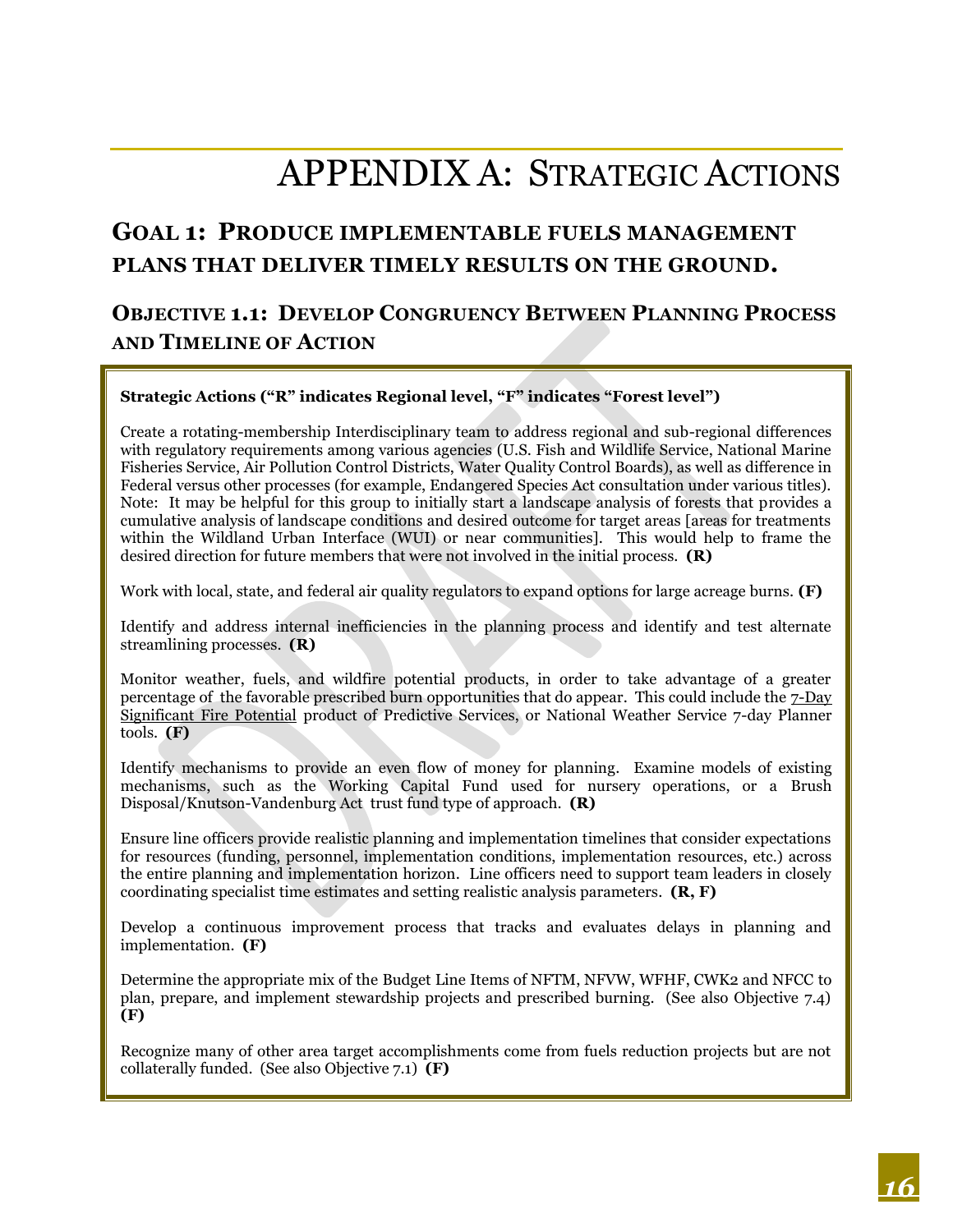# **OBJECTIVE 1.2: PLANS SHOULD ACCOUNT FOR LANDSCAPE-LEVEL CONSIDERATIONS THROUGH SCIENTIFICALLY- AND SOCIALLY-BASED COLLABORATION, AND BE DEVELOPED IN A MANNER THAT PROVIDES FOR FLEXIBILITY AND ADAPTATION TO CHANGE.**

#### **Strategic Actions ("R" indicates Regional level, "F" indicates "Forest level")**

Incorporate strategic fuels planning and fire management desired conditions into Forest Plans during Plan revisions and amendments. **(F)**

Utilize a structured analysis process, such as a region-wide Wildland Fire Management Risk and Cost Analysis Tools process [as used in Collaborative Forest Landscape Restoration Act (CFLRA) project identification], to identify strategic locations for treatment. for Healthy Forest Restoration Act (HFRA) and CFLRA project development, for example. **(F)**

Utilize Wildland Fire Management Risk and Cost Analysis Tools strategic approach along with a Community Wildfire Protection Plan process to identify a fundable pool of projects for Hazardous Fuels and State Fire Assistance funding. **(R, F)**

Utilize the California Fire Science Consortium and its regional subgroups as a tool to get the most current fire science information into projects and to help establish fire research priorities based upon management information needs. Fully participate and engage in the California Fire Science Consortium. <http://www.cafiresci.org/> **(R, F)** 

Engage the Pacific Southwest Research Station, academia, non-governmental organizations, and others in research on key broad-scale and forest-level questions related to fire and management of National Forest System lands. **(R)**

Plan and implement appropriate treatments (risk and hazard analysis) to reduce the threat to communities or values from uncharacteristic fire and to restore or maintain ecological values.

- Using an "all-lands" approach, periodically (annually, for example) analyze fire hazards, values, and risks **(F)**
- Use a Geographic Information System to plan treatments, ecological, life/safety, infrastructure, and cultural resource values will be analyzed and updated yearly through feedback from monitoring and research advances **(F)**
- Consider and develop project design criteria that mitigate negative impacts to cultural and natural resources that might result from management operations (Sequoia and Kings Canyon Fire and Fuels Management Plan 2005). **(R, F)**

Put together a team to identify and incorporate recommendations from collaboratively developed State Fire Plans and Statewide Assessments (including California, Hawaii, and the U.S. Pacific Islands) in this strategic plan, in Phase III of the National Cohesive Strategy, and with the Forest Plans through amendment or revision, as appropriate. Note: The rotating Interdisciplinary Team (IDT) (from Objective 1.1 strategies) could be initially tasked with this to identify areas of overlap and to coordinate integration across these different Plans and Assessments. **(R)**

Bring on a special projects detailer or build a team to develop an annually-updated "Book of Statistics" from existing corporate data of acres treated, displayed with variables including cost, quantity within R5 National Forest (NF) boundaries, all-lands accomplishments by USFS is R5, state-wide accomplishments, national USFS and all-lands accomplishments, etc. This should be a standard part of monitoring fuels reduction accomplishments in the Region, and should therefore include measureable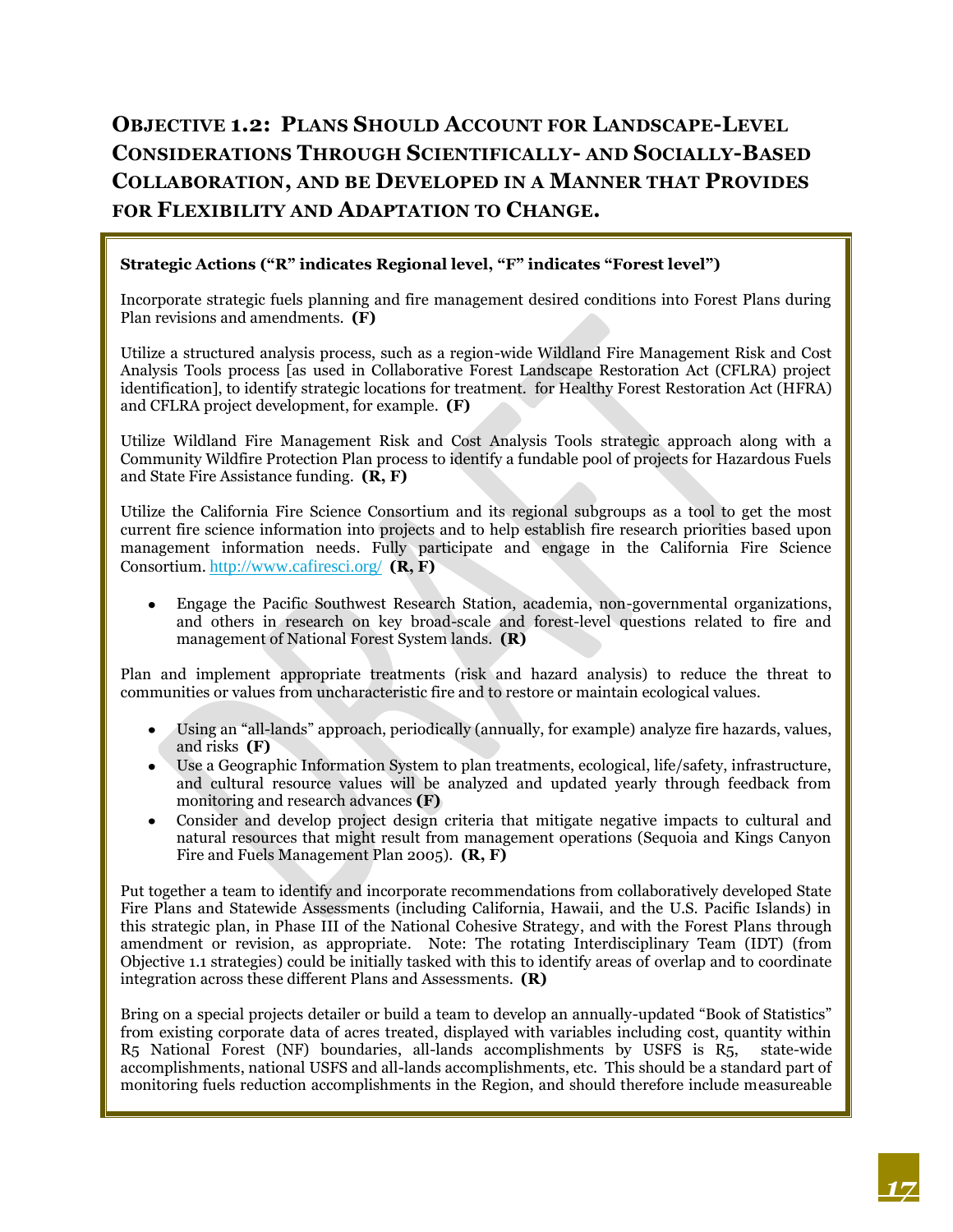statistics that can be tracked and analyzed. Report should be developed with input from partners, and could be used for common analysis, such as integration into the CalFire Statewide Assessment. The document could also facilitate common messaging among partners, and provide easily accessible, transparent information to the public. (See also Objective 5.1) **(R)**

## **OBJECTIVE 1.3: COMPLETE THE NEPA PROCESS IN A MANNER THAT DIMINISHES SUSCEPTIBILITY TO CHALLENGES AND LITIGATION**

#### **Strategic Actions ("R" indicates Regional level, "F" indicates "Forest level")**

Use a multi-scale and systematic approach to identify core issues of concern from external stakeholders to separate out concerns related to project planning and implementation from broader philosophical concerns about resource management (e.g. active management versus passive or custodial management philosophies or preservation versus conservation philosophies). **(R, F)**

Develop a strategic approach (Regional Office and the Office of the General Counsel) to addressing emerging issues. Where a strategic approach exists, follow it in project planning and implementation and coordinate any deviations with the RO and the Office of the General Counsel. **(R, F)**

Compile or develop examples of high-quality no-action alternative analyses addressing the environmental and social risks that will continue or worsen with a lack of a fuels management project that includes the potential impacts to other resources. Coordinate and share these tools and templates with the Regional Office (RO) Ecosystem Planning staff to ensure awareness and support for their use by forest NEPA planners, environmental coordinators, and fuels planners. **(R)**

Identify landscape (not project) level strategies for use by the Forests in development of project level NEPA "Purpose and Need" statements that tie projects to broader strategies. This work could be tasked to the Regional Strategic Decision Support Cadre. **(R)**

Use the HFRA collaboration and objection process as a means of potentially decreasing litigation. Note: Success may be variable dependent on the skill set of the planning team; therefore, in highly charged settings, collaboration will likely require professional facilitation. **(F)**

## **OBJECTIVE 1.4: DEVELOP AND MAINTAIN PROFESSIONAL AND TECHNICAL CAPACITY OF FUELS PLANNERS**

#### **Strategic Actions ("R" indicates Regional level, "F" indicates "Forest level")**

Develop the following to enhance fuels planner capacity and skillsets:

- Fuels NEPA analysis training and work guide for Interdisciplinary Team Members **(F)**
- Interdisciplinary Team Member training for fuels personnel **(F)**

Develop skill sets for internal specialists that includes understanding the effects, mitigations, and the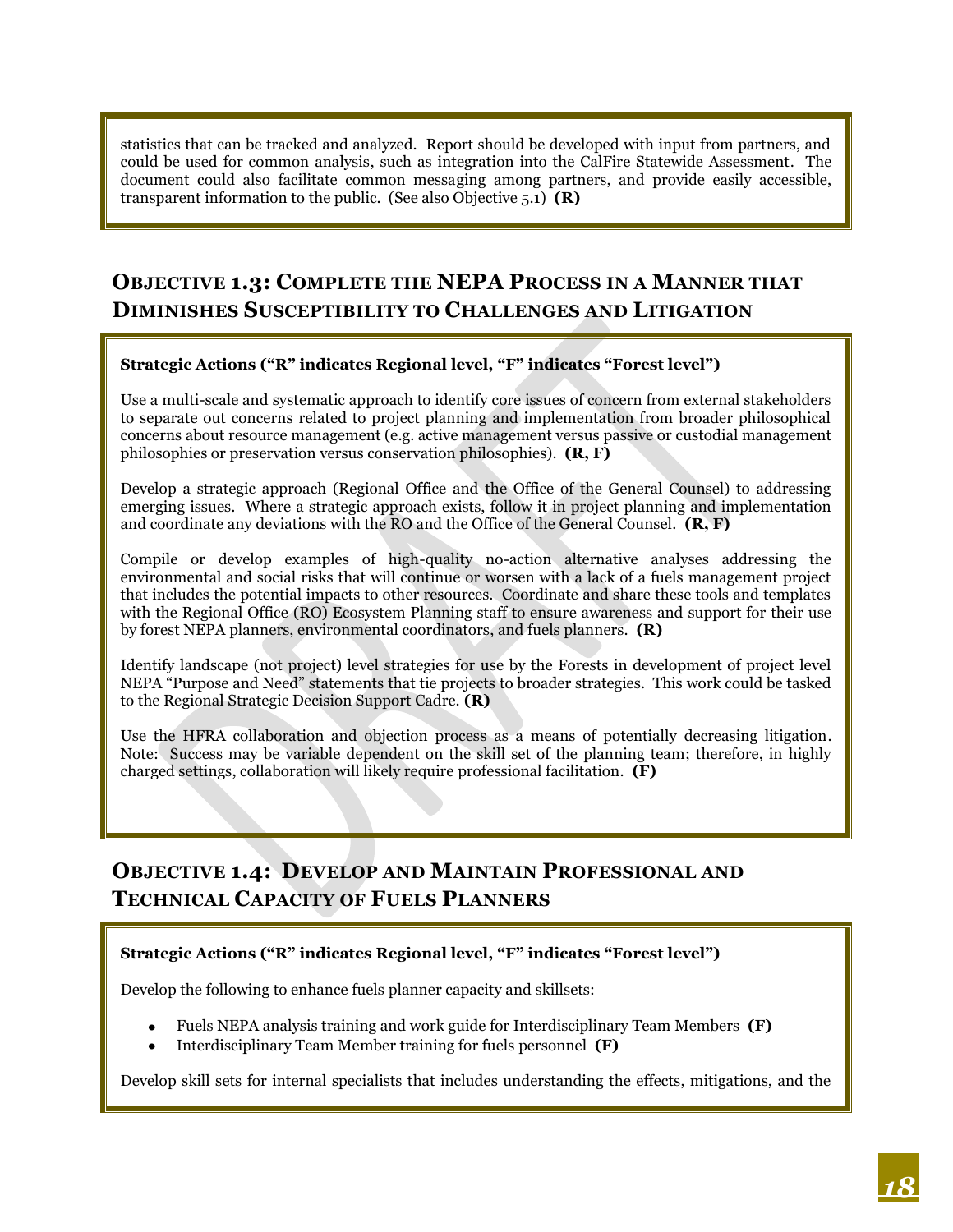implementation of prescribed fire applications and/or Burned Area Emergency Response assignments. For example, develop a "Fire Effects Training for Specialists" course (similar to "Forestry for Lawyers" concept). **(R)**

Encourage line officers to more strategically use the interdisciplinary team process. Many successful units follow the formal IDT process with a Project Initiation Letter, regularly scheduled IDT meetings with line officer participation, field trips and field reviews, and formal IDT implementation and posttreatment monitoring. Following this structure will allow fuels officers to gain on-the-job training in the IDT process and build more team collaboration amongst all of the team members. **(F)**

Maintain a historic record of activities, outcomes, and thoughts on how to improve success of fuels reduction efforts that track ecological success and increased social acceptance. Include in "Book of Statistics" (see Objective 1.2). **(F)**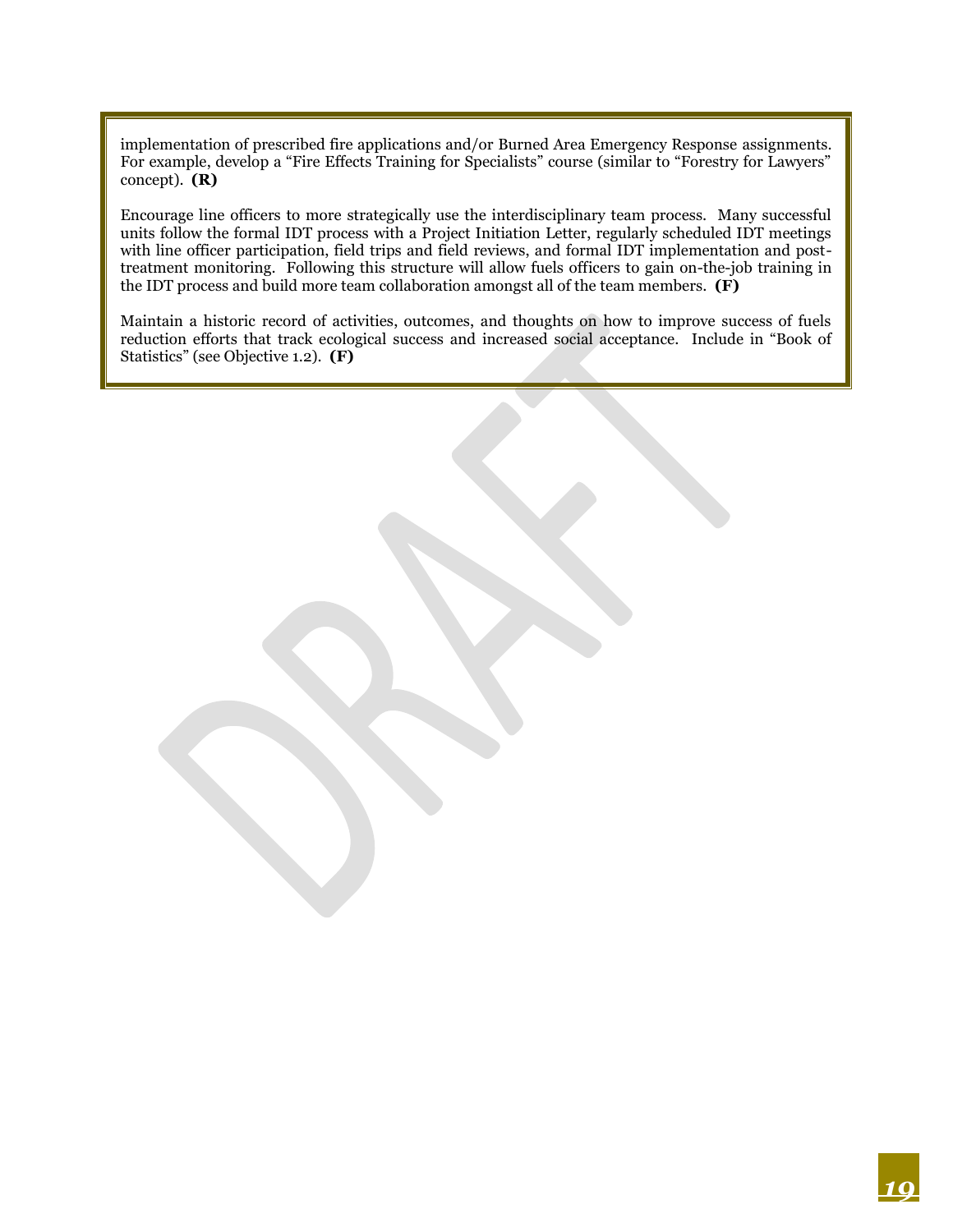# **GOAL 2: USE COLLABORATION TO ACHIEVE FUELS MANAGEMENT AND ECOLOGICAL RESTORATION OBJECTIVES ON A LANDSCAPE SCALE.**

## **OBJECTIVE 2.1: INCREASE UNDERSTANDING AND CAPACITY TO COLLABORATIVELY ENGAGE**

#### **Strategic Actions ("R" indicates Regional level, "F" indicates "Forest level")**

Establish a Collaborative Steering Group, comprised of internal and external advisors, who can be utilized as a resource by fuels staffs wanting to implement a collaborative model for planning at any unit level. Utilize in-development "Collaboration Social Science Cadre" (point of contact for Cadre is Regional Social Scientist) for expert advice on development of Steering Group. The Collaborative Steering Group may: **(R)**

- Provide advice on the type and level of collaborative engagement, develop and provide a toolkit  $\bullet$ for initiating and sustaining collaborative efforts, conduct Collaboration Workshops, and offer council or facilitation when challenges arise.
- Develop a training session targeted to Forest Service NEPA coordinators, Public Affairs Officers, and Fuels and other Resource Staff Officers. These could also be targeted towards a specific Interdisciplinary Team considering or embarking on a new collaborative project.
- Develop a Collaboration Support Website accessible to internal and external stakeholders. (Utiliz[e www.fs.fed.us/adaptivemanagement/](http://www.fs.fed.us/adaptivemanagement/) as a model.)
- Create and maintain a list of a qualified pool of collaborative mentors/coaches that includes experienced stakeholders.

Incorporate collaboration training to existing coursework and course offerings: **(R)**

- Add courses on "Collaborative Leadership" and "Collaboration Skills" to the L-XXX class series.
- Add collaboration courses to annual fire training calendar.
- Add collaboration modules to Local Fire Management Leadership, M-581, etc.
- Include Interdisciplinary Team simulations.

Work with Regional Partnership Coordinator and Regional Social Scientist to identify financial support for skilled, unbiased facilitators to assist newly-developed collaborative efforts. **(R)**

Task Regional Partnership Coordinator with: **(R)**

- Share/adopt Mountain Area Safety Taskforce and Forest Area Safety Taskforce collaborative models for other areas of R5. Assign RO-funded other-Forest trainees to observe these taskforces' processes, learn what they are, and identify best practices.
- Share/adopt a San Bernardino NF HFRA or CFLRA approach for other areas of R5 not using  $\bullet$ HFRA as frequently or successfully as San Bernardino NF.

Develop an R5-approved approach for collaboration with local Fire Safe Councils. **(R)**

Encourage prescribed fire planners to collaborate with fire weather meteorologists in the development of their weather element prescriptions. This will help to ensure climatologically realistic and internally consistent ranges for the various weather elements **(R, F)**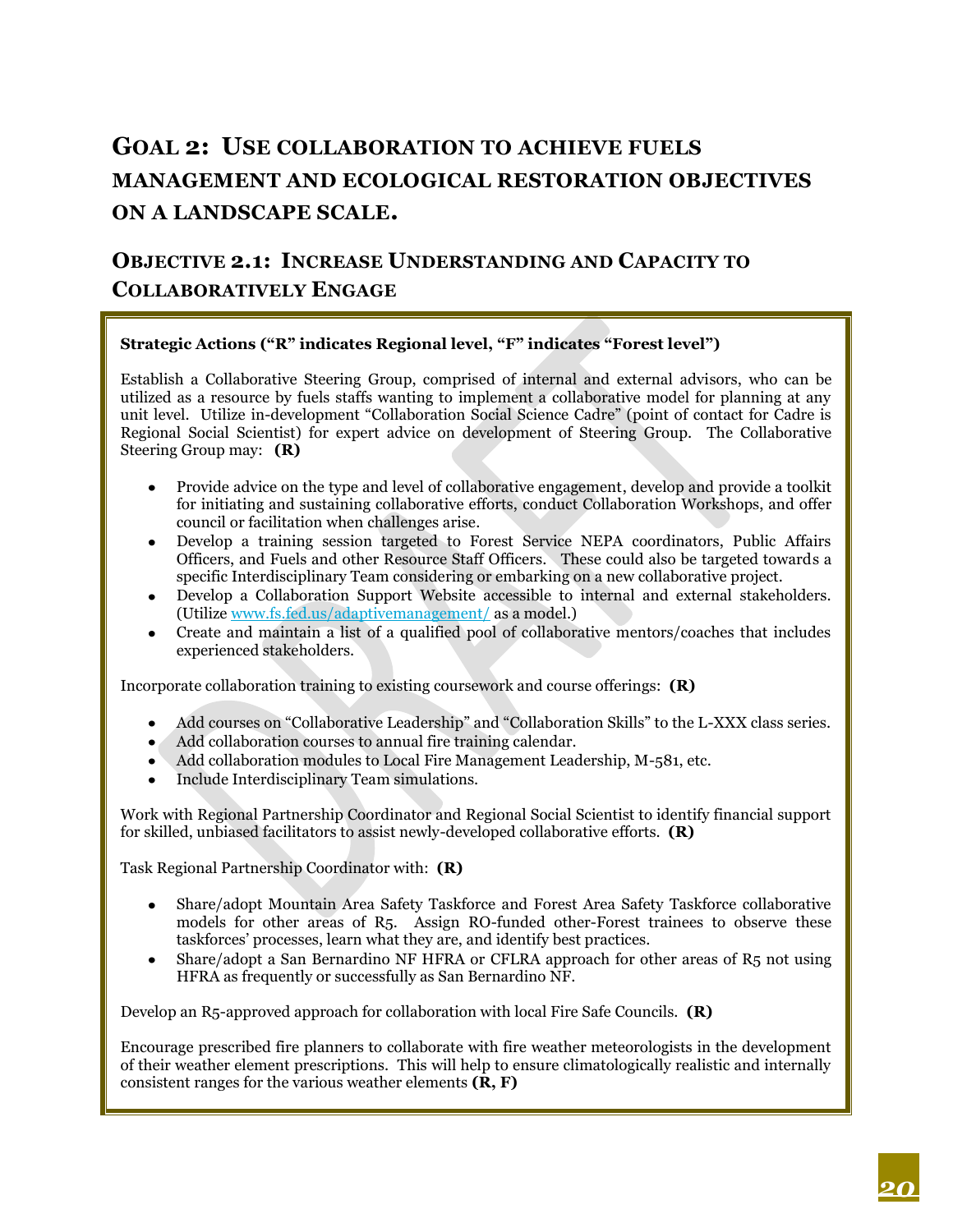#### **OBJECTIVE 2.2: PROVIDE MOTIVATION TO USE COLLABORATION**

#### **Strategic Actions ("R" indicates Regional level, "F" indicates "Forest level")**

Advise Regional Office to issue a letter establishing expectations, parameters, and priorities for collaboration in the Fuels Program. **(R)**

Ensure units are fully aware of and are taking advantage of funding incentives for collaborative projects, such as the Collaborative Forest Landscape Restoration Act funding. **(R)**

Incorporate collaboration into Line Officer performance reviews. For example, "If Forest Supervisor specifies/dedicates a point of contact/designated participant from the NF Supervisor's Office for County Fire Safe Council = exceeds". **(R)**

- RO Fuels Program will work with Regional Social Scientist and Regional Partnership Coordinator to create a Position Description/duty description for individuals who become the Point of Contact to the local Fire Safe Councils, which will include a description of skills, duties, and regional expectations.
- Forests to host an annual fireshed analysis work day for collaborators and other interested public to provide input for new project locations. Information to be shared with the public to enhance "all lands approach"

Assign Forest-level "Partnership Coordinators" tasked with championing collaboration, not just finding funding for project work. **(F)**

Develop an R5 Regional Forester Annual Fuels Collaborative Award using metrics such as the following (which will help track successes): **(R)**

- Quantity of Project decisions using HFRA authority.
- Quantity of CFLRA proposals
- Partner \$/in-kind received by Forests (acres attributed by Forest)

Track, monitor, and share successes and lessons learned as collaborative processes and projects are developed and implemented. **(F)**

Use agency sharepoint software, to share with a supportive network that records projects and landscape-level planning, and includes a science library, a "lessons learned" page, a mentor list, a facilitation list, and access to the Collaboration Steering Group (see Objective 2.1). **(R, F)**

## **OBJECTIVE 2.3: INCORPORATE LOCAL/TRADITIONAL/INTERAGENCY KNOWLEDGE AND TECHNIQUES**

#### **Strategic Actions ("R" indicates Regional level, "F" indicates "Forest level")**

Per the Traditional Gathering Policy (Forest Service Manual for R5, Forest Service Manual 1563.03), "local managers, in consultation with Tribes, tribal communities and native traditional practitioners, will identify opportunities and tribal partnerships to incorporate traditional management practices to restore, enhance and promote ecosystem health". **(F)**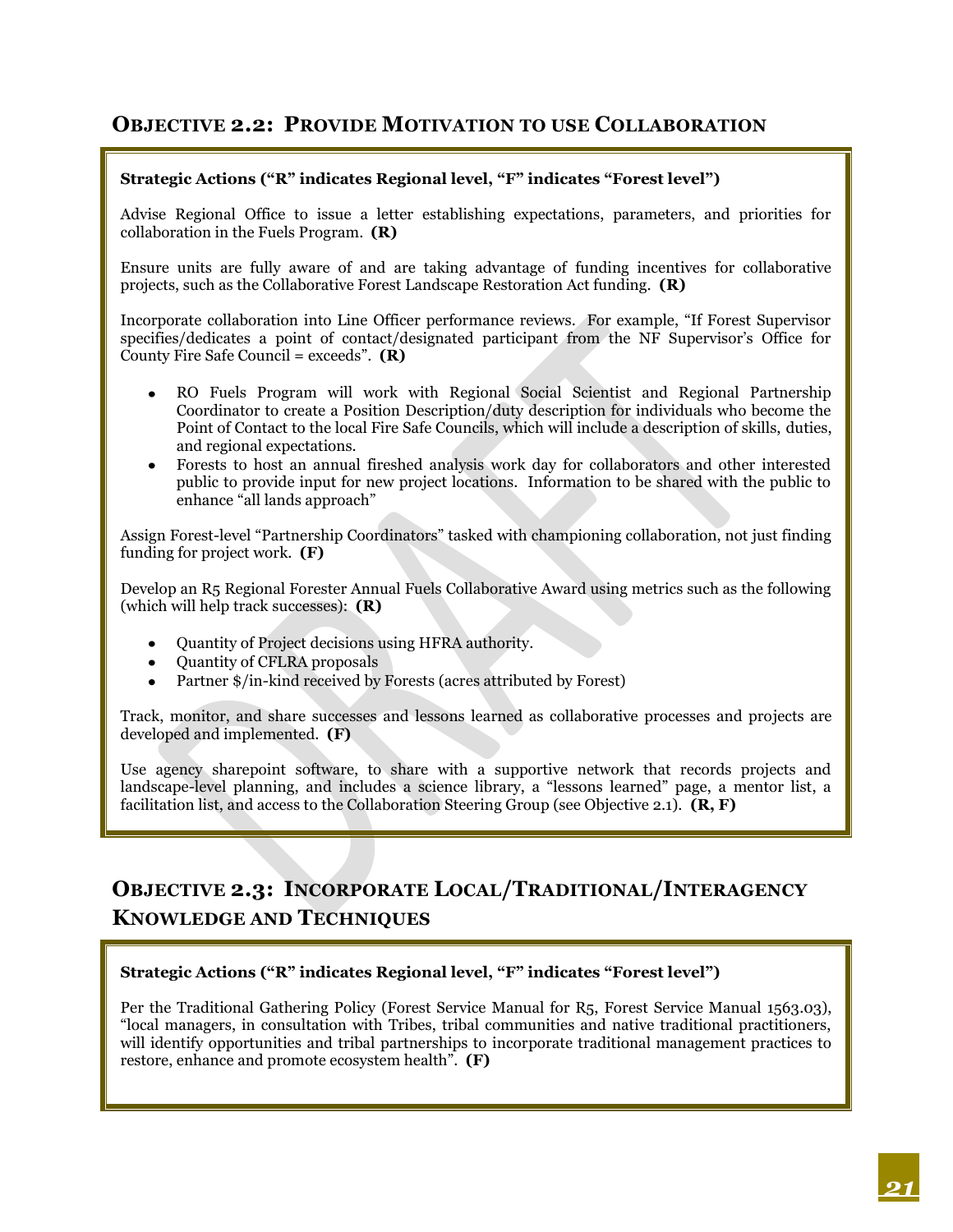Recognize that the locations of some tribal areas are very sensitive and extra efforts are needed to ensure their protection from the effects of unintended disclosure. **(F)**

Work with local tribal relations liaisons and cultural resource/heritage staff to identify opportunities for restoration and management of traditional cultural resources. Incorporate wildfire management objectives for these areas to ensure coordinated fire management. **(F)**

Integrate Traditional Ecological Knowledge (both the practices and people skilled in doing them) into development and implementation of burn plans that have multiple resource benefits to reduce fuels and enhance cultural resources (i.e., basketry plants, oaks). **(F)**

Implement "all lands" approach by coordinating burn planning and managed fire with local tribes on tribal ancestral lands where possible. **(F)**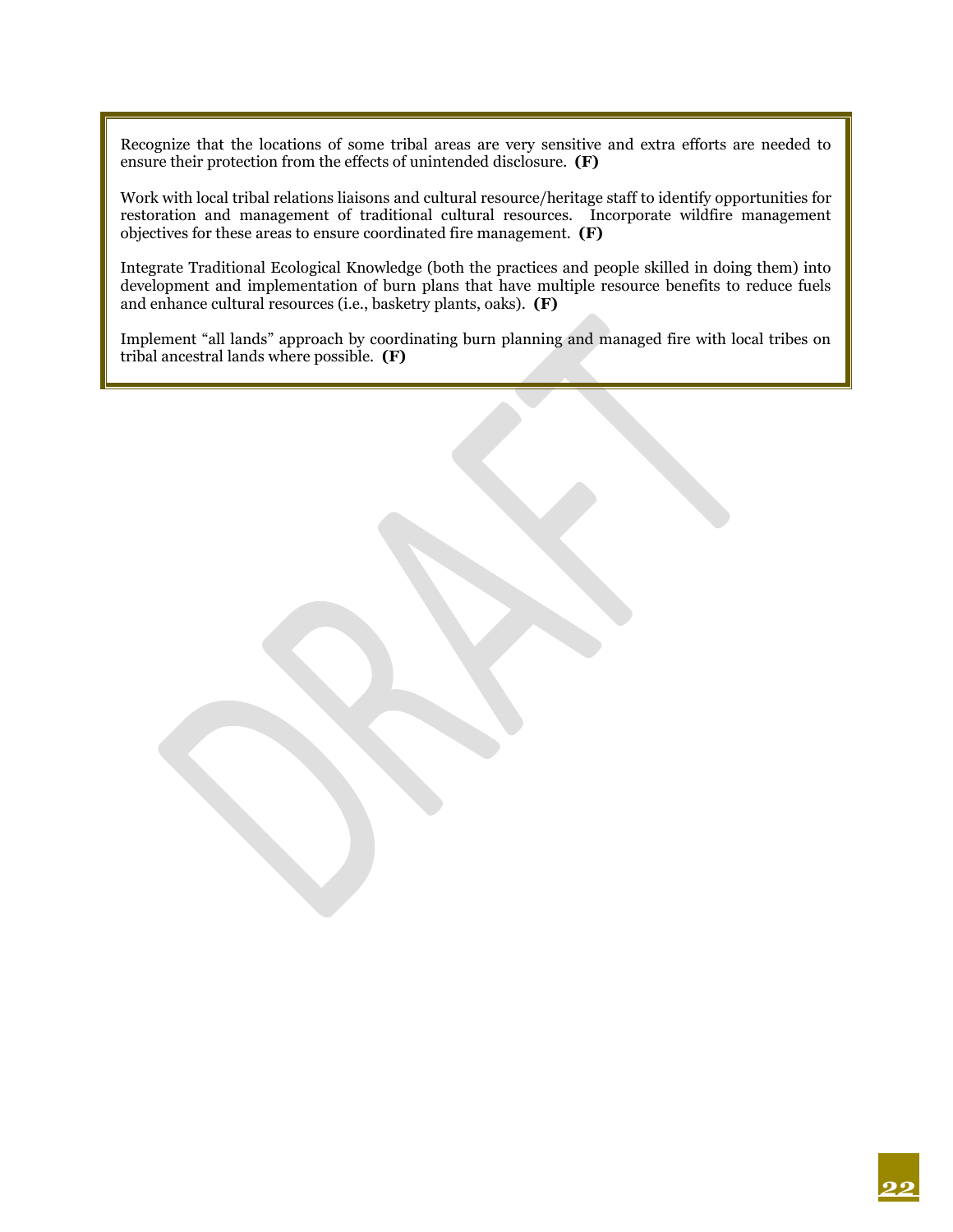# **GOAL 3: PROMOTE THE USE OF NATURAL-IGNITION WILDFIRES AND PRESCRIBED FIRES BY TAKING ADVANTAGE OF ALL OPPORTUNITIES TO STRATEGICALLY MEET FOREST PLAN OBJECTIVES IN THE LANDSCAPE WHEN CONDITIONALLY AND CONTEXTUALLY APPROPRIATE.**

#### **OBJECTIVE 3.1: DEVELOP AND COMMUNICATE EXPECTATIONS**

#### **Strategic Actions ("R" indicates Regional level, "F" indicates "Forest level")**

Communicate support for managed fire at key "reluctant units" in small workshops, including engagement from the Regional Forester and Deputy Regional Forester(s), the Directors of Ecosystem Planning and Ecosystem Management, the Director, Deputy Director and Assistant Director for Fire and Aviation Management, the Forest Supervisor, Forest Fire Management Officer, and Forest Planner. **(R)**

Reverse-engineer Forest Plan desired conditions through the Forest Plan revision process or Plan amendments to provide WFDSS objective statements which have a high degree of utility to effect appropriate ecosystem restoration and maintenance implementation actions. These actions will be consistent with Forest Plan intent during wildfire events (see Goal 1 for more information on Forest Plan Revision Suggestions). **(F)**

Utilize a Regional strategic fire management planning process for Land and Resources Management Plan (LRMP) revision. This process, incorporating modeling and local, place-based knowledge, should be focused with the goal to aid Forest staffs in the incorporation of fire management objectives/requirement and the designation of Fire Management Units directly into the new/revised LRMPs. (See also Objective 6.2) **(R, F)**

Have a Regional, pre-approved standardized intent policy statement for describing acceptable reason for NOT using wildfire as a tool to further Forest Plan identified ecosystem restoration or maintenance objectives. **(R)**

Create organizational (unit) and individual incentive program for making the choice to manage rather than suppress natural ignitions when appropriate. Incentives for a unit may be financial; individual incentives may include recognition, financial awards, or special assignments. (The RO should coordinate with Co-op Fire for future project/training cadre opportunities). **(R)**

Institute Regional Annual peer recognition for: **(R)**

- "No Go" decisions for prescribed fire (the "Tough Call" award)
- Recognition of Line Officers for appropriate risk taking in use of planned and unplanned ignitions. (Or one award for each – planned and unplanned?)

Issue a letter from the Regional Forester (in wet years initially?) to Line Officers and Fire Managers encouraging/supporting management (rather than suppression) of unplanned natural ignitions. Letter should acknowledge the range of fire effects in various vegetation types and accept that "good fire" will have a variable range of fire severities that are grounded in scientific research. . **(R)**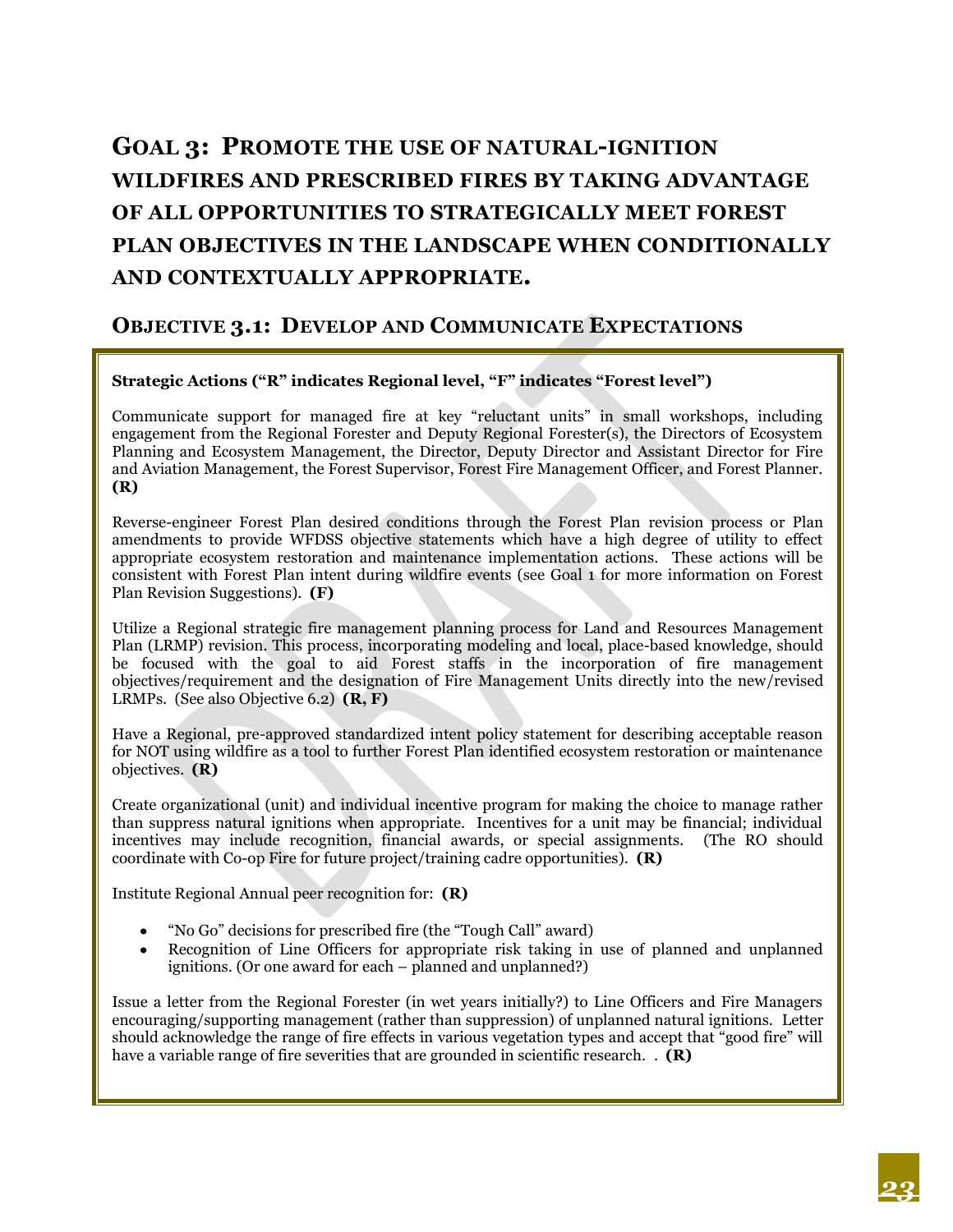Encourage partners supporting this goal to act as co-leads in public outreach regarding the risks and benefits of managed fire, and support our decisions during reviews when unintended outcomes occur. **(F)**

Re-energize air quality-related committees such as the Interagency Air and Smoke Council, California and Nevada Smoke and Air Committee to address smoke-related barriers to managing fire. (Sierra Forest Legacy is working on this already.) **(R)**

Convene an annual Land Management Agency Workshop including the Environmental Protection Agency (EPA), the California Air Resources Board, the California Air Pollutions Control Officers Association, regarding Smoke Coordination/communication protocol.

Develop economic metrics of water dissolved solid impacts (Southern California forests have a quantification example), air quality impacts (Sequoia NF monitoring example), and other uncontrolled wildfire resource impacts as the basis for economic justification, in addition to suppression cost comparison. **(R)**

Conduct interagency or third-party (such as the National Association of Public Administrators or Office of the Inspector General) reviews (5-10 years) of the fire management programs to determine the following: consistency of policy implementation, effectiveness of interagency coordination, and progress towards ecosystem resiliency. **(R)**

Develop an agreement with CalFire that will allow them to manage unplanned ignitions consistent with Forest Plan direction on National Forest System land within their Direct Protection Area. **(R)**

## **OBJECTIVE 3.2: TAKE ADVANTAGE OF ALL OPPORTUNITIES FROM NATURAL IGNITIONS WHEN APPROPRIATE**

#### **Strategic Actions ("R" indicates Regional level, "F" indicates "Forest level")**

Orchestrate collaborative pre-suppression plan development effort amongst the Regional Wilderness Program, Ecosystem Planning staff, the R5 National Forests, and external groups (including The Wilderness Society, Wilderness-specific organizations, etc.) to strategically pre-analyze Minimum Tool Analysis for location/timing of Dozer line construction and other mechanized equipment in Wilderness to optimize protection of Wilderness values during wildfire suppression activities. Prioritize Wilderness areas with adjacent WUI and/or other anthropogenic values at risk. [NOTE: undertake same process for pre-fire fuels treatments, including mechanical, prescribed fire, etc. See Objective 3.3] **(R)**

Strategically place fuel treatments, including prescribed fire treatments, across the landscape to facilitate managing natural ignition wildfires. Collaborate with Fire Safe Councils, Watershed Councils, and other local organizations to prioritize areas for pre-fire fuel manipulations and coordinated priorities. **(F)**

Task Predictive Services to develop a one-page paper summarizing all the weather, climate, and smoke dispersion resources available, and how to obtain them. This would include Spot forecasts, online products covering the next 2 days to 1 month, and the daily 1300 Smoke Coordination conference call. confidence in, available weather, climate, and fire-risk predictive/guidance tools covering the next one week to one month. **(R)**

Develop conditional/contextual guidance within Forest Plans for managing natural ignitions that address the ecological role of fire but include parameters for spatial, temporal, and other influential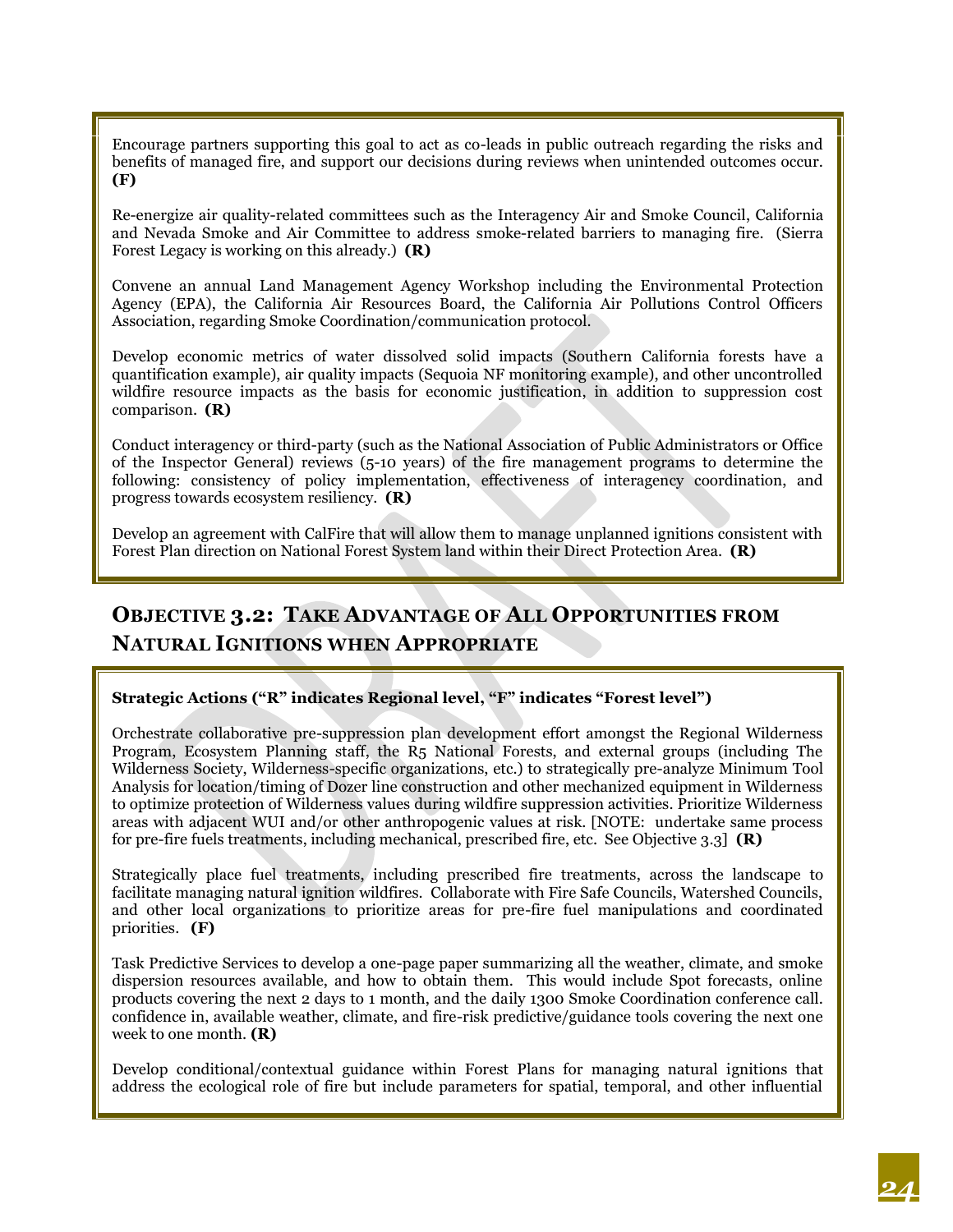factors. (Lake Tahoe Basin Management Unit Forest Plan as example.) These plans should be developed through an integrated planning approach and should incorporate the following: **(F)**

- Fire risk and hazard assessment, which would help determine areas that were appropriate to manage fire,
- Identification of sensitive areas and protective actions to implement during fire suppression actions,
- Identification of sensitive smoke areas, and mitigations for smoke,
- Desired condition statements that identify the acceptable range of fire effects and post-fire conditions and identify the desired low, moderate, and high severity fire effects and their ecological benefits,
- Identification of conditions that would necessitate post-fire treatment actions and conditions which would not necessitate post-fire treatment (for example: if some small areas within a fire were burned under high severity it may be okay to leave these areas alone for early successional regeneration or for wildlife species. Identification of areas that may fall into line with historical fire regimes for the area.)
- Beneficial accomplishments of fire that can be measured by quantitative objectives, for examples acres accomplished, fuel loading reduced, generation of habitat (i.e. downed logs, snags, and increases in plant diversity and abundance).
- Training for suppression forces and resource advisors in short term impacts and costs versus the trade-off associated with the continued practice of suppressing all fires.

Manage all wildland fires using strategies and tactics commensurate with protection of human health, safety, and natural and cultural resource values. **(F)**

- An analysis, Go-No-Go checklist could be established to meet human, ecological, and cultural needs.
- Utilizing existing interagency wildland fire planning procedures, analyze risks and complexities for all ignitions in order to determine ignitions, which can be successfully managed for the benefit of ecological, life/safety values, and those that should be suppressed (for example, see Sequoia and Kings Canyon Fire and Fuels Management Plan 2005).
- Minimum Impact Suppression Tactics would eliminate many barriers to using fire in wilderness.

Have open, collaborative effort with EPA/Air Quality Boards to coordinate airshed effects, focusing on managed fire and "exceptional events". (Sierra Forest Legacy has initiated collaboration already; Which the Forest Service is actively participating in as part of the Boulder Landscape Burn project proposal on the Sequoia National Forest) **(F)**

To mitigate social concerns during an incident, provide full disclosure of potential smoke and inconvenience early on, rather than waiting for a press release once the fire is having a negative impact. Establish relationship with local news media, particularly in seasons where we're likely to manage fires to provide upfront factual information about our strategies. **(F)**

Task Public Affairs and Communication with developing B-Roll material for local media to be proactive about communications in the event of managed fires. **(R, F)**

Establish a range of beneficial effects that are acceptable within a prescribed burn that describe ecological desired outcomes beyond understory fuels cleanup. Describe the amounts and distribution of High, moderate, and low- fire effects and unburned areas that are acceptable within the project. Where possible, harmonize these desired outcomes with the Ecological Unit Inventory. (See also Objective 3.3) **(R, F)**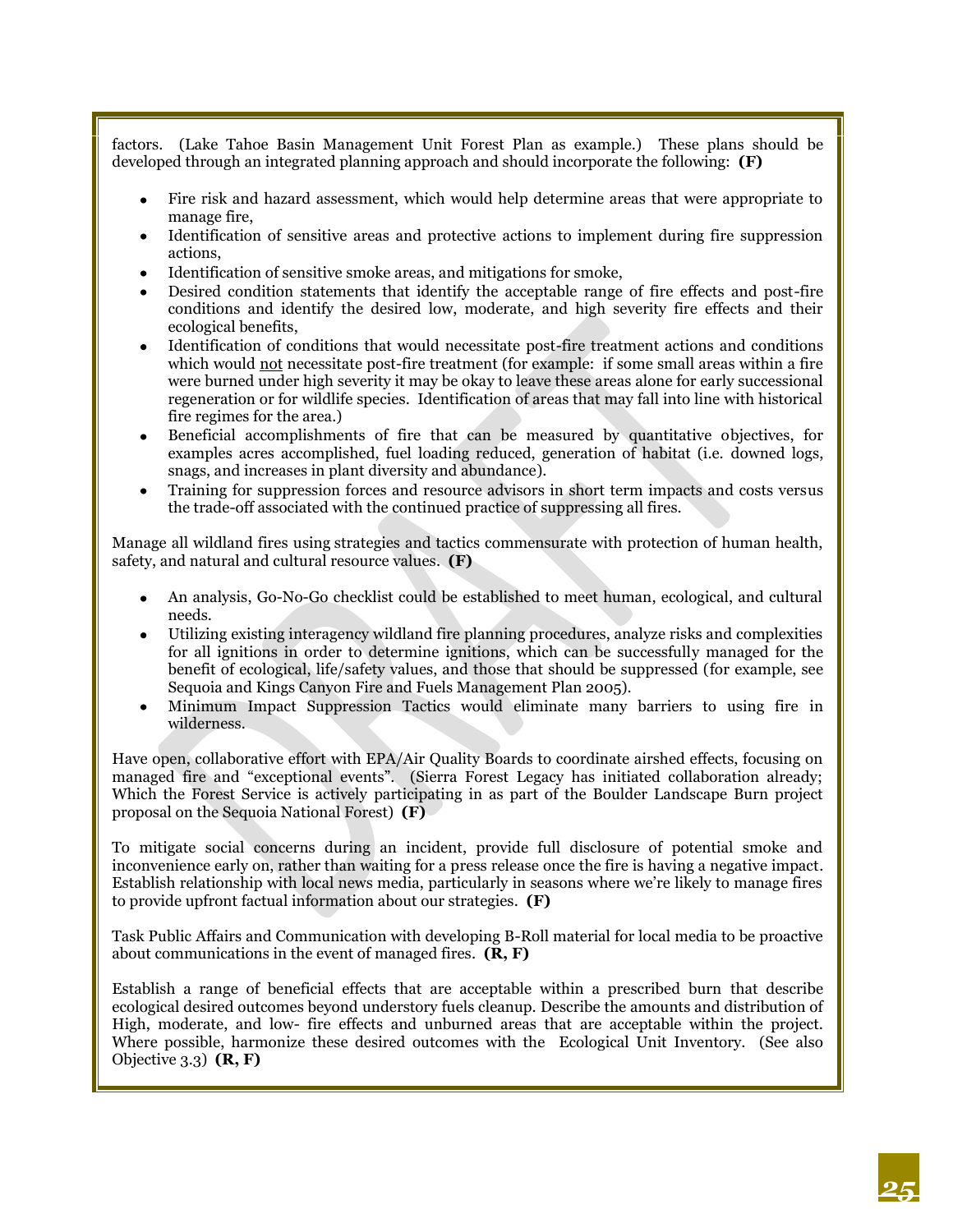#### **OBJECTIVE 3.3: INCREASE PRESCRIBED FIRE ACRES**

#### **Strategic Actions ("R" indicates Regional level, "F" indicates "Forest level")**

Provide funding support for outyear planning for landscape-scale coordinated prescribed fire with EPA, the California Air Resources Board, Air Pollution Control Districts. **(R)**

Encourage EPA to calculate and discuss impacts from wildfire smoke as well as managed fire smoke. It is widely believed that the quantity, quality, and timing of smoke is substantially reduced when we manage fires for strategic objectives in comparison to uncharacteristically severe wildfires. This should demonstrate the benefit of proactive treatments to avoid wildfire smoke. **(R)**

Ensure that there is an adequate staffing level with the appropriate qualifications to implement increased levels of managed fire during the fall and spring per the Guidance for Implementation of Federal Wildland Fire Management Policy 2009. "Agency administrators will train, qualify, and certify available personnel for local fire needs, and interagency fire management priorities." ] **(F)**

Re-build capacity for gaining on-the-ground experience with prescribed burning by non- $\bullet$ fire/fuels specialists. If not through actual burn qualified participation, then through riskmanaged field observation opportunities. **(F)**

Work with Regional Wilderness Program Leader to better define when prescribed fire is and isn't appropriate in wilderness for restoration or pre-suppression purposes. Guidance will likely be specific to individual Wilderness based on designating legislation. **(R, F)**

- Utilize collaborative effort amongst the Regional Wilderness Program, Ecosystem Planning staff, the R5 National Forests, and external groups (see Objective 3.2 Potential Strategies) to conduct Minimum Tool Analysis for prescribed fire treatments, including pre-burn activities.
- Work with Regional Fuels Planning Manager and Regional Ecologist to develop a model that can identify areas for prioritization and types of treatment.

Develop local annual operating plans and 5-year strategic plans to address prescribed burning special interest areas including, but not limited to, Wilderness, Inventoried Roadless Areas, Recommended Wilderness, Wild & Scenic Rivers, and Research Natural Areas. **(F)**

Work with Regional Research Natural Area committee and other partners to identify RNAs in need of prescribed burning, to identify funding opportunities to carry out such work, and to generate plans for accomplishing Rx burning and pre- and postfire monitoring. **(R)**

Address best management practices at a regional scale (e.g. when are limited operating periods appropriate). See Objective 2.1 **(R)**

During prescribed fires, station a Public Information Officer in high visibility burns to inform the affected communities. (Consider the National Park Service outreach program as a model.) Help the public understand why the Forest Service is increasing the use of fire, and illustrate the benefits that a little smoke now vs. a lot of smoke later. (Redefine Prevention positions as "Fire Education Specialists" and redefine their role in fire/fuels.) **(F)**

In coordination with the EPA and/or local airsheds, monitor in areas where burns are being conducted in order to evaluate the effects of smoke and air quality thresholds. **(F)**

Burn plans need to be completed and submitted into the PFIRS systems and remain up to date so as to not miss a burn window. **(F)**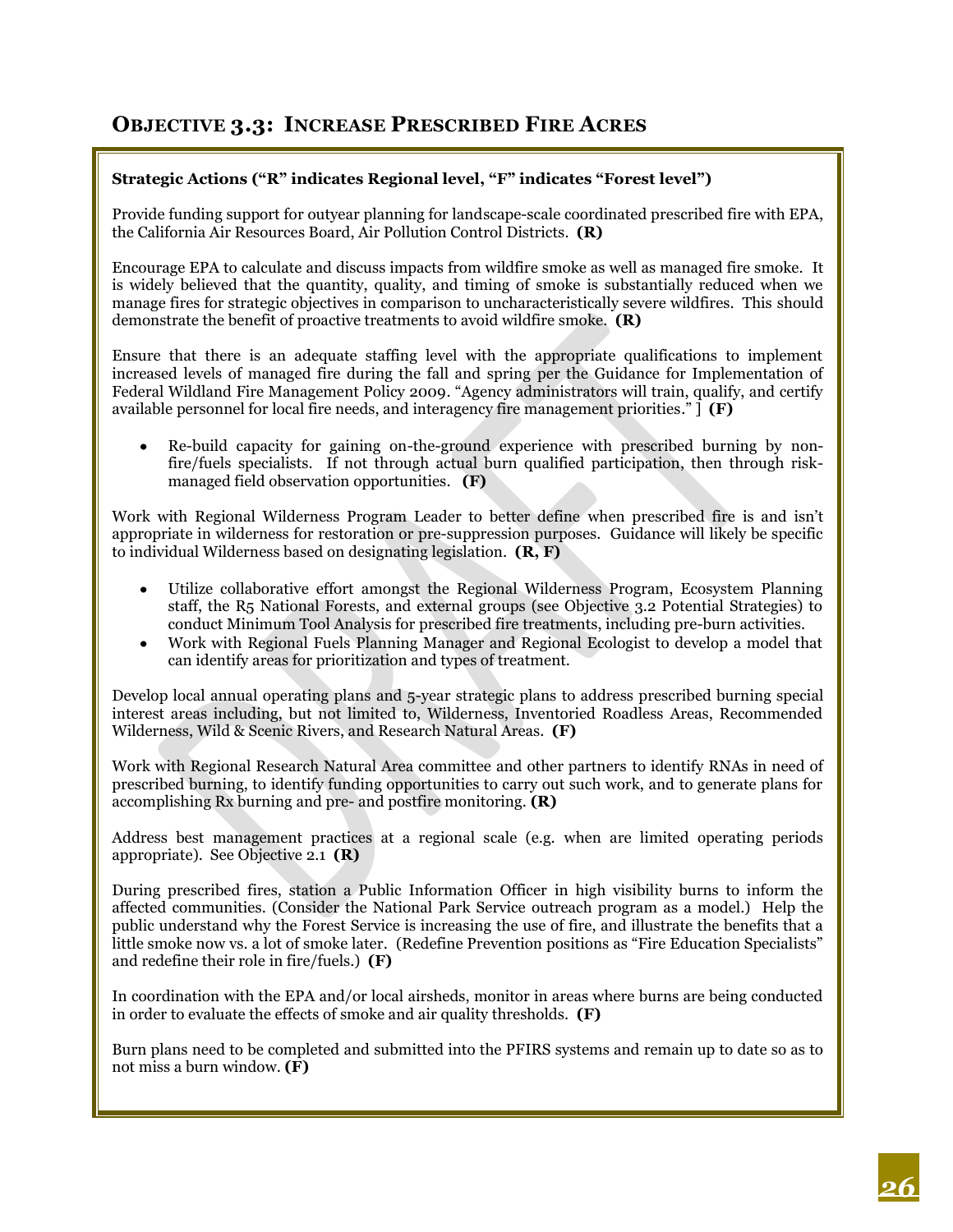Address the increasing back log of commitments to Rx fire acres in existing EA/EISs. **(F)**

Develop a mechanism for Regional air quality staff to procure or loan Particulate Matter (EBAMs) for projects at the forest level during Rx burns. **(R)**

Establish a range of beneficial effects that are acceptable within the parameters of a prescribed burn and not just for understory fuels cleanup. High, moderate, and low- fire effects are all acceptable within the projects. May need to identify specifics for each vegetation type across R5. Fire behavior in the WUI, along major transportation routes, and close to other key infrastructure is limited to surface fire with low levels of passive crown fire. Tie in to Ecological Unit Inventory. (See also Objective 3.2) **(R, F)**

Provide for increased fire ecology training within the Fire Apprenticeship Academy and the specific onthe-job skills to be learned, such as ignition techniques and monitoring fire effects. **(R)**

## **OBJECTIVE 3.4: CAPITALIZE ON MODELING/COMPUTER DATABASE CAPABILITIES**

**Strategic Actions ("R" indicates Regional level, "F" indicates "Forest level")**

Develop a series of sequential trainings in fire behavior/fuels modeling and interpretation (such as Modeling 101, 102, etc.). Focus efforts on forest and district level staff. Modeling programs could include the Prescribed Fire Information Reporting System, Blue Sky, FarSite, FlamMap, the Interagency Fuels Treatment Decision Support System, V-Smoke, other. **(R)**

Promote fully implemented use of WFDSS as a strategic tool for meeting resource objectives, not just a documentation tool. (Do burn plans in WFDSS, for instance.) **(R, F)**

Work with the California Fire Science Consortium and others to identify key information and analysis needs that can be streamlined or enhanced with fire modeling systems. **(R)**

- Encourage refinement and enhancement of existing models to the extent possible over development of new models. Where new models are developed, encourage use of existing data over requirements for new data or new data formats.
- Encourage model developers to clearly communicate and differentiate models to explore theoretical questions versus models applicable to analyze and inform management decisions.

Ensure that fuels treatments and fires are accurately reported in corporate databases. **(F)**

Become acquainted with high resolution model products available on CANSAC (found at [http://www.cefa.dri.edu/COFF/cansac\\_output.php?model=wrf\)](http://www.cefa.dri.edu/COFF/cansac_output.php?model=wrf). These models are used by GACC meteorologists to help predict surface winds, humidity, chance of wetting rain, mixing height and transport winds, etc., are especially useful for difficult smoke dispersion predictions common to steep and/or rugged terrain. **(F)**

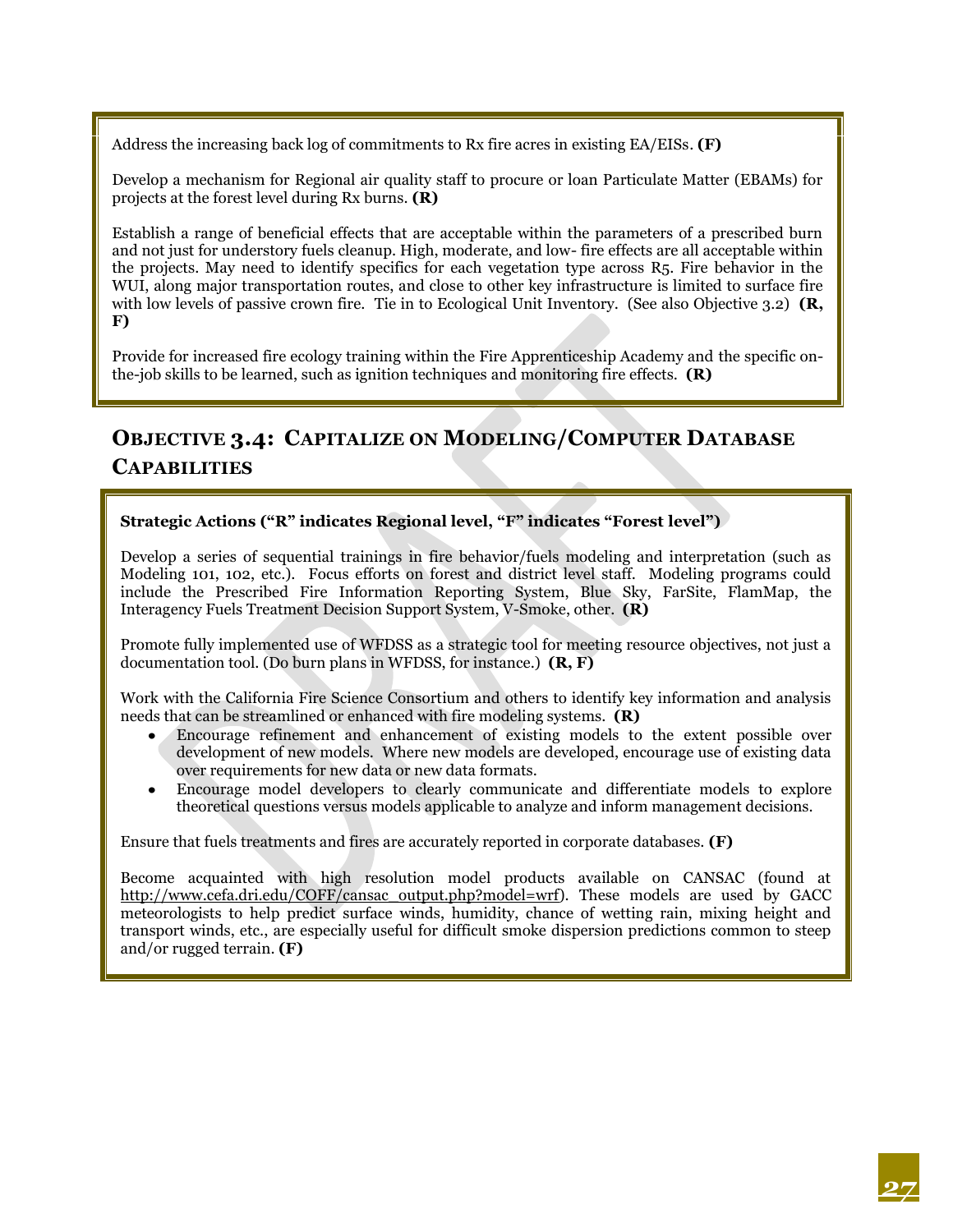# **GOAL 4: DEVELOP AND SUPPORT A FUELS WORKFORCE TRAINED IN WILDLAND FIRE AND NATURAL RESOURCE MANAGEMENT, COLLABORATION AND COMMUNICATION, THAT IS ADAPTABLE TO CHANGE, AND COMMITTED TO ACHIEVING SOCIAL AND ECOLOGICAL OUTCOMES THROUGH PROJECT WORK.**

## **OBJECTIVE 4.1: DEVELOP A PROFESSIONAL FUELS STAFF WITHIN THE FOREST SERVICE**

#### **Strategic Actions ("R" indicates Regional level, "F" indicates "Forest level")**

Increase Region 5 Fuels workforce's formal education level in fire ecology (tasking the Regional Ecology program to help develop and implement a curriculum) through mechanisms that could include: **(R)**

- Subsidized college coursework
- incentive pay approaches
- Traditional Fire Uses coursework
- Technical Fire Management
- Prescribed Fire Training Center
- Applied Field Projects

Increase Region 5 Fuels workforce's fire behavior experience level through mechanisms such as: **(R)**

- Training simulations including Google Earth Technology Assistance "staff rides", etc.
- Fire Behavior Analyst Fast-Track training Pods (using Aviation and Logistics Fast Track training programs as models)

Address the fact that burn days and appropriate staffing levels do not always match up by developing a strategic staffing pattern to fully utilize all burn day opportunities: **(F)**

- Stagger training and leave schedules for skilled prescribed fire and support staff so they are not all gone simultaneously.
- Utilize staggered "First 40" work schedules for skilled prescribed fires staff to provide for weekend and evening coverage, providing more opportunities to take advantage of burn windows without incurring significant overtime costs.
- Examine the possibilities for night time burning training with extra incentives for a pilot team willing to test some of this work.

Greater emphasis on fire ecology within the Apprenticeship Academy. **(R)**

Develop more structured skills to be developed for Apprentices (currently the Apprentices have to have 300 hours of "fuels management" which could be filled with practical experience such as field experience designing and implementing fuels treatments such as hand piling and mechanical treatments or chipping roadside brush). Skills to be documented should include firing techniques for prescribed fire implementation, monitoring fire behavior and fire effects. **(R)**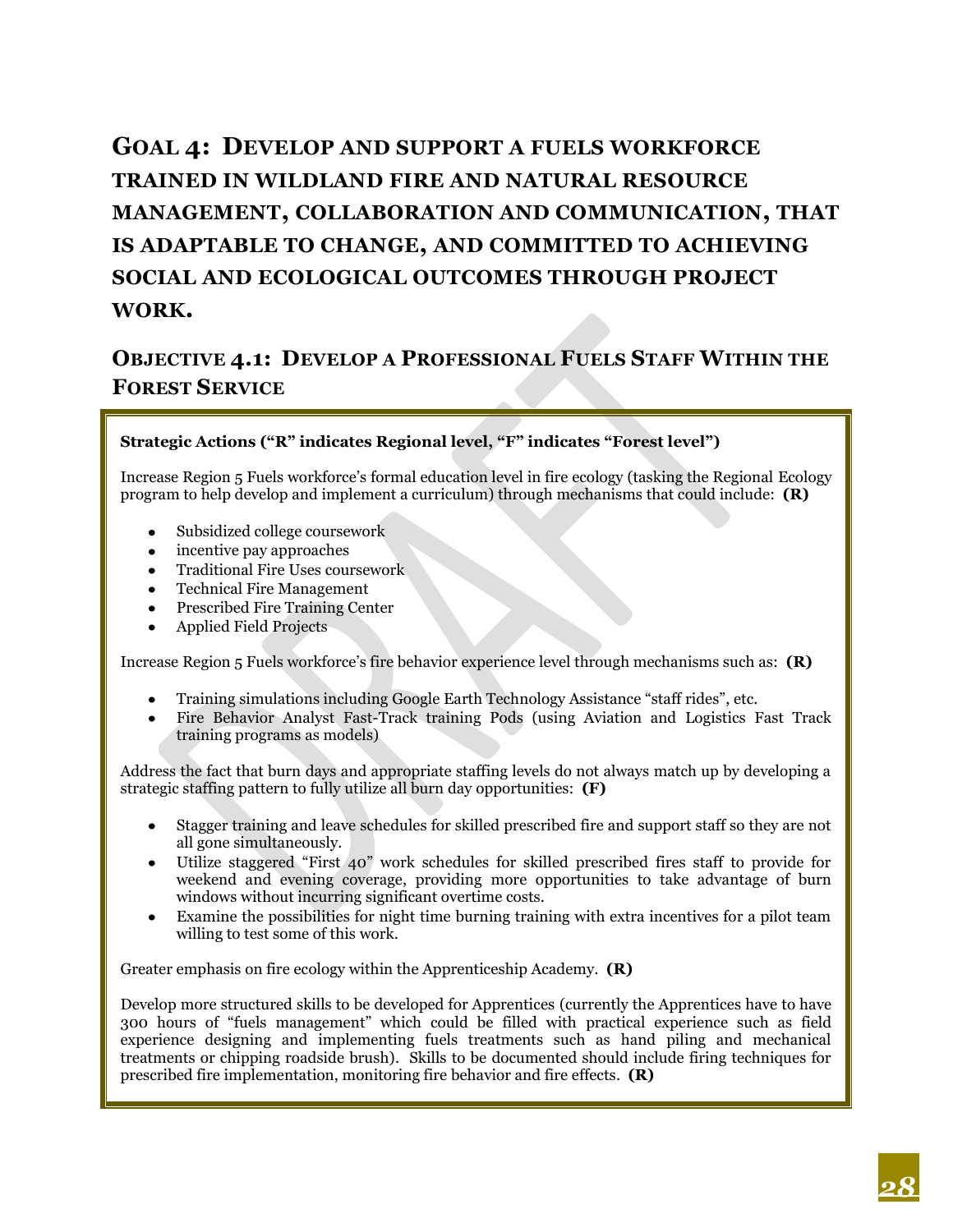Develop and formalize a program to make Redding Smokejumpers available as Prescribed Burn modules to support R5 Districts and Forests. **(R)**

Individual Forests or Provinces could build Rx fire teams to assist those forests in need of qualified personnel. (Would also provide a good mentoring and trainee possibility for the forest requesting assistance.) **(F)**

Incorporate "How to Collaborate" training into existing fire/fuels courses. **(R)**

Include an Interdisciplinary Team simulation (should be part of Region's Ecological Restoration implementation effort)

#### **OBJECTIVE 4.2: CAPTURE AND LEARN FROM EXPERIENCE**

#### **Strategic Actions ("R" indicates Regional level, "F" indicates "Forest level")**

Formalize a national/regional process as a Standard Operating Procedure and Forest Service Manual policy for: **(R)**

- National Wildfire Lessons Learned Center utilized as the repository for the Fuels Treatment Effectiveness Monitoring Northwest Portal, etc.
- Joint Fire Science Program California Fire Science Consortium acts as a mechanism to incorporate trend/summary information into recurrent and stand-alone training, and get it into the hands of "field" personnel, the California Fuels Committee, Apprentices, the Fire and Aviation Management Board of Directors, etc.
- Develop a flow chart that shows how to route information to better communicate this process.

Develop local area information databases with partners to capture corporate/historical knowledge: **(R)**

- Collaboratively identify lessons learned
- Identify existing and potential fuel breaks (include metadata for clarification).
- Develop Staff Rides that capture local knowledge of successful fire-use and or large scale prescribed burn projects.

Develop (or build upon CalFire project?) a centralized database of information for fuels projects across California and tapping into this information for incidents will be useful for fire fighters located out of the area of an incident. **(R)**

- Encourage biomass harvesting (for wood products), biomass for bio-energy (reduces emissions except CO2 but acts as a substitute for fossil fuel), biomass for bio-char (produced through pyrolysis of wood waste, retains CO2 for centuries, improves soil productivity) for sequestering CO2( a major GHG) and assisting the state to reach its 2020 goal of 1990-level of GHG emissions.
- Create a bio-char field feasibility implementation proposal and project.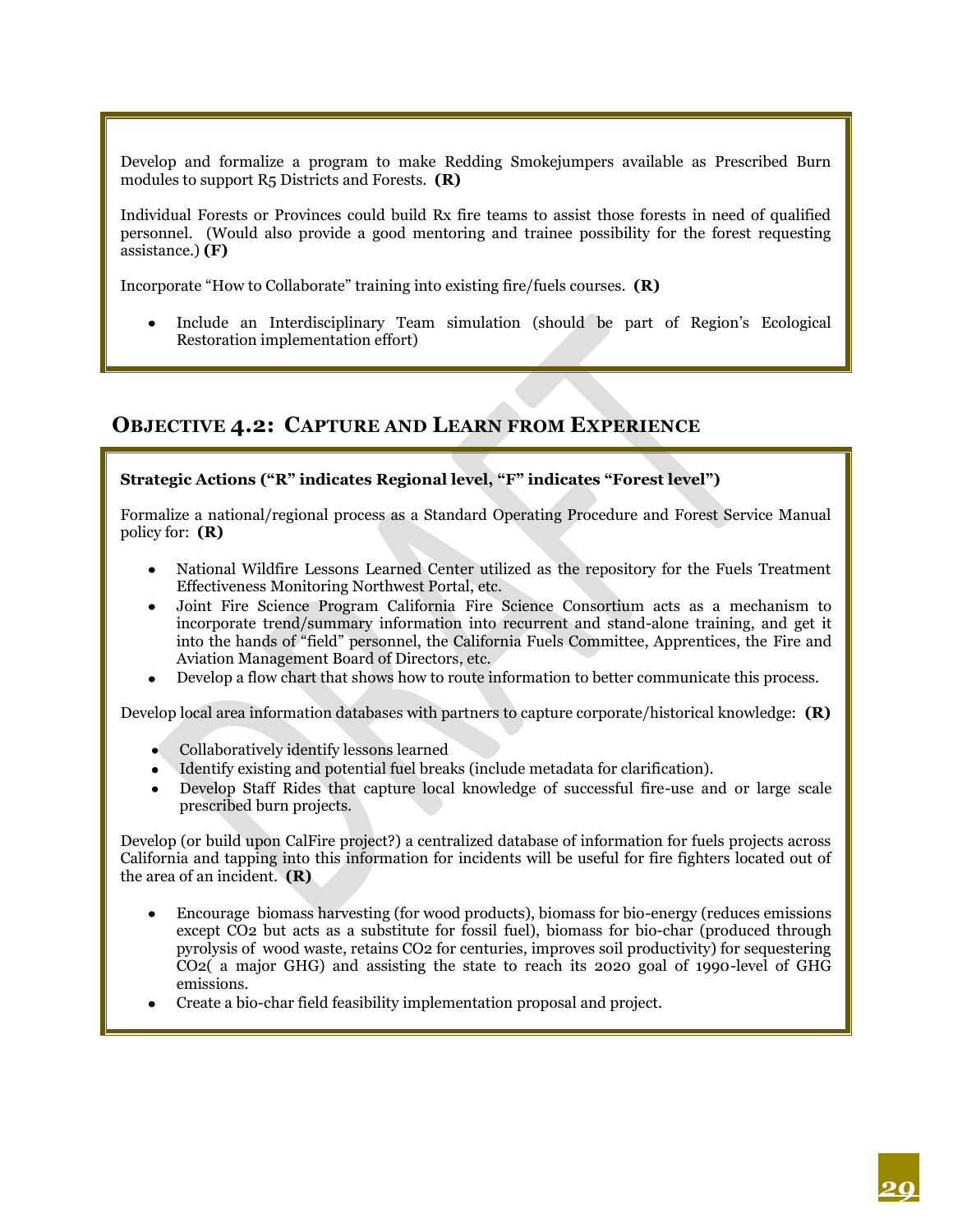## **OBJECTIVE 4.3: SUPPORT A SUSTAINABLE LOCAL AND INTERAGENCY WORKFORCE TO BUILD LONG-TERM CAPACITY**

#### **Strategic Actions ("R" indicates Regional level, "F" indicates "Forest level")**

Develop a white paper that examines the agency's historical belief that it is important to make people move geographically. If local knowledge is really important it should be rewarded by allowing employees to promote in place or locally. Detail opportunities could provide the geographic experience and exchange of ideas. **(R, F)**

Develop methods to use the existing FACTS database as a repository of completed and planned fuels treatments. Establish methods to make this data available to our cooperators and collaborators on a regional scale, in downloadable Geographic Information System format. **(R)**

Create a database of information that houses the work and information about an area using California Fire Science Consortium). **(R)**

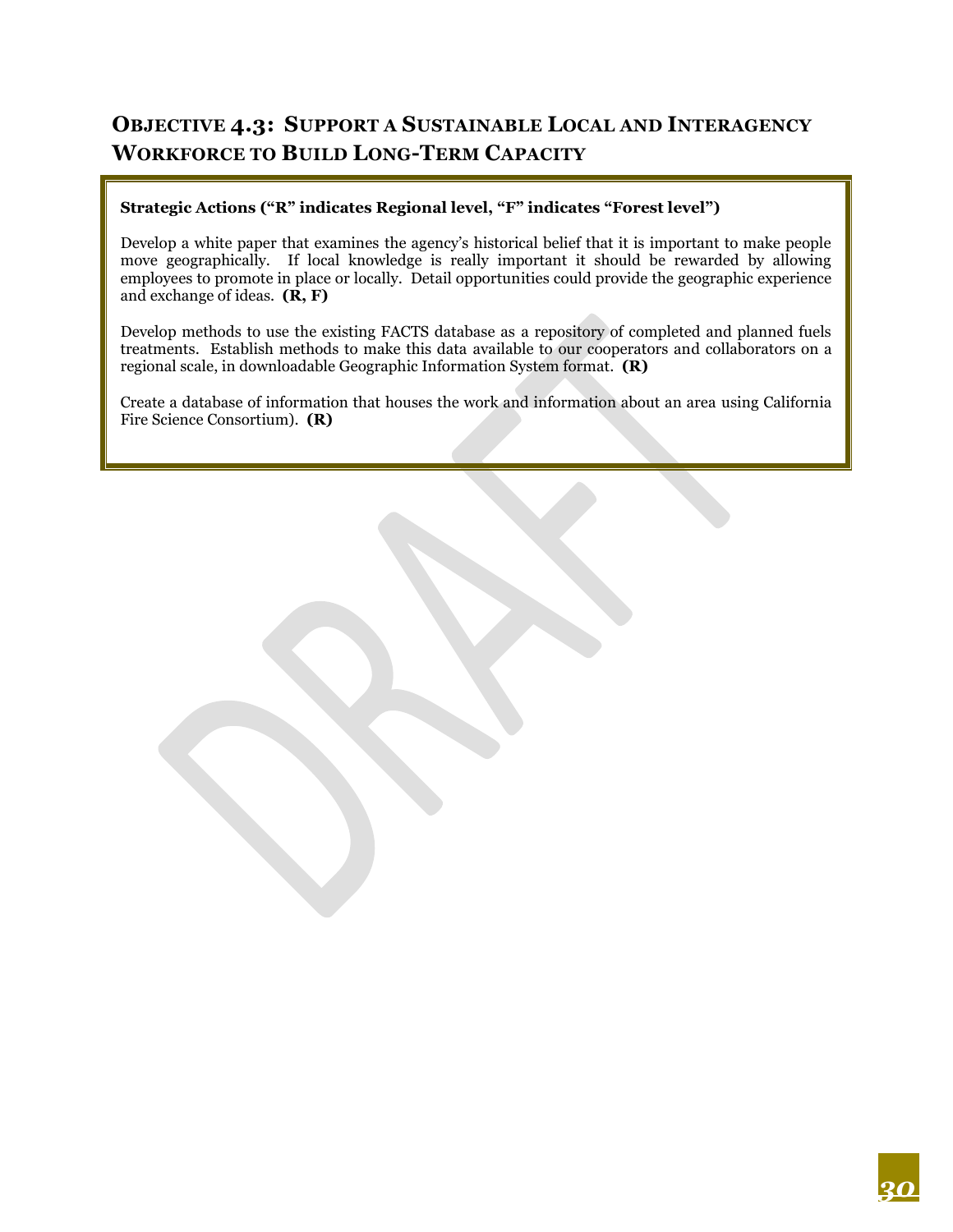# **GOAL 5: COMMUNICATE EFFICIENTLY AND EFFECTIVELY WITHIN AND OUTSIDE THE ORGANIZATION.**

### **OBJECTIVE 5.1: DEVELOP AND PROVIDE CONSISTENT, HOLISTIC MESSAGING TO EXTERNAL GROUPS AND THE PUBLIC**

#### **Strategic Actions ("R" indicates Regional level, "F" indicates "Forest level")**

Utilize model of "100 Key Opinion Leaders" as approach to sharing information with communities of place and communities of interest. Task group(s) to identify the 100. Could do this at two scales:

- 100 Key Opinion Leaders per each National Forest **(F)**
- 100 Key Opinion Leaders for the Region **(R)**

Adopt "Good Fires Prevent Bad Ones" and "Take a Forest Break" messaging strategies (or contract same project developers) similar to Region 8's GoodFIRES.org and visitmyforest.org campaigns. Utilize the "one message, many voices" partnership approach to education regarding prescribed fire and managed fire. Include education on the ecological importance of fire and be explicit about the risks, benefits, and tradeoffs. **(R)**

Integrate fuels, ecology, and fire weather messaging into existing educational and fire safety portals. **(R)**

Work with partners to develop multi-agency messaging and response during fire season. For example, messaging between CalFire and USFS or other land management agencies describing the difference between suppression and managed fire activities. **(R)**

Work with Sarah McCaffrey, Research Forester with the USFS Northern Research Stations, to develop regional strategy for unified messaging based on her research pertaining to the social dynamics of fire management. (Topics of her research include understanding what shapes acceptability of prescribed fire and thinning, why people do or do not implement defensible space practices, and social issues around post-fire restoration. Se[e http://nrs.fs.fed.us/people/McCaffrey](http://nrs.fs.fed.us/people/McCaffrey) for publications. **(R)**

Develop an annually-updated "Book of Statistics" from existing available data of acres accomplished, displayed with variables including cost, quantity within R5 National Forest boundaries, all-lands accomplishments by USFS in R5, state-wide accomplishments, national USFS and all-lands accomplishments, etc. Report should be developed with input from partners, and could be used for common analysis. The document could also facilitate common messaging among partners, and provide easily accessible, transparent information to the public. **(R)**

Use a standard process of updating fire projects on the forests individual webpage. This should include information on upcoming fires both in the spring and fall and for forests that are able to use naturally ignited fires include the areas that are within the management plan on the website. **(F)**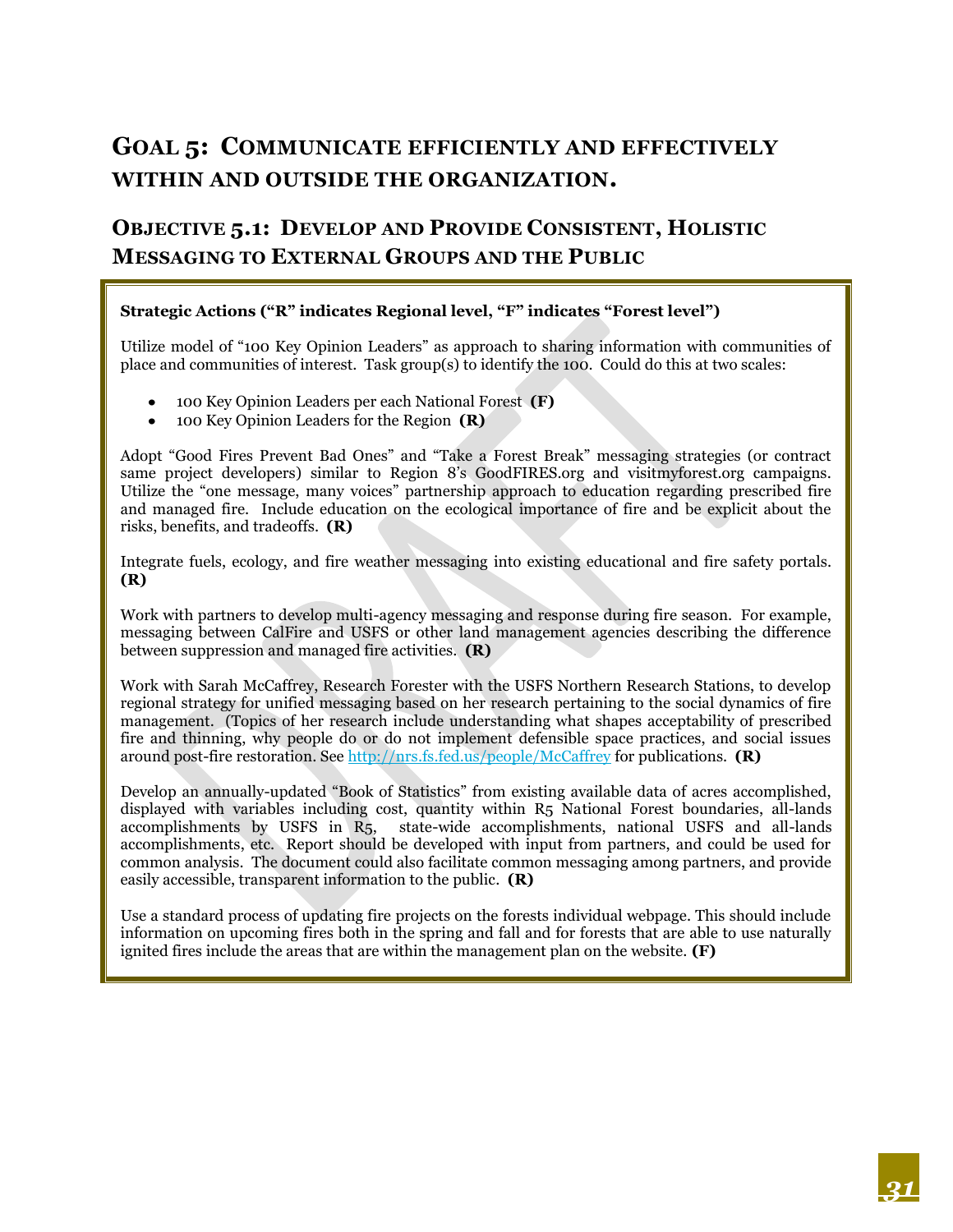## **OBJECTIVE 5.2: COORDINATE FUELS PROGRAM EFFORTS INTERNALLY AND EXTERNALLY**

#### **Strategic Actions ("R" indicates Regional level, "F" indicates "Forest level")**

Integrate this Strategic Plan with the Region's Ecological Restoration Implementation Plan. **(R)**

Maximize use of Firewise program by placing multi-year or decadal emphasis of the Region 5 RO Fire and Aviation Management and Public Affairs and Communication messages related to fire/fuels/prevention messages, and provide in conjunction with State Forester and California Fire Alliance messages, to inform and educated City and County government managers and planning departments about Firewise construction and planning. (Local Fire Safe Councils can be helpful with this since many of them are already working with the Firewise program.) **(R)**

Designate a dedicated (collateral duty) Partnership Coordinator at the Forest or Provincial level to facilitate development of holistic and unified messaging, strategic boundary-less fuels work, opportunities for partnership/stewardship agreements, venues for building relationships with local communities. Potential venues include: **(F)**

- Prescribed Fire Councils
- County Supervisor Meetings
- Fire Safe Councils
- Cal Fire
- Internal organization: Coordinate the annual program of work among fuels and vegetation management personnel
- Other….

Develop and coordinate a 5-year plan among fuels, vegetation management, wildlife, hydrology, archaeology and other resource management to reduce planning costs and untimely delays for implementation. **(F)**

Utilize the Prescribed Fire Information Reporting System. **(F)**

Make it a general practice to request *smoke dispersion information* with each spot forecast request related to prescribed fire. List the few exceptions when that might not be needed. **(F)**

## **OBJECTIVE 5.3: FOSTER TWO-WAY DIALOGS, PROVIDING FOR MUTUAL LEARNING OPPORTUNITIES**

#### **Strategic Actions ("R" indicates Regional level, "F" indicates "Forest level")**

Initiate more Fire Learning Networks (developed by The Nature Conservancy) regionally. Rather than waiting for units to self-select, work with The Nature Conservancy to identify priority Forests or Districts that are at an appropriate stage for the Fire Learning Network process. (See FireScape Monterey on the Los Padres, Klamath-Siskiyou Fire Learning Network from The Watershed Center in Hayfork, Southern Sierras, and San Bernardino, as examples). **(R)**

Expand learning so units learn from each other: within forests and between forests and regions. **(R, F)**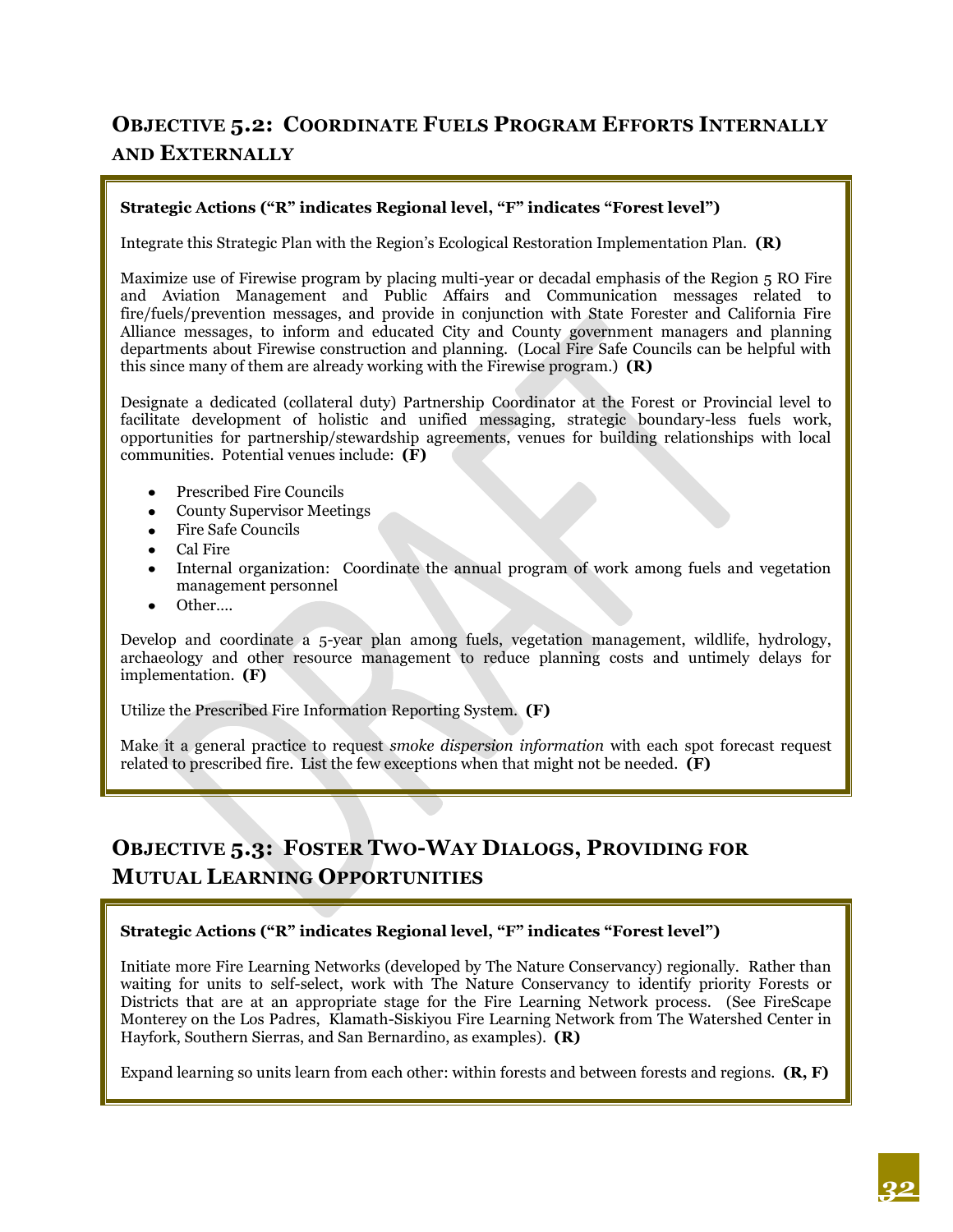Provide regular opportunities for experts and staff from outside the R5 fuels and fire staff to meet with Fire and Aviation Management to provide advice and critique. **(R)**

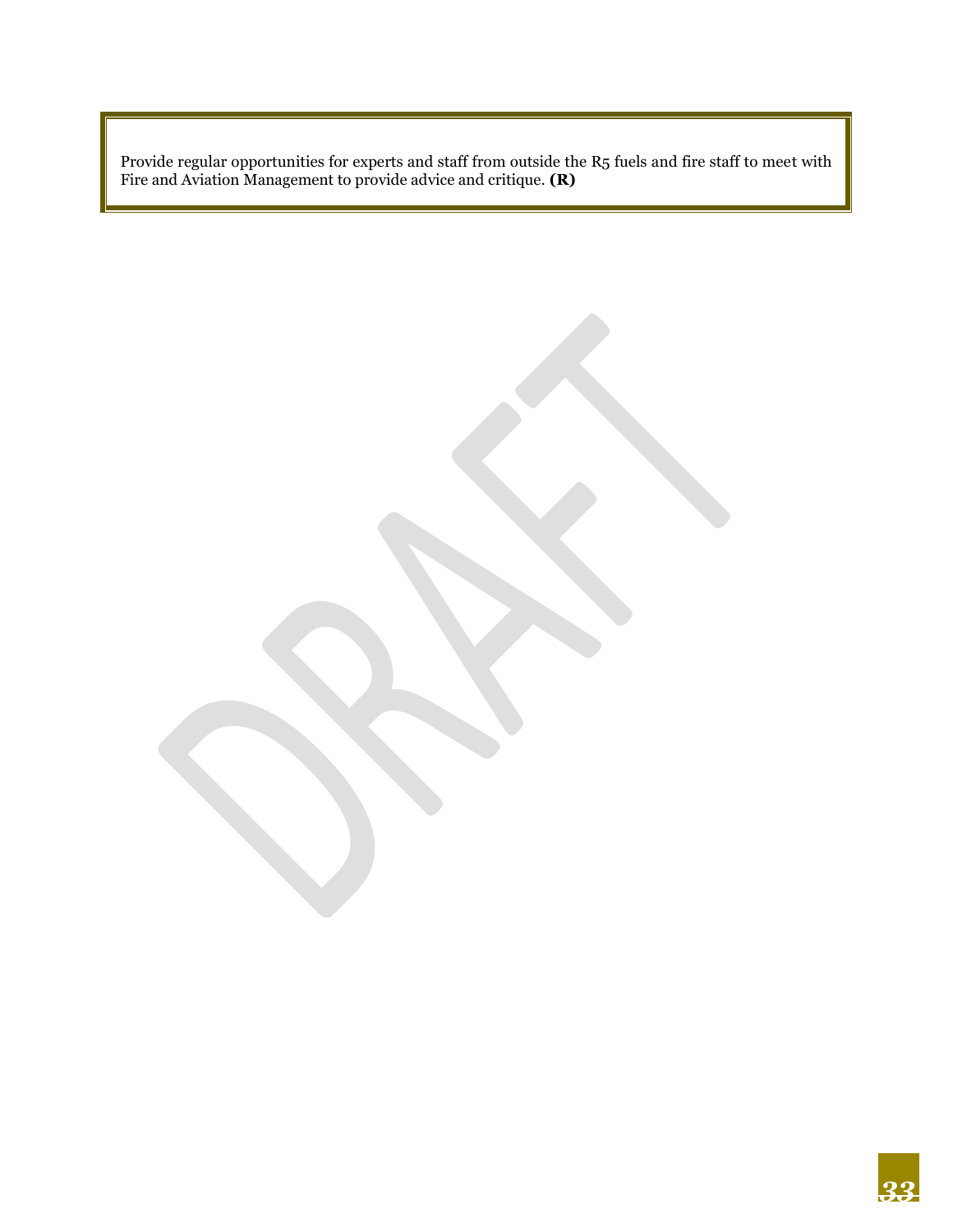# **GOAL 6: UTILIZE CURRENT SCIENCE AND RESEARCH TO INFORM POLICY, PLANNING, AND IMPLEMENTATION OF FUELS PROGRAM.**

#### **OBJECTIVE 6.1: STAY CURRENT**

#### **Strategic Actions ("R" indicates Regional level, "F" indicates "Forest level")**

Support/incorporate Joint Fire Science Program California Fire Science Consortium approach to getting research into the hands of practitioners. **(R)**

- Formalize Regional Office liaison position, to serve as point of contact, provide oversight, and  $\bullet$ coordinate interactions with the Joint Fire Science Program (JFSP) California Fire Science Consortium (and their regional chapters)
- Provide feedback to JFSP Board on utility of this Consortium

Increase strategic and tactical engagement with the Regional Ecology program for science support to plans and projects **(R)**

Work with other Regional Office staffs to define a training package/pathway that provides essential ecological awareness, routinely updated with the latest science. Include courses such as Climate Change 101 and Land Management, etc. **(R)**

Create systems and opportunities for shared learning among specialists and other stakeholders involved in the forest plan revision at the regional and national forest levels. The webinars on responding to climate change that have been hosted by the U.S. Fish and Wildlife Service could serve as an example of both the technology/system to use to deliver the program and a topic area of interest. Coordinating training opportunities among state or federal agencies should be explored. (Note: This action also appears in the issue area "ensure complete scientific review of planning documents.") [\(http://training.fws.gov/CSP/Resources/climate\\_change\\_webinars/safeguarding\\_wildlife\\_cc\\_archives.h](http://training.fws.gov/CSP/Resources/climate_change_webinars/safeguarding_wildlife_cc_archives.html) [tml\)](http://training.fws.gov/CSP/Resources/climate_change_webinars/safeguarding_wildlife_cc_archives.html) **(F)**

#### **OBJECTIVE 6.2: INFORM PLANNING AND IMPLEMENTATION**

#### **Strategic Actions ("R" indicates Regional level, "F" indicates "Forest level")**

Differentiate ecological responses and roles of chaparral types in Southern California and other bioregions using the 2009 Pacific Northwest Research Station General Technical Review in support of accuracy of sub-regional, Forest, or project planning efforts. **(R, F)**

Ensure key fire process, fire effects, and fire management questions are included in Forest Plan monitoring to allow early identification of the need to amend or revise the Forest Plan. **(F)**

Actively participate with the Regional Ecosystem Planning staff to define key management questions and inform a science synthesis related to fire and fire management. **(R)**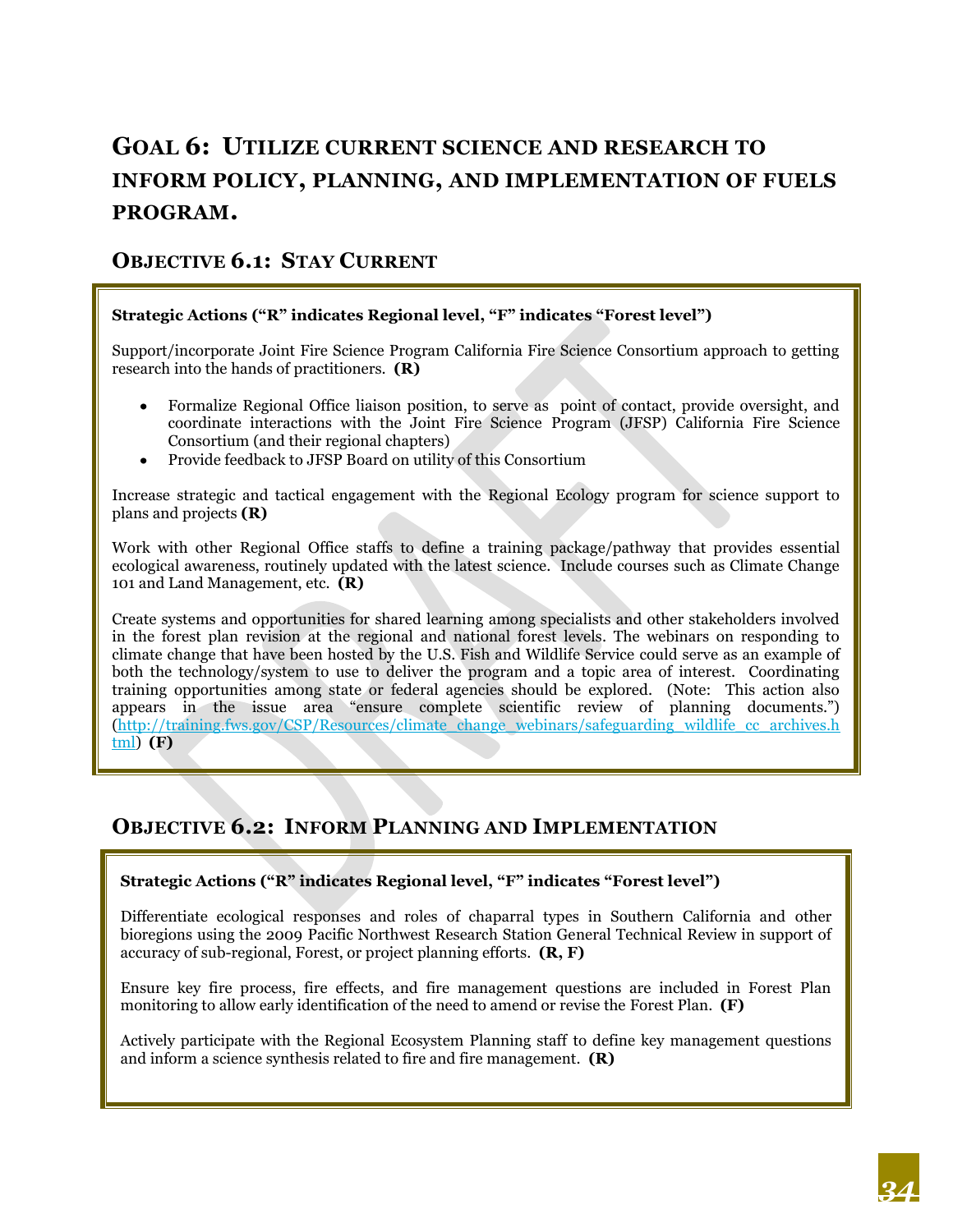Utilize a Regional strategic fire management planning process for Land and Resources Management Plan (LRMP) revision. This process, incorporating modeling and local, place-based knowledge, should be focused with the goal to aid Forest staffs in the incorporation of fire management objectives/requirement and the designation of Fire Management Units directly into the new/revised LRMPs. (See also Objective 3.1) **(R, F)**

When developing the prescriptions for prescribed fire, planners utilize fire weather meteorologists for weather and climatological information that could refine and improve the document's application. **(F)**

#### **OBJECTIVE 6.3: INFORM POLICY AND DIRECTIVES**

#### **Strategic Actions ("R" indicates Regional level, "F" indicates "Forest level")**

Regularly brief Regional leadership (Fire Board of Directors, Regional Forester, Regional Leadership Team, Sustainable Landscape Management Board of Directors, etc.) on current strategies and progress being made and difficulties and barriers to implementing strategies. **(R, F)**

Focus the allocation of funds at the Regional level and the National Forest level on actions that are justified by monitoring results and that have been demonstrated to be consistent with regional standards. **(R)**

Prioritize the allocation of JFSP, the Pacific Southwest Research Station, and Regional Office project funds first to those monitoring and adaptive management efforts addressing information gaps that have implications for regional management beyond the specific national forest and which present low risk to key resource values. **(R)**

Design an adaptive management and monitoring framework for range-wide fire-related issues that integrates actions undertaken and information gathered at the forest level with forests throughout the region. **(R)**

- The Region will allocate funds to the National Forests using the adaptive management and monitoring strategy (developed at the National Forest level). **(R, F)**
- Provide scientific oversight and support for the adaptive management program. **(R)**
- Ensure that an ongoing technical and scientific capacity will be available to the policy and management bodies to evaluate, review, and assist in design of adaptive management strategies where appropriate. **(R)**

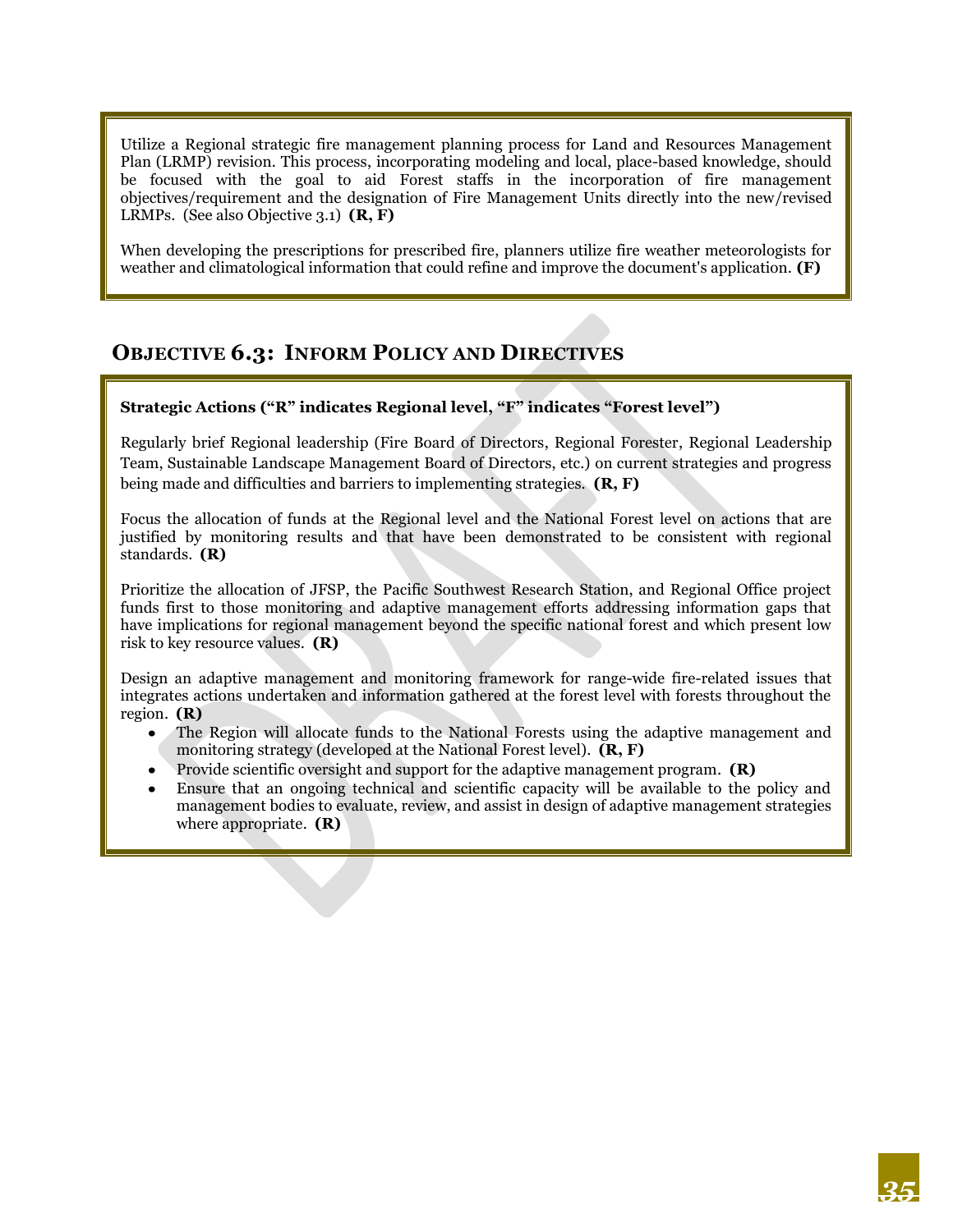#### **OBJECTIVE 6.4: INSTITUTIONALIZE MONITORING**

#### **Strategic Actions ("R" indicates Regional level, "F" indicates "Forest level")**

Ecological monitoring that is tied to key management questions needs to be recognized in policy and funding (and/or multifunded on a local level). **(R, F)**

Increase engagement with Regional Ecology Program in development and implementation of fuels and fire related monitoring programs **(R, F)**

Encourage use of voluntary, third-party groups (e.g. watershed groups) or cross-organizational contributions for monitoring implementation. **(F)**

Create several rotating member Interdisciplinary monitoring teams that can assist district personnel and volunteer groups in meeting their monitoring requirements, training needs and to troubleshoot monitoring operations. Consider using the CFC to orchestrate/coordinate these teams. **(F)**

Encourage the innovative use of prescribed fire in special interest areas, research natural areas, and Inventoried Roadless Area watersheds when monitoring objectives and methods are in place to foster greater learning about techniques and effects. **(F)**

Incorporate support and commitment to monitoring in performance evaluations. **(F)**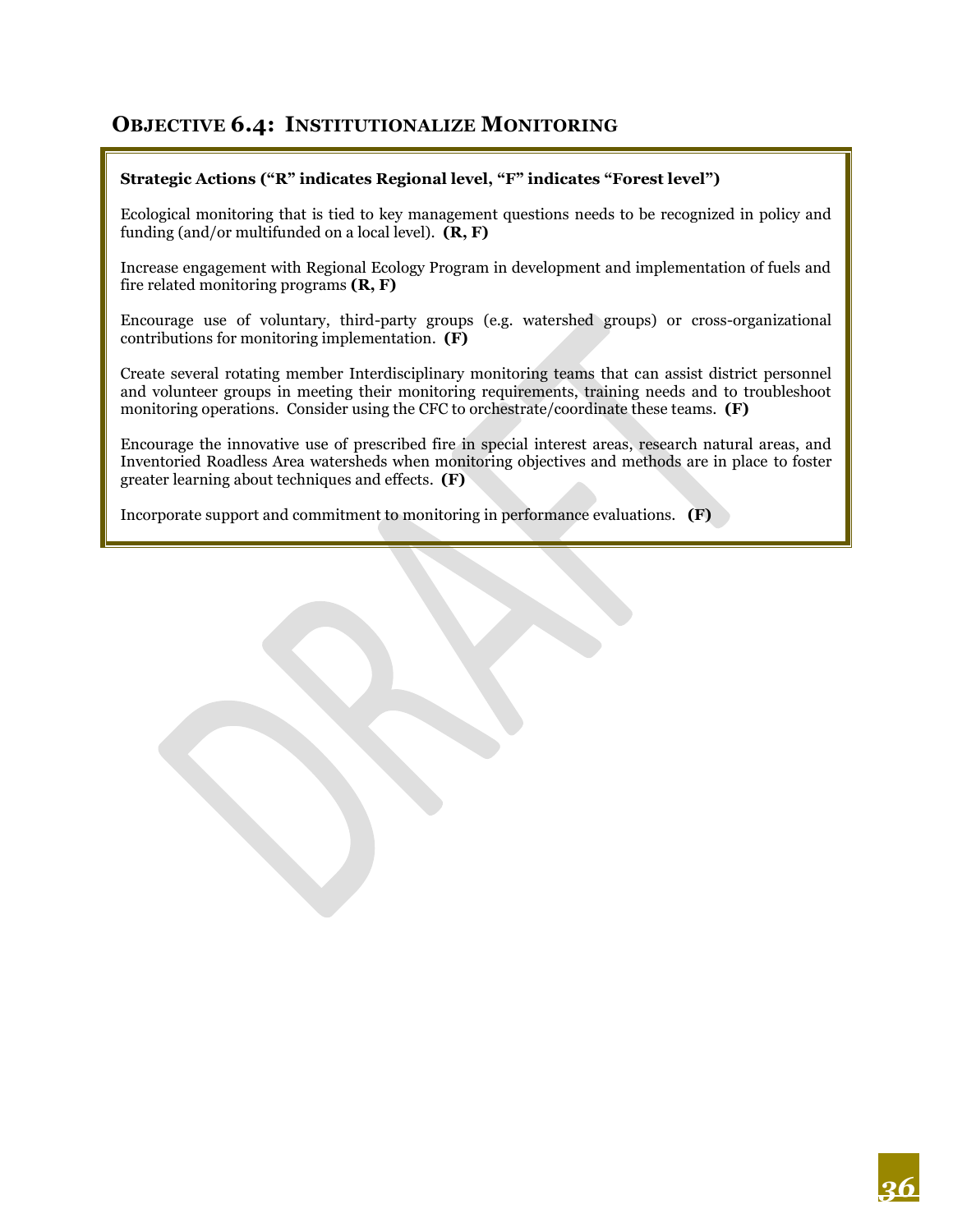# **GOAL 7: ENSURE THE EFFICIENCY AND EFFECTIVENESS OF THE FUELS PROGRAM THROUGH THE USE OF BEST PUBLIC ADMINISTRATION PRACTICES, ENSURING THE APPROPRIATE AND PRUDENT USE OF PUBLIC FUNDS**

#### **OBJECTIVE 7.1: LEVEL BUDGET ALLOCATIONS AND DIRECTION**

#### **Strategic Actions ("R" indicates Regional level, "F" indicates "Forest level")**

Elicit findings from the Shasta-Trinity Forest and other Forests (3 additional Forests nationally?) regarding the "new business model" experience and provide these findings to the R5 Regional Office, Forests, and Districts as general awareness for potential incorporation into business practices. **(R)**

Examine the funding allocation criteria used to distribute the Forest level fuels budget to reduce the impact of large annual budget fluctuations. **(R)**

Examine methods of consolidating Forest level 5-year programs of work at the Regional level to assist in strategic budget allocation **(R)**

Recognize many of other area target accomplishments come from fuels reduction projects but are not collaterally funded. (See also Objective 1.1) **(R, F)**

## **OBJECTIVE 7.2: MAXIMIZE USE OF EXISTING INTERAGENCY AGREEMENTS, COOPERATIVE AGREEMENTS AND AUTHORITIES**

#### **Strategic Actions ("R" indicates Regional level, "F" indicates "Forest level")**

Produce examples of effective grant/agreement documents/templates for Forest/District use and consistency (share success stories of use of interagency agreements). **(R)**

Provide information to Forests and external partners on Federal Emergency Management Agency fire mitigation (and other) grant funding processes and opportunities. **(R)**

Increase stewardship contracting (including long-term stewardship contracts). **(F)**

Create Memorandums of Understanding with key partners, landowners and local officials, where possible, to support managed fire across ownership boundaries when the opportunities arise. **(F)**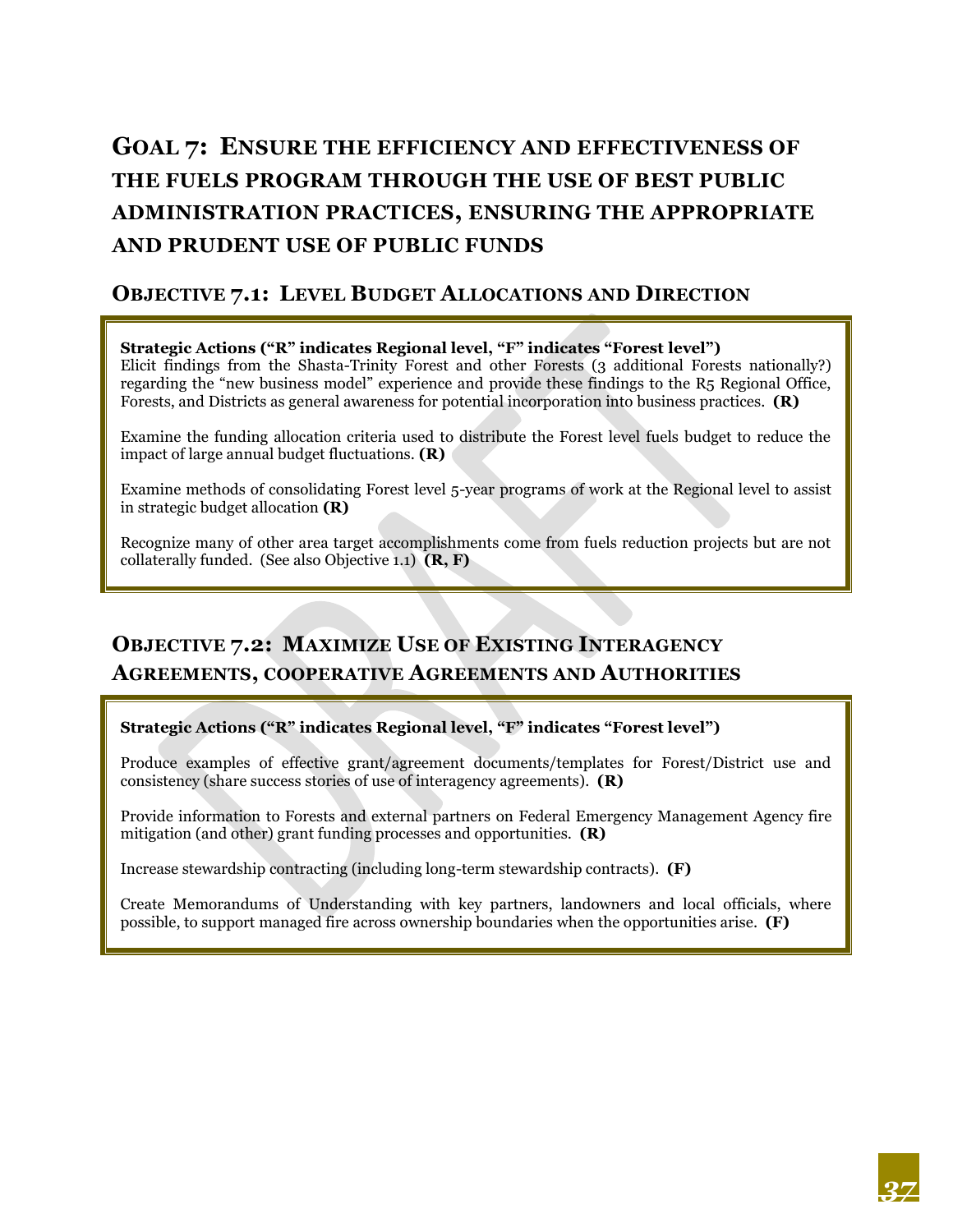## **OBJECTIVE 7.3: UTILIZE APPROPRIATE NON-FIRE FUEL TREATMENTS EFFECTIVELY**

#### **Strategic Actions ("R" indicates Regional level, "F" indicates "Forest level")**

Analyze current treatment types to identify pros and cons of each method and help project designers evaluate the tradeoffs between different methods. Develop a handbook/crosswalk or a community of practice (California Fuels Committee?) to ensure new employees are aware of contemporary treatment options and that the knowledgebase is continually being improved and shared. **(F)**

Recognize the current supporting science that states the combined treatment of thinning the crown density where appropriate, removal of ladder fuels and surface fuel treatments (prescribed fire) as being the most effective practice for reducing damaging wildland fire effects. **(R, F)**

Promote greater use of the Pacific Southwest Research Station General Technical Report 220 for the Sierran mixed-conifer ecosystem. **(R)**

Provide areas/scenarios where the use of fire (as a first or subsequent entry) may not be appropriate. It may require initial entry of another management tool in order to introduce fire back into the landscape. Identification of these areas would be needed. **(F)**

Provide more training opportunities for fuels and other resource management personnel to learn about non-timber related stewardship project contracting. Example projects across the western U.S. (such as those done in conjunction with the The Nature Conservancy's Fire Learning Network) and Grants & Agreements (Wyden Authority, for example). **(F)**

Develop landscape-scale opportunities for stewardship contracts in conjunction with ecological restoration work (Region 3's Four Forest Restoration Initiative and White Mountain Stewardship as models). **(R, F)**

Work with resource specialists on integration of fuels management opportunities in resource restoration projects. Examples are fuels reduction in aspen and hardwood stands to reduce the risk of damage or loss from uncharacteristic wildfires. **(F)**

Develop "Gates" similar to the timber program that shows the process for Rx burn planning to implementation-ready. Consider using timber staff or USFS retirees to develop and institute. **(R)**

Explore opportunities to off-set the costs of mechanical treatments, such as biomass removal (ladder fuels) with timber product value via stewardship contracts. **(F)**

Task economist to identify best use of following, describing when and where the balance is: **(R)**

- Recognize the value of collecting retained receipts from stewardship contracts with excess value to spend on mechanical fuel treatments in stewardship contracts with insufficient value or on service contracts for restoration.
- Balance the value of retained receipts versus the potential of using collected trust funds to pay for implementation of prescribed fire projects where receipts can be used for personnel salary.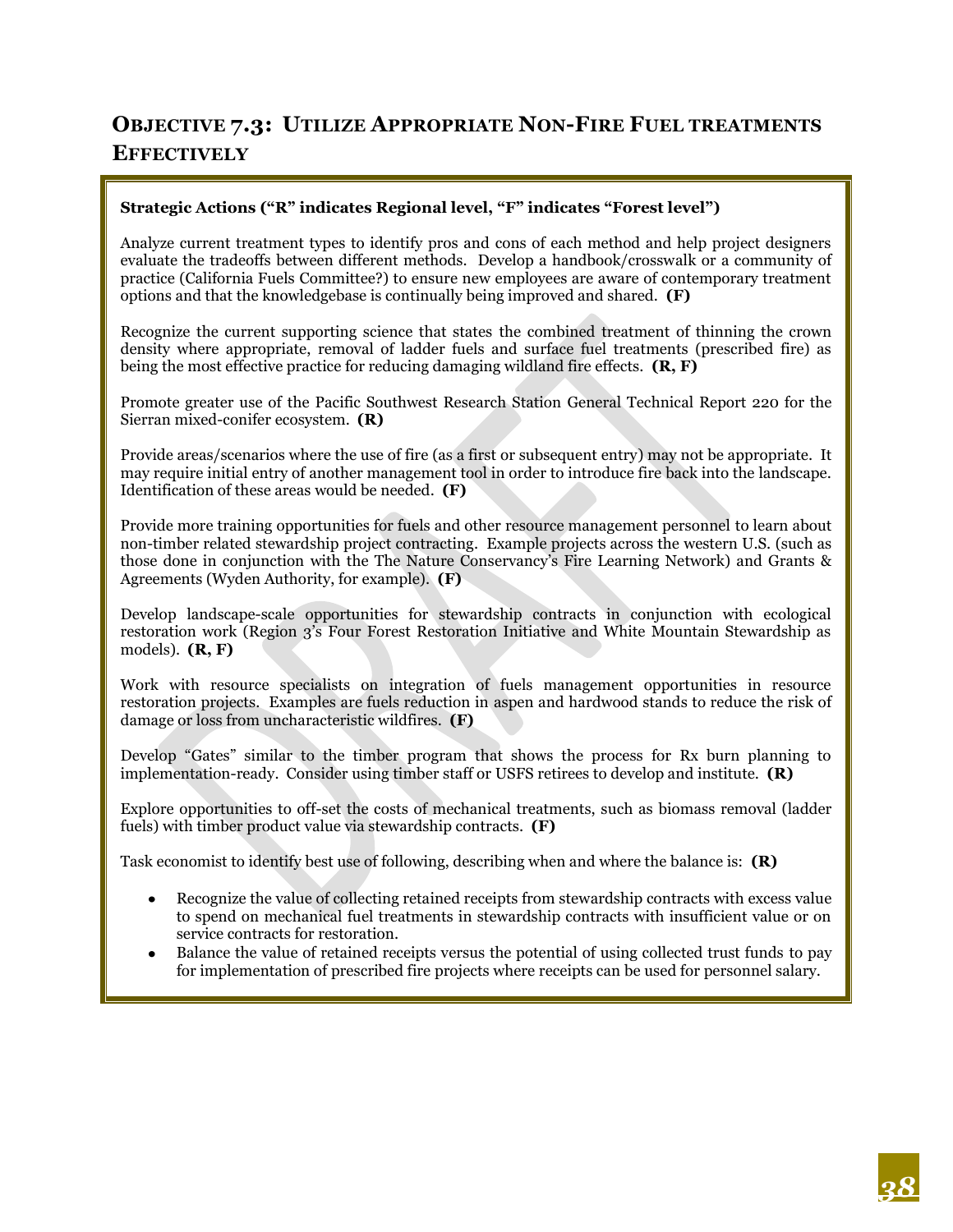#### **OBJECTIVE 7.4: POOL AVAILABLE RESOURCES**

#### **Strategic Actions ("R" indicates Regional level, "F" indicates "Forest level")**

If and when NFRR (integrated resource Budget Line Item job code) is implemented, integrate consideration of the Fuels Program in project integration and selection. **(F)**

Determine the appropriate mix of the Budget Line Items of NFTM, NFVW, WFHF, CWK2 and NFCC to plan, prepare, and implement stewardship projects and prescribed burning. (See also Objective 1.1) **(F)**

Encourage adjacent Forests and Districts to develop joint projects or mechanisms to share resources and expertise across administrative boundaries. Efforts to share resources need to be recognized during performance evaluations, especially where measured accomplishments occur on one unit because of support from a neighboring unit. **(R, F)**

Examine the effects of travel restrictions or limitations on cross administrative unit sharing. **(R)**

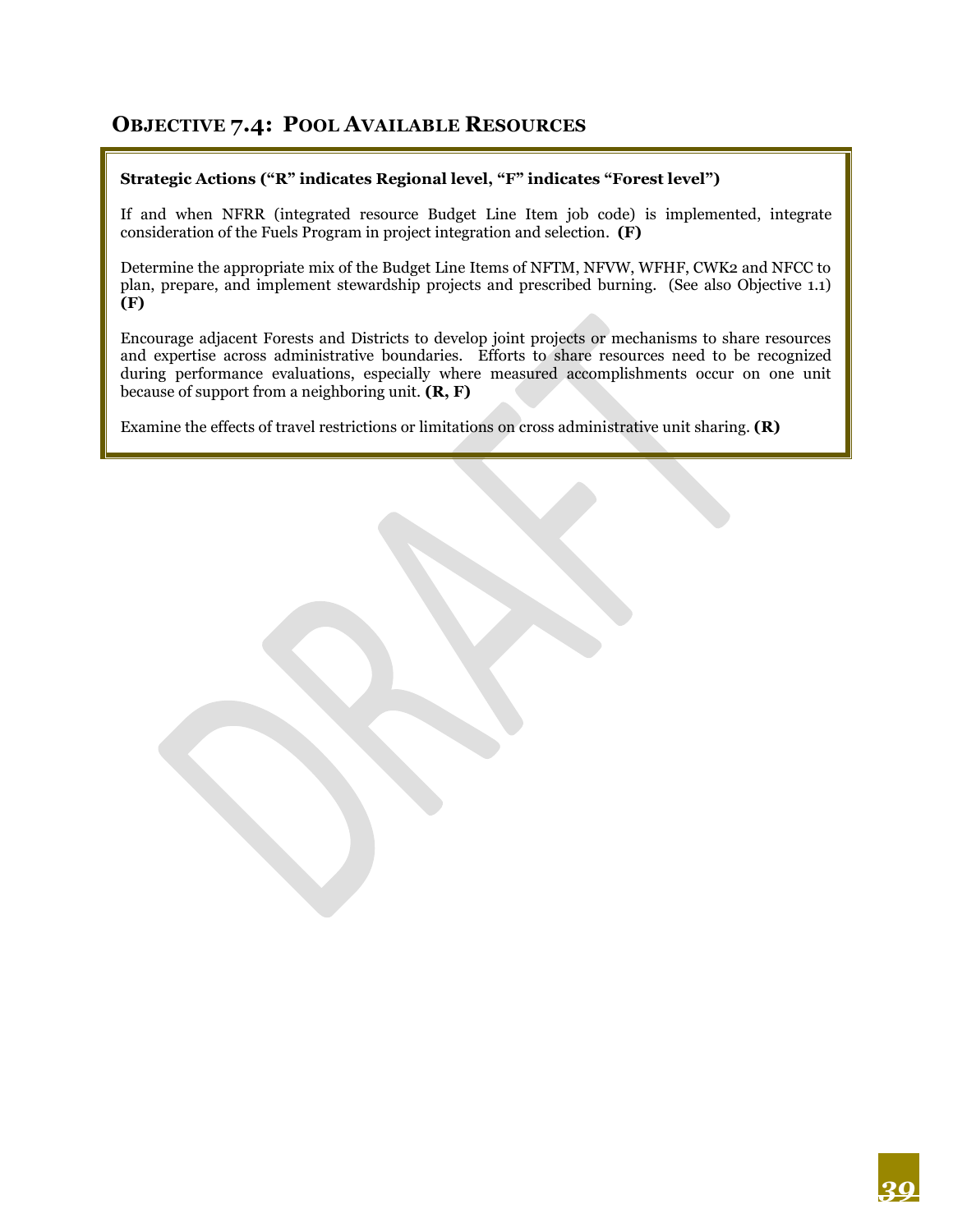# APPENDIX B: ACRONYMS

<span id="page-41-0"></span>**CFLRA** Collaborative Forest Landscape Restoration Act

**EPA** Environmental Protection Agency

**HFRA** Healthy Forest Restoration Act

**IDT** Interdisciplinary Team

**JFSP** Joint Fire Science Program

**LRMP** Land and Resource Management Plan

**NEPA** National Environmental Policy Act

**NF** National Forest

**R5** Region 5; USDA Forest Service Pacific Southwest Region

**RO** Regional Office

**USFS** United States Forest Service

**WFDSS** Wildland Fire Decision Support System

**WUI** Wildland Urban Interface

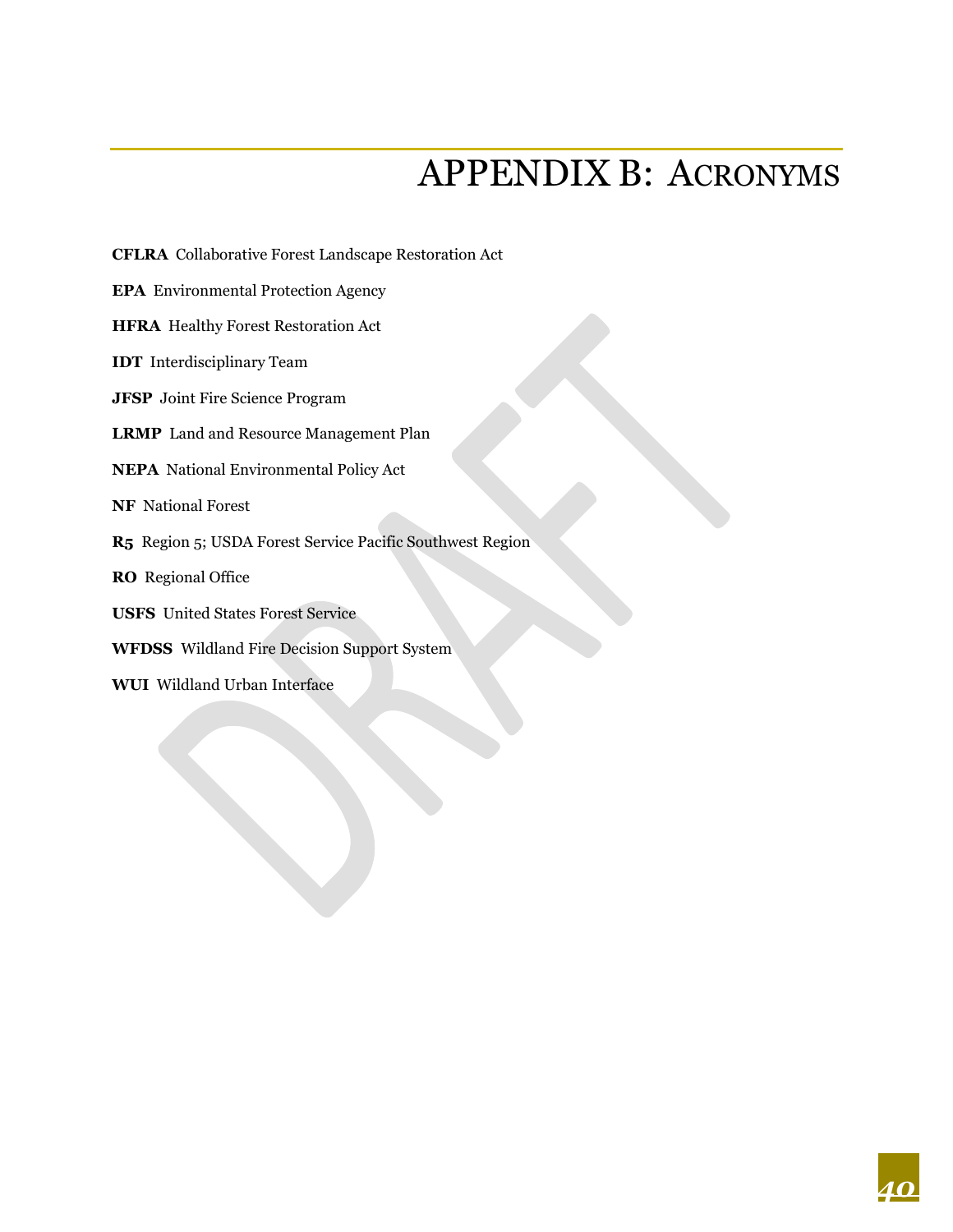# <span id="page-42-0"></span>APPENDIX C: CROSSWALK TO OTHER STRATEGIC PLANS (ADD LINKAGES TO OTHER KEY STRATEGIES BY JULY 2013)

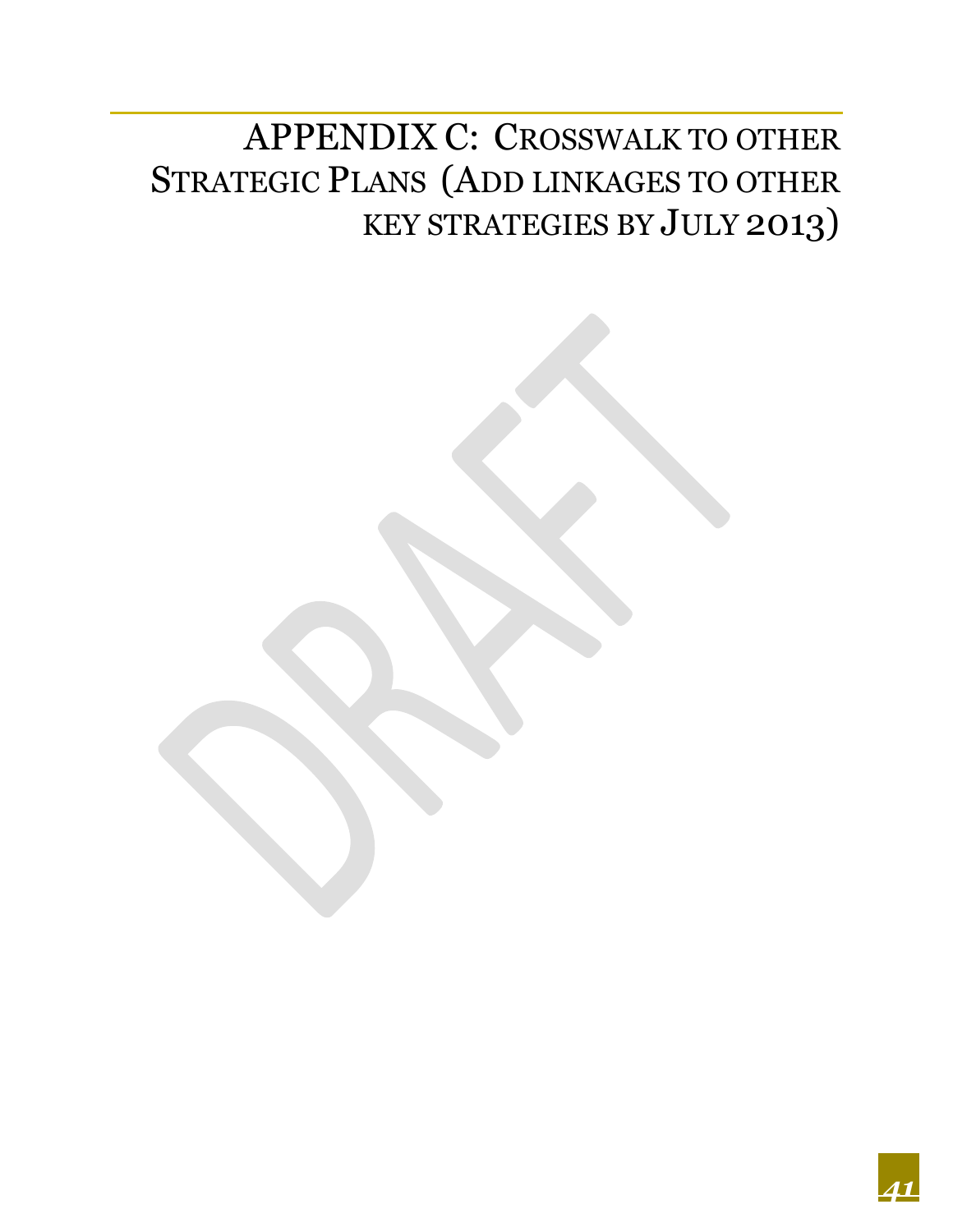| FAM BOD Strategic Plan | Part of Vision Focus Areas (VFA) 3 and 4 | VFA 3 New Strategy? | VFA3 New Strategy? | VFA 3 Strategy 3.1 New Tactic? | VFA 4 Strategy 4.4 New Tactic? | Part of Vision Focus Area (VFA) 2 | VFA 2 Strategy 2.2 New Tactic? | VFA 2 Strategy 2.2 New Tactic? | VFA 2 Strategy 2.2 New Tactic? | Part of Vision Focus Areas (VFA) 2, 3, and 4 [NOTE: Also aligns with R5 Ecological Restoration Implementation Plan | VFA 2 Strategy 2.1 New Tactics | VFA 2 Strategy 2.1 New Tactics, VFA 3 Strategy 3.2 New Tactic, and/or VFA 2 New Strategy? | VFA 2 Strategy 2.1 New Tactics, VFA 3 Strategy 3.2 New Tactic, and/or VFA 2 New Strategy? | VFA 4 Strategy 4.7 New Tactic? | Part of Vision Focus Area (VFA) 4 [NOTE: Also aligns with Nat'l Workforce Development Plan] | VFA 4 Strategies 4.1 and 4.2 New Tactic? | VFA 4 Strategy 4.1 New Tactic? | VFA 4 Strategy 4.1 New Tactic? | Part of Vision Focus Area (VFA) 2? | VFA 2 New Strategy, Strategy 2.2 New Tactic? | VFA 2 New Strategy, Strategies 2.1 and 2.2 New Tactics? | VFA 2 New Strategy? | Part of Vision Focus Area (VFA) 5? | VFA 5 Strategy 5.3 New Tactic? | VFA 5 New Strategy? | VFA 5 New Strategy? | VFA 5 New Strategy? | Part of Vision Focus Area (VFA) 3 | VFA 3 Strategies 3.2 and 3.4 New Tactics? | VFA 3 New Strategy? | VFA 3 New Strategy and Strategy 3.1 New Tactic? | VFA 3 New Strategy and Strategies 3.1 and 3.2 New Tactics? |
|------------------------|------------------------------------------|---------------------|--------------------|--------------------------------|--------------------------------|-----------------------------------|--------------------------------|--------------------------------|--------------------------------|--------------------------------------------------------------------------------------------------------------------|--------------------------------|-------------------------------------------------------------------------------------------|-------------------------------------------------------------------------------------------|--------------------------------|---------------------------------------------------------------------------------------------|------------------------------------------|--------------------------------|--------------------------------|------------------------------------|----------------------------------------------|---------------------------------------------------------|---------------------|------------------------------------|--------------------------------|---------------------|---------------------|---------------------|-----------------------------------|-------------------------------------------|---------------------|-------------------------------------------------|------------------------------------------------------------|
|                        |                                          |                     |                    |                                |                                |                                   |                                |                                |                                |                                                                                                                    |                                |                                                                                           |                                                                                           |                                |                                                                                             |                                          |                                |                                |                                    |                                              |                                                         |                     |                                    |                                |                     |                     |                     |                                   |                                           |                     |                                                 |                                                            |
|                        |                                          |                     |                    |                                |                                |                                   |                                |                                |                                |                                                                                                                    |                                |                                                                                           |                                                                                           |                                |                                                                                             |                                          |                                |                                |                                    |                                              |                                                         |                     |                                    |                                |                     |                     |                     |                                   |                                           |                     |                                                 |                                                            |
|                        |                                          | Objective 1.1       | Objective 1.2      | Objective 1.3                  | Objective 1.4                  |                                   | Objective 2.1                  | Objective 2.2                  | Objective 2.3                  |                                                                                                                    | Objective 3.1                  | Objective 3.2                                                                             | Objective 3.3                                                                             | Objective 3.4                  |                                                                                             | Objective 4.1                            | Objective 4.2                  | Objective 4.3                  |                                    | Objective 5.1                                | Objective 5.2                                           | Objective 5.3       |                                    | Objective 6.1                  | Objective 6.2       | Objective 6.3       | Objective 6.4       |                                   | Objective 7.1                             | Objective 7.2       | Objective 7.3                                   | Objective 7.4                                              |
| Fuels Strategy         | Goal                                     |                     |                    |                                |                                | $\overline{\mathbf{c}}$<br>Goal   |                                |                                |                                | Goal 3                                                                                                             |                                |                                                                                           |                                                                                           |                                | 4<br>Goal.                                                                                  |                                          |                                |                                | Goal 5                             |                                              |                                                         |                     | Goal 6                             |                                |                     |                     |                     | Goal                              |                                           |                     |                                                 |                                                            |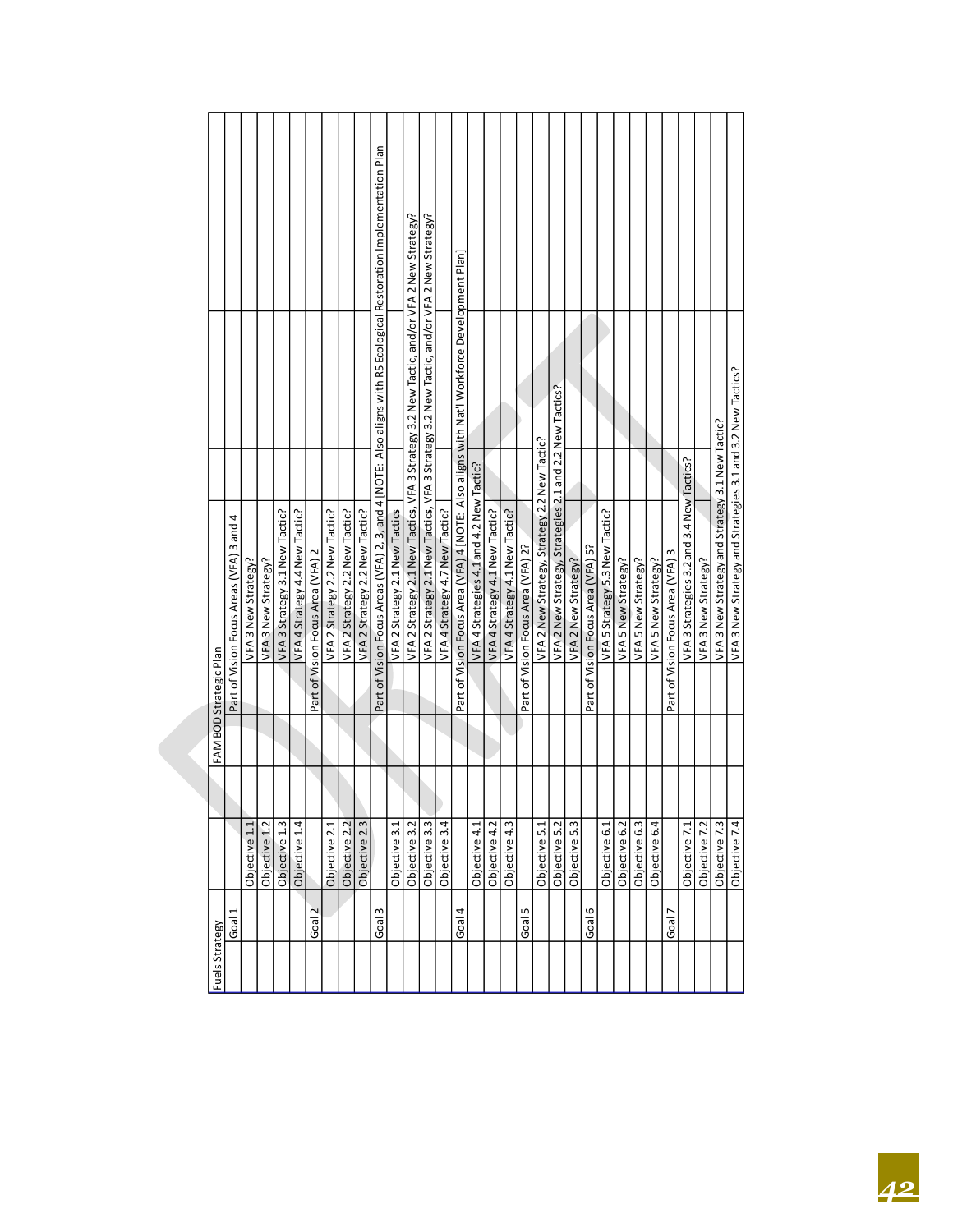# <span id="page-44-0"></span>APPENDIX D: COMPLETED ACTIONS (UPDATE BY AUGUST 2013)